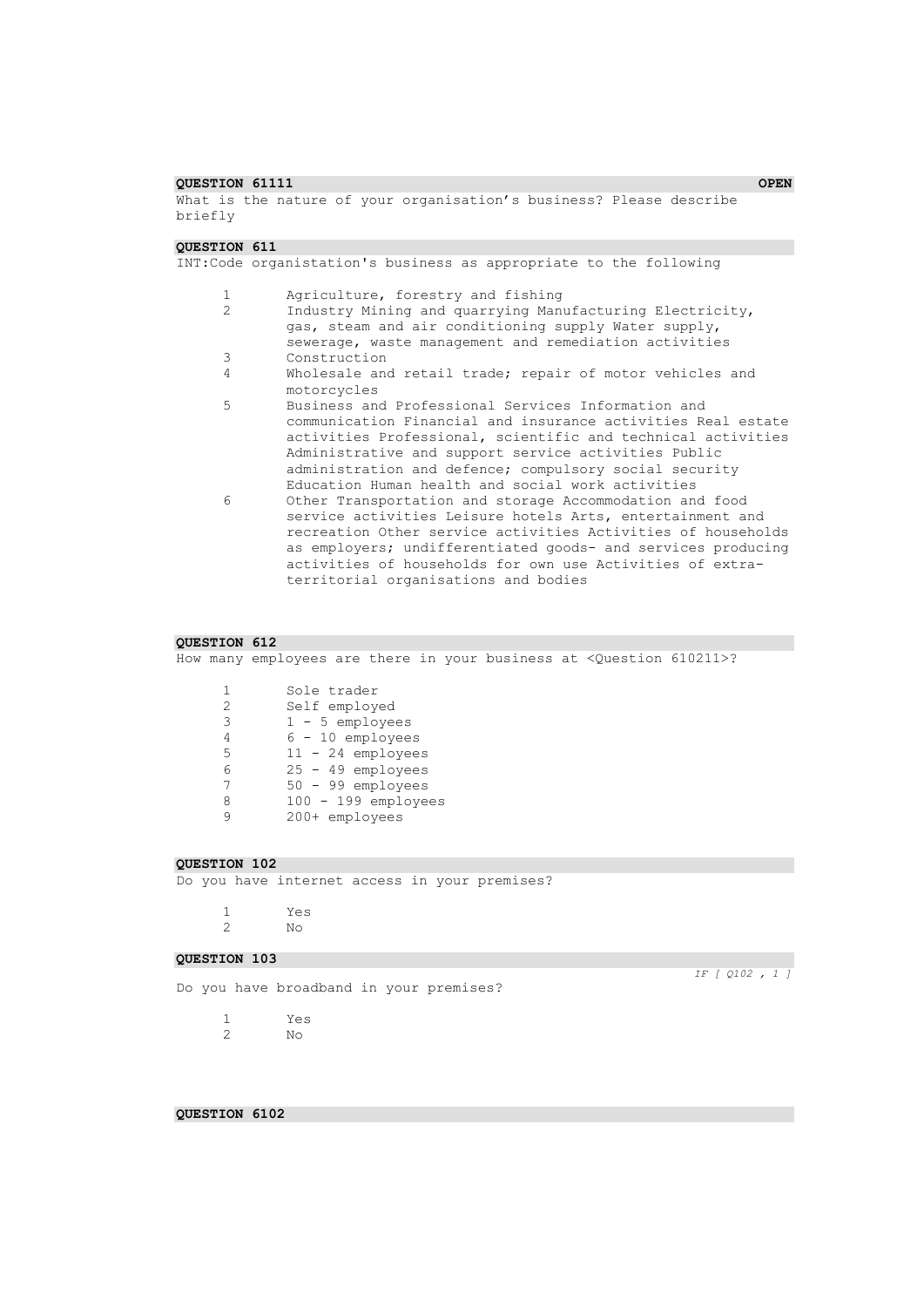What was your approximate annual turnover during the last financial year?

| $\mathbf{1}$    | $< 58,000$ Euro                   |
|-----------------|-----------------------------------|
| 2               | 59,000 Euro - 100,000 Euro        |
| 3               | 101,000 Euro - 250,000 Euro       |
| $\overline{4}$  | 251,000 Euro - 500,000 Euro       |
| 5               | 501,000 Euro - 750,000 Euro       |
| 6               | 751,000 Euro - 1million Euro      |
| 7               | 1 million Euro - 1.5 million Euro |
| 8               | 1.6 million Euro - 2 million Euro |
| 9               | 3 million Euro - 5 million Euro   |
| 10              | 6 million Euro - 10 million Euro  |
| 11              | 11 million Euro - 20 million Euro |
| 12 <sup>°</sup> | over 20million euro               |
| 13              | Refused                           |

### **COLLECTION 61020** NUMBER **NUMBER NUMBER NUMBER NUMBER NUMBER NUMBER**

*MAXIMAL VALUE 100* 

Approximately what percentage of non wage costs does your organisation spend on electricity?

#### **QUESTION 61021**

What are the approximate hours of operation (not just when you are open to the public if at all) from Monday to Friday at <Question 610211>?

- 1 Approximately 8-10 hours during the standard business day (i.e. 9am to 5pm or 10am to 6pm etc)
- 2 Approximately 8-12 hours extending into the evening (i.e. 2pm to 12 midnight)
- 3 Approximately 18 to 24 hours a day (i.e. 9am to 3am)
- 0ther

#### **QUESTION 610210**

Do those hours of operation include 5pm to 7pm from from Monday to Friday?

1 Yes 2 No

## **QUESTION 61022**

Does the premises operate during the weekend at <Question 610211>?

- 1 Does not operate at the weekend
- 2 Saturday only<br>3 Saturday and 3
- Saturday and Sunday
- 4 Sunday only

### **QUESTION 6102333**

*IF [ Q61022 , 2 , 3 ]*  What are the approximate hours of operation (not just when you are open to the public if at all) on Saturday at <Question 610211>?

- 1 Approximately 8-10 hours during the standard business day (i.e. 9am to 5pm or 10am to 6pm etc)
- 2 Approximately 8-12 hours extending into the evening (i.e.
	- 2pm to 12 midnight)
- 3 Approximately 18 to 24 hours a day (i.e. 9am to 3am)
- 4 Fewer than 8 hours
- 5 Other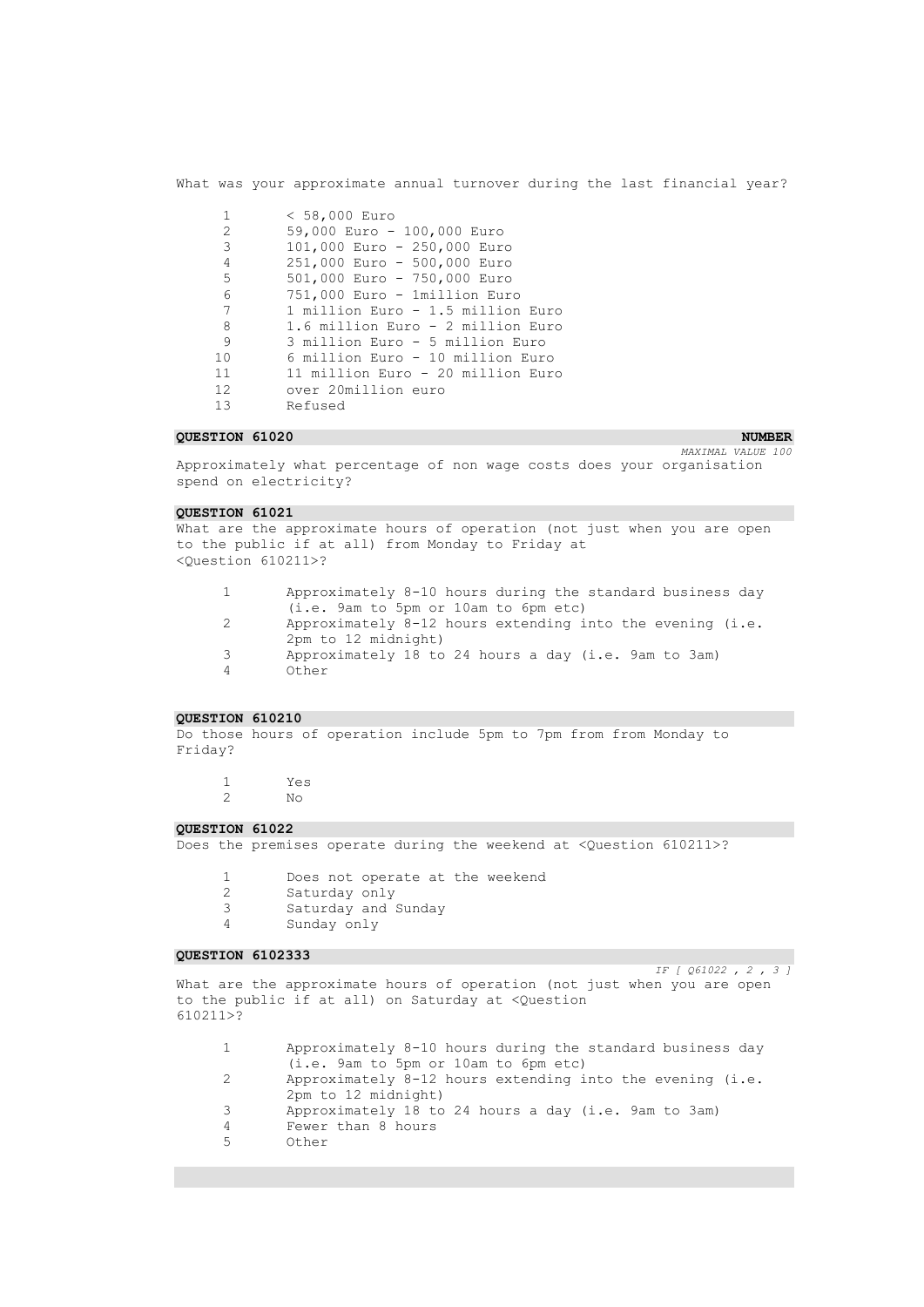*IF [ Q61022 , 3 , 4 ]*  What are the approximate hours of operation (not just when you are open to the public if at all) on Sunday at <Question 610211>? 1 Approximately 8-10 hours during the standard business day (i.e. 9am to 5pm or 10am to 6pm etc) 2 Approximately 8-12 hours extending into the evening (i.e. 2pm to 12 midnight) 3 Approximately 18 to 24 hours a day (i.e. 9am to 3am) 4 Fewer than 8 hours Other **QUESTION 6103** NUMBER **NUMBER NUMBER NUMBER NUMBER NUMBER** What is the approximate size of the premises at <Question 610211> in square feet or square meters? **QUESTION 61031**  Is that measure 1 Square feet<br>2 Square mete Square meters **QUESTION 453**  Approximately how old is your premises? 1 Less than 5 years old 2 Between 6 10 years old 3 Between 11 and 30 years old 4 Between 31 and 75 years old More than 75 years old **QUESTION 4531**  Is your premises? 1 Owned by your organisation 2 Leased short-term (< 5 years) 3 Leased medium-term (5 - 10 years) 4 Leased long-term (>10 years) **QUESTION 454**  How long has your organisation been in its current premises? 1 less than 5 years 2 5 to 10 years<br>3 More than 10 More than 10 years **QUESTION 455**  Does your premises have a Building Energy Rating (BER) - a recently introduced scheme for rating the energy efficiency of your premises?

1 Yes  $N<sub>O</sub>$ 3 Don't know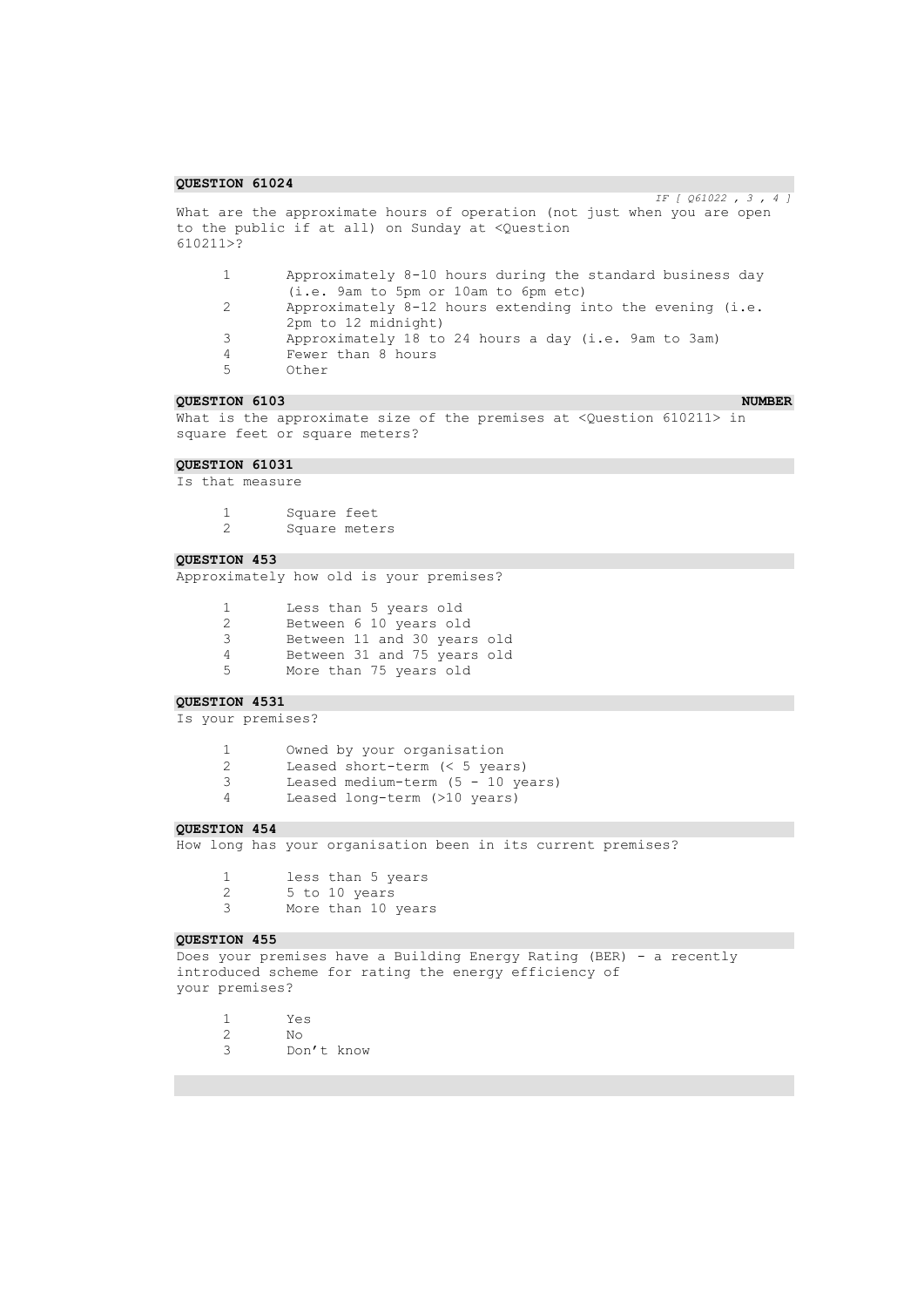## **QUESTION 456**  What rating did your premises achieve? 1 A  $\begin{array}{ccc} 2 & \qquad & \mathbf{B} \\ 3 & \qquad & \mathbf{C} \end{array}$

 $\begin{array}{ccc} 3 & \hspace{1.5cm} & \hspace{1.5cm} \\ 4 & \hspace{1.5cm} & \hspace{1.5cm} \hspace{1.5cm} \hspace{1.5cm} \end{array}$  $\begin{array}{ccc} 4 & & D \\ 5 & & E \end{array}$  $\begin{array}{ccc} 5 & \quad & \quad \mathbb{E} \\ 6 & \quad & \quad \mathbb{F} \end{array}$  $\,$  F 7 G

### **QUESTION 4905**

And now considering energy reduction in your business premises please indicate the approximate proportion of light bulbs in your premises which are energy saving (or CFL)?

1 None<br>2 About About a quarter 3 About half<br>4 About three 4 About three quarters All

#### **QUESTION 4906**

Please indicate the approximate proportion of windows in your premises which are double glazed? INT: READ OUT

1 None<br>2 About About a quarter 3 About half 4 About three quarters All

## **QUESTION 4908**

Are your internal walls insulated? INT:PROBE TO PRECODES

> Yes, within the last 5 years Yes, more than 5 years ago 3 No Don't know

## **QUESTION 4909**

Have your external walls been insulted?

1 Yes  $N<sub>O</sub>$ 

3 Don't know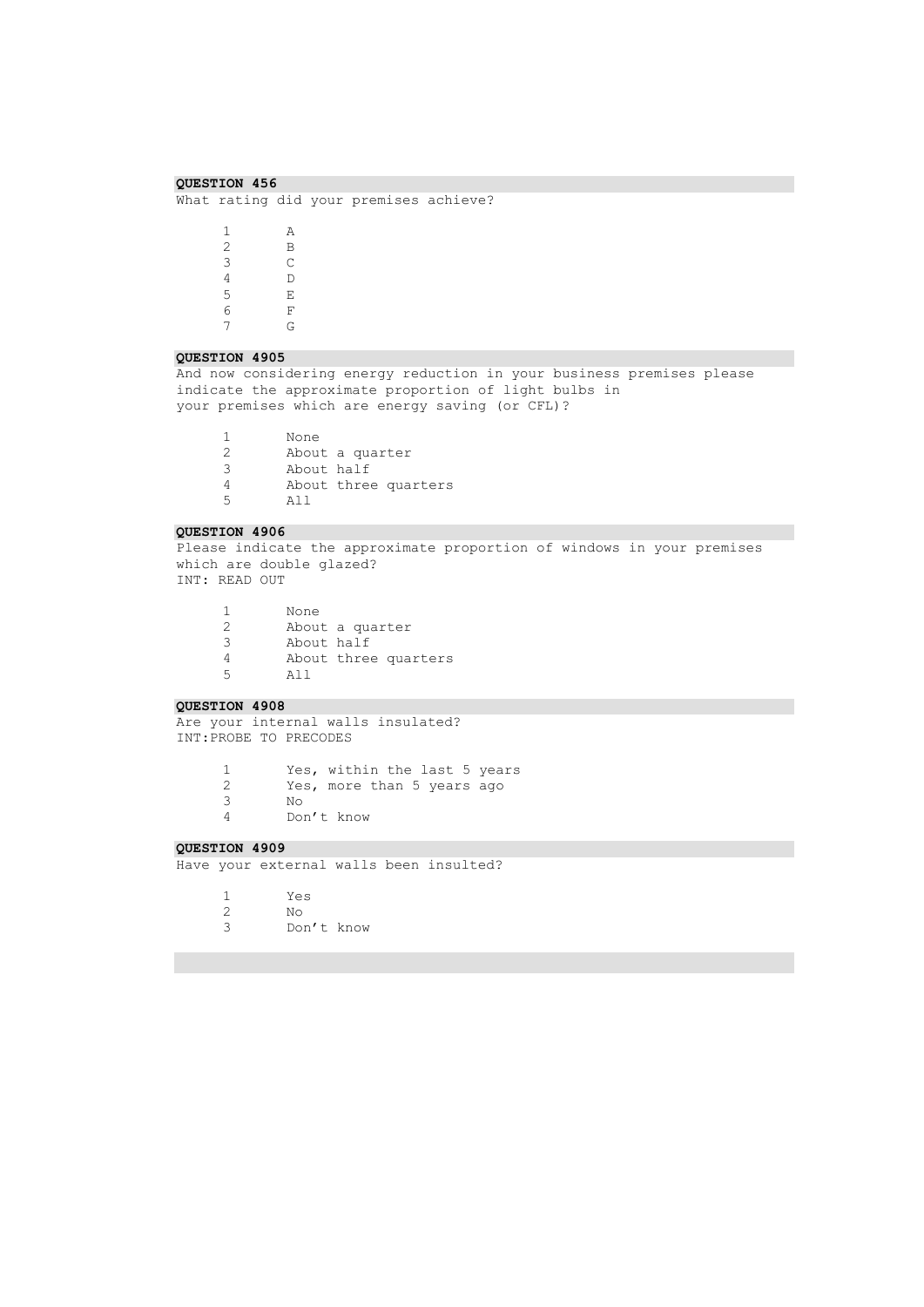```
QUESTION 4551 MULTIPLE MULTIPLE
Please indicate if you have electrical appliances or equipment in any of 
the following categories (only consider those
appliances that use mains electricity)
INT:READ OUT
     1 Cooling - includes refrigeration, air-conditioning, cooling 
            equipment, etc boilers equipment, etc
     2 Heating - includes space heating, small ovens, water heating 
            shelf lighting
     3 Lighting - includes room lighting security lighting, etc
     4 Administrative or office equipment - includes computers, 
            office printers, televisions, etc
     5 Manufacturing or processing - includes mains powered 
            engineering and manufacturing machinary, commercial ovens 
            and cooking equipment, commercial printing equipment,etc
QUESTION 490 MULTIPLE MULTIPLE
                                                         IF [ Q4551 , 1 ] 
In the case of the COOLING equipment please list the main types of 
appliances used in your premises and the quantity of
each appliance. Cooling - appliance types include refrigeration, air-
conditioning, cooling equipment, etc
INT:ENTER ONE APPLIANCE TYPE INTO EACH CODE
     1 appliance 1<br>2 appliance 2
     2 appliance 2<br>3 appliance 3
            3 appliance 3
     4 appliance 4
     5 appliance 5
     6 appliance 6
            7 appliance 7
QUESTION 491 
                                                         IF [ Q4551 , 1 ] 
How many of each do you have
QUESTION 492 
                                                           DUMMY QUESTION 
     1 <Question 490>
     2 <Question 490>
     3 <Question 490>
     4 <Question 490>
     5 <Question 490>
     6 <Question 490>
     7 <Question 490>
PUT IN state10 Q492,1 
QUESTION 493 
                                                         IF [ Q4551 , 1 ] 
<Question 490>
     1 1
     2 2
     3 3
     \frac{4}{5} \frac{4}{5}5 5
     6 6
     7 More than 6
PUT IN state10 Q492,2
```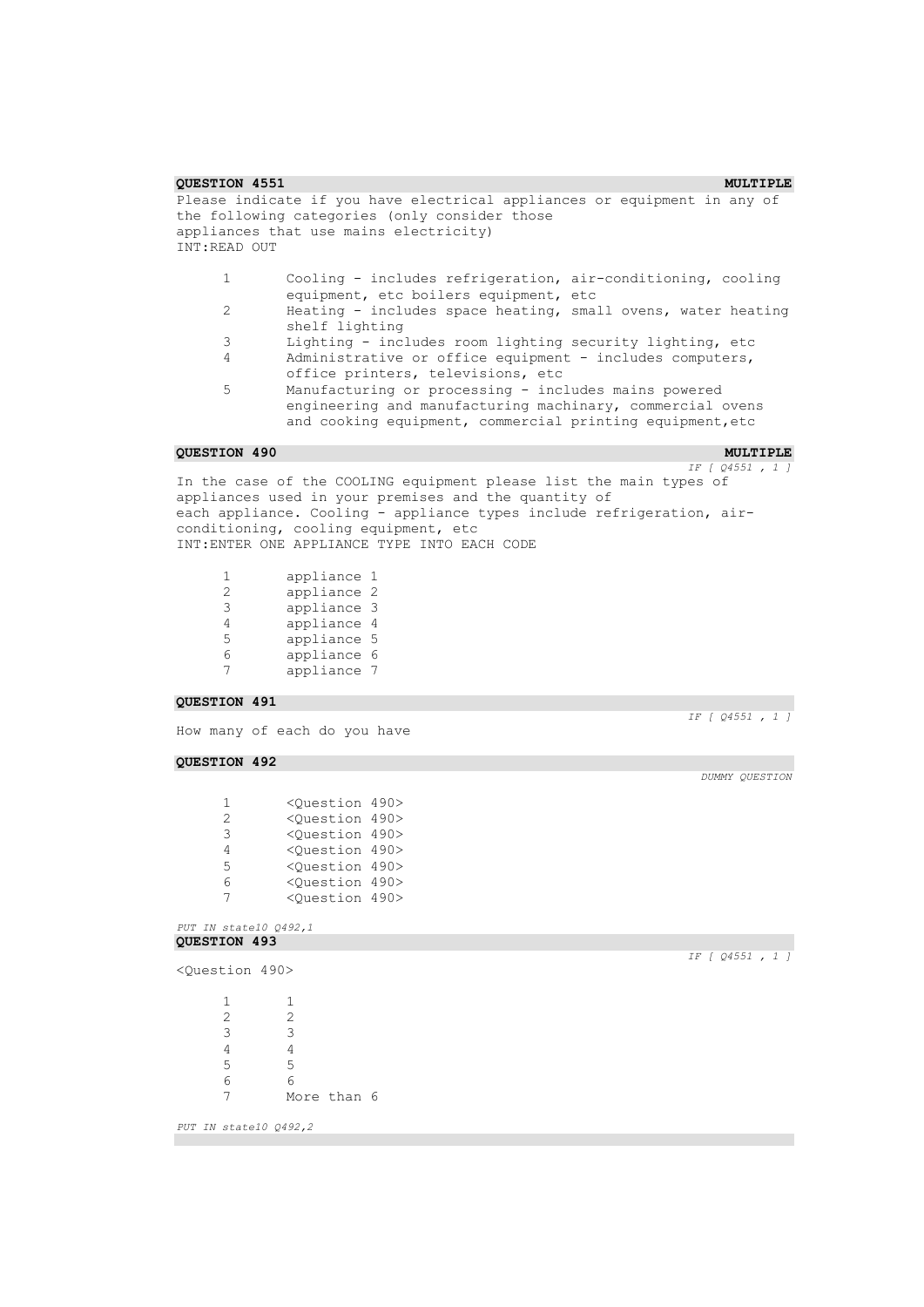| QUESTION 493                 |                | IF [ Q4551, 1 ] |
|------------------------------|----------------|-----------------|
| <question 490=""></question> |                |                 |
| $\mathbf{1}$                 | 1              |                 |
| $\overline{c}$               | $\mathbf{2}$   |                 |
| 3                            | 3              |                 |
| $\overline{4}$               | $\overline{4}$ |                 |
| $\mathsf S$                  | 5              |                 |
| 6                            | 6              |                 |
| 7                            | More than 6    |                 |
| PUT IN state10 Q492,3        |                |                 |
| QUESTION 493                 |                | IF [ Q4551, 1 ] |
| <question 490=""></question> |                |                 |
| 1                            | 1              |                 |
| $\sqrt{2}$                   | $\sqrt{2}$     |                 |
| 3                            | $\mathfrak{Z}$ |                 |
| $\overline{4}$               | $\overline{4}$ |                 |
| $\mathsf S$                  | 5              |                 |
| $\epsilon$                   | 6              |                 |
| $\overline{7}$               | More than 6    |                 |
| PUT IN state10 Q492,4        |                |                 |
| QUESTION 493                 |                | IF [ Q4551, 1 ] |
| <question 490=""></question> |                |                 |
| $\mathbf{1}$                 | $\mathbf{1}$   |                 |
| $\overline{c}$               | 2              |                 |
| $\mathsf 3$                  | 3              |                 |
| $\sqrt{4}$                   | $\overline{4}$ |                 |
| 5                            | 5              |                 |
| 6                            | 6              |                 |
| $\overline{7}$               | More than 6    |                 |
| PUT IN state10 Q492,5        |                |                 |
| QUESTION 493                 |                | IF [ Q4551, 1 ] |
| <question 490=""></question> |                |                 |
| 1                            | 1              |                 |
| $\overline{c}$               | $\overline{2}$ |                 |
| 3                            | 3              |                 |
| $\sqrt{4}$                   | $\sqrt{4}$     |                 |
| $\mathsf S$                  | 5              |                 |
| $\epsilon$                   | 6              |                 |
| 7                            | More than 6    |                 |
| PUT IN state10 Q492,6        |                |                 |
|                              |                |                 |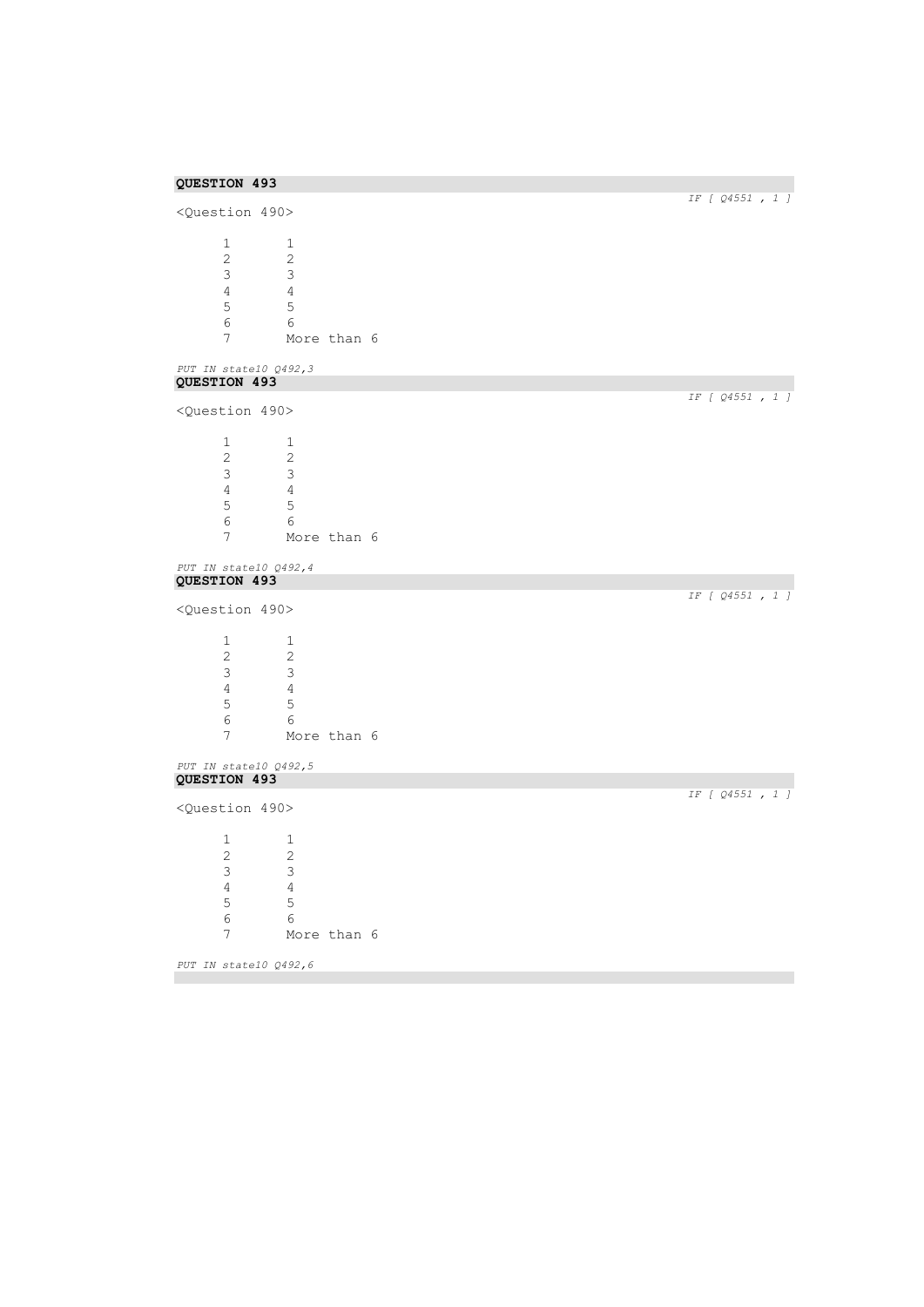## **QUESTION 493**  *IF [ Q4551 , 1 ]*  <Question 490>  $\begin{array}{ccc} 1 & \hspace{1.5cm} & 1 \\ 2 & \hspace{1.5cm} & 2 \end{array}$  $\begin{array}{ccc} 2 & \hspace{1.5cm} 2 \\ 3 & \hspace{1.5cm} 3 \end{array}$ 3 3  $\begin{array}{ccc} 4 & 4 \\ 5 & 5 \end{array}$ 5 5 6 6 More than 6 *PUT IN state10 Q492,7*  **QUESTION 493**  *IF [ Q4551 , 1 ]*  <Question 490>  $\begin{array}{ccc} 1 & & 1 \\ 2 & & 2 \end{array}$  $\frac{2}{3}$  $\begin{array}{ccc} 3 & & 3 \\ 4 & & 4 \end{array}$  $\begin{array}{ccc} 4 & & 4 \\ 5 & & 5 \end{array}$ 5 5 6 6 More than 6 **QUESTION 494**  *IF [ Q4551 , 1 ]*  In a typical day, on average, how long do you use each appliance for **QUESTION 495**  *DUMMY QUESTION*  1 <Question 490><br>2 <Question 490> 2 <Question 490> 3 <Question 490> 4 < Question 490><br>5 < Question 490> 5 <Question 490> 6 <Question 490> 7 <Question 490> *PUT IN state11 Q495,1*  **QUESTION 496**  *IF [ Q4551 , 1 ]*  <Question 490> 1 Less than 2 hours<br>2 2 to 5 hours 2 2 to 5 hours<br>3 6 to 12 hours 3 6 to 12 hours More than 12 hours *PUT IN state11 Q495,2*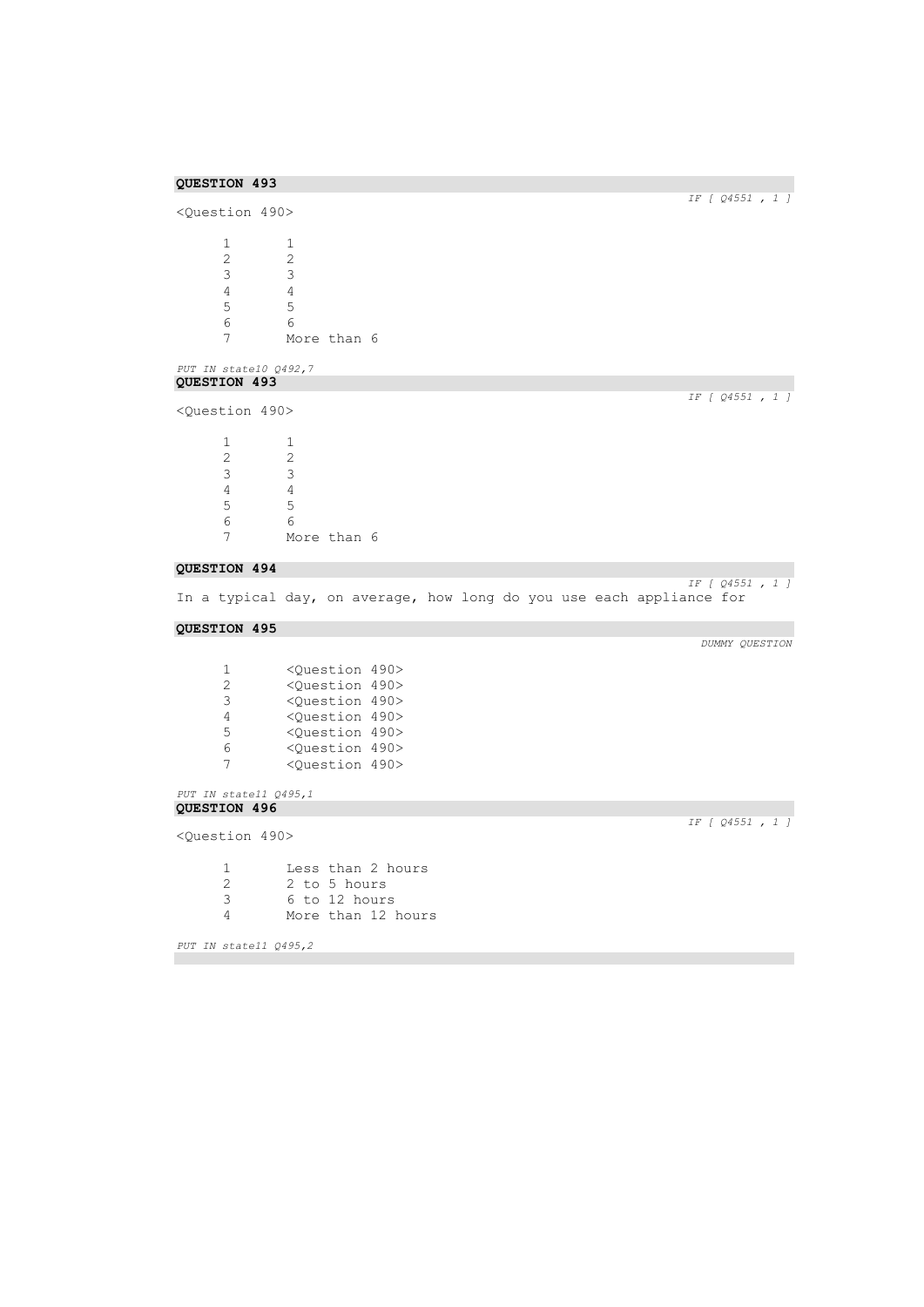<Question 490> 1 Less than 2 hours<br>2 2 to 5 hours 2 2 to 5 hours<br>3 6 to 12 hours 3 6 to 12 hours 4 More than 12 hours

## *PUT IN state11 Q495,3*  **QUESTION 496**

<Question 490>

| -1 | Less than 2 hours  |
|----|--------------------|
| 2  | 2 to 5 hours       |
| 3  | 6 to 12 hours      |
| Δ  | More than 12 hours |
|    |                    |

#### *PUT IN state11 Q495,4*  **QUESTION 496**

<Question 490>

1 Less than 2 hours 2 2 to 5 hours<br>3 6 to 12 hours 3 6 to 12 hours More than 12 hours

#### *PUT IN state11 Q495,5*  **QUESTION 496**

<Question 490>

 Less than 2 hours 2 2 to 5 hours<br>3 6 to 12 hours 6 to 12 hours More than 12 hours

## *PUT IN state11 Q495,6*  **QUESTION 496**

<Question 490>

1 Less than 2 hours<br>2 2 to 5 hours 2 2 to 5 hours<br>3 6 to 12 hours 3 6 to 12 hours 4 More than 12 hours

*PUT IN state11 Q495,7* 

*IF [ Q4551 , 1 ]* 

*IF [ Q4551 , 1 ]* 

*IF [ Q4551 , 1 ]* 

*IF [ Q4551 , 1 ]* 

*IF [ Q4551 , 1 ]*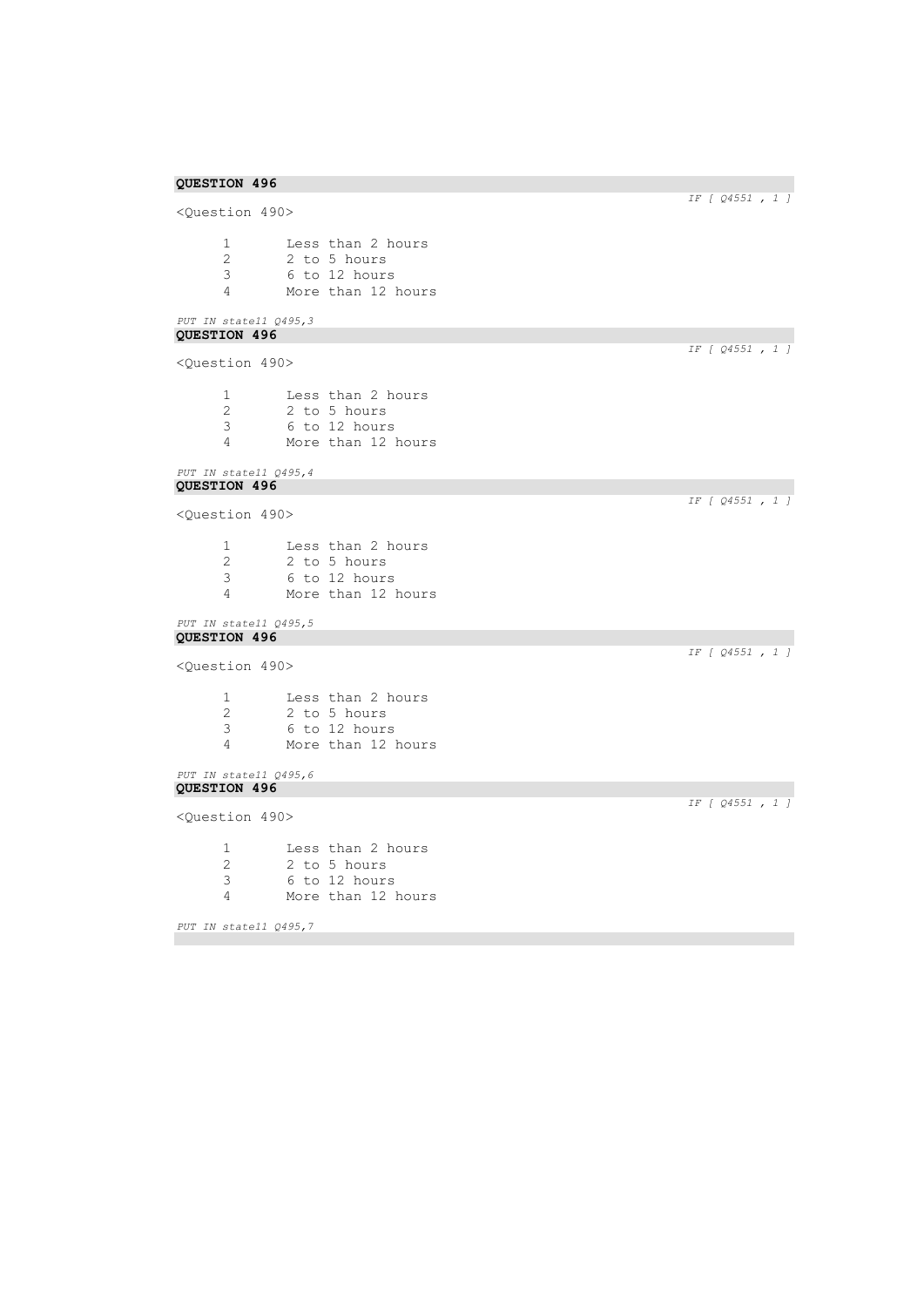<Question 490>

| -1 | Less than 2 hours  |
|----|--------------------|
| 2  | 2 to 5 hours       |
| 3  | 6 to 12 hours      |
| Δ  | More than 12 hours |

### **QUESTION 497**

*IF [ Q4551 , 1 ]*  How often do you have each Cooling appliance or Cooling equipment serviced?

### **QUESTION 498**

*DUMMY QUESTION* 

*IF [ Q4551 , 1 ]* 

| 1 | <question 490=""></question> |  |
|---|------------------------------|--|
| 2 | <question 490=""></question> |  |
| З | <ouestion 490=""></ouestion> |  |
| 4 | <question 490=""></question> |  |
| 5 | <ouestion 490=""></ouestion> |  |
| 6 | <question 490=""></question> |  |
|   | <ouestion 490=""></ouestion> |  |

## *PUT IN state12 Q498,1*  **QUESTION 499**

<Question 490>

| 1  | Twice a year                                 |
|----|----------------------------------------------|
| 2  | Every year                                   |
| 3  | Every 2-3 years                              |
| 4  | Every 3-5 years                              |
| 5. | Have not had it serviced in the last 5 years |
|    |                                              |

6 Have never had it serviced

```
PUT IN state12 Q498,2 
QUESTION 499
```
<Question 490>

1 Twice a year<br>2 Every year Every year Every 2-3 years Every 3-5 years Have not had it serviced in the last 5 years Have never had it serviced

*PUT IN state12 Q498,3* 

*IF [ Q4551 , 1 ]* 

*IF [ Q4551 , 1 ]*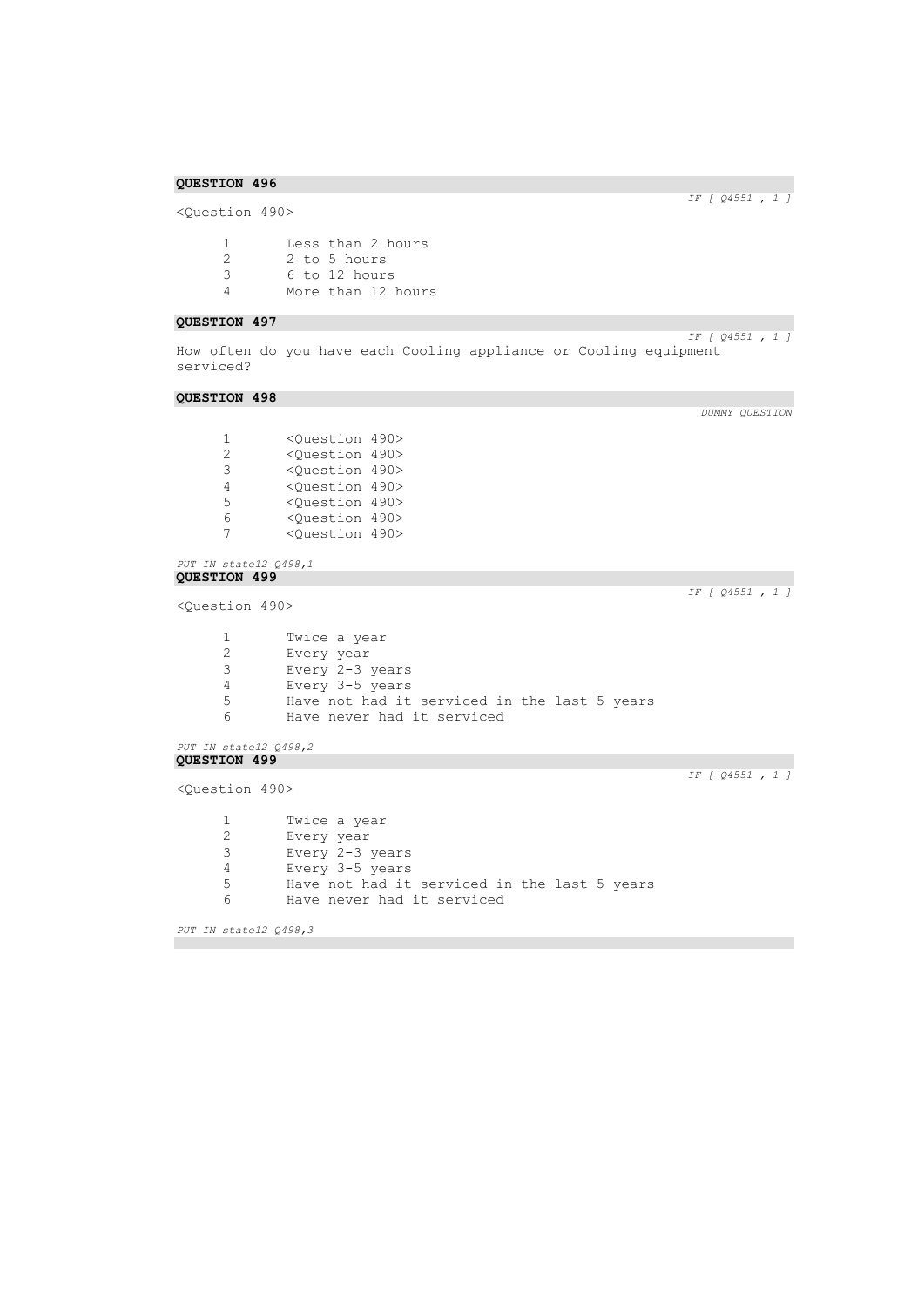```
IF [ Q4551 , 1 ]
```

```
<Question 490>
      1 Twice a year<br>2 Every year
       2 Every year
       3 Every 2-3 years
      4 Every 3-5 years<br>5 Have not had it
      5 Have not had it serviced in the last 5 years<br>6 Have never had it serviced
               Have never had it serviced
PUT IN state12 Q498,4 
QUESTION 499 
                                                                         IF [ Q4551 , 1 ] 
<Question 490>
      1 Twice a year<br>2 Every year
       2 Every year
       3 Every 2-3 years
      4 Every 3-5 years
      5 Have not had it serviced in the last 5 years<br>6 Have never had it serviced
               Have never had it serviced
PUT IN state12 Q498,5 
QUESTION 499 
                                                                         IF [ Q4551 , 1 ] 
<Question 490>
      1 Twice a year<br>2 Every year
               Every year
      3 Every 2-3 years
      4 Every 3-5 years
      5 Have not had it serviced in the last 5 years<br>6 Have never had it serviced
               Have never had it serviced
PUT IN state12 Q498,6 
QUESTION 499 
                                                                         IF [ Q4551 , 1 ] 
<Question 490>
      1 Twice a year<br>2 Every year
      2 Every year<br>3 Every 2-3
               Every 2-3 years
      4 Every 3-5 years<br>5 Have not had it
               Have not had it serviced in the last 5 years
      6 Have never had it serviced
PUT IN state12 Q498,7
```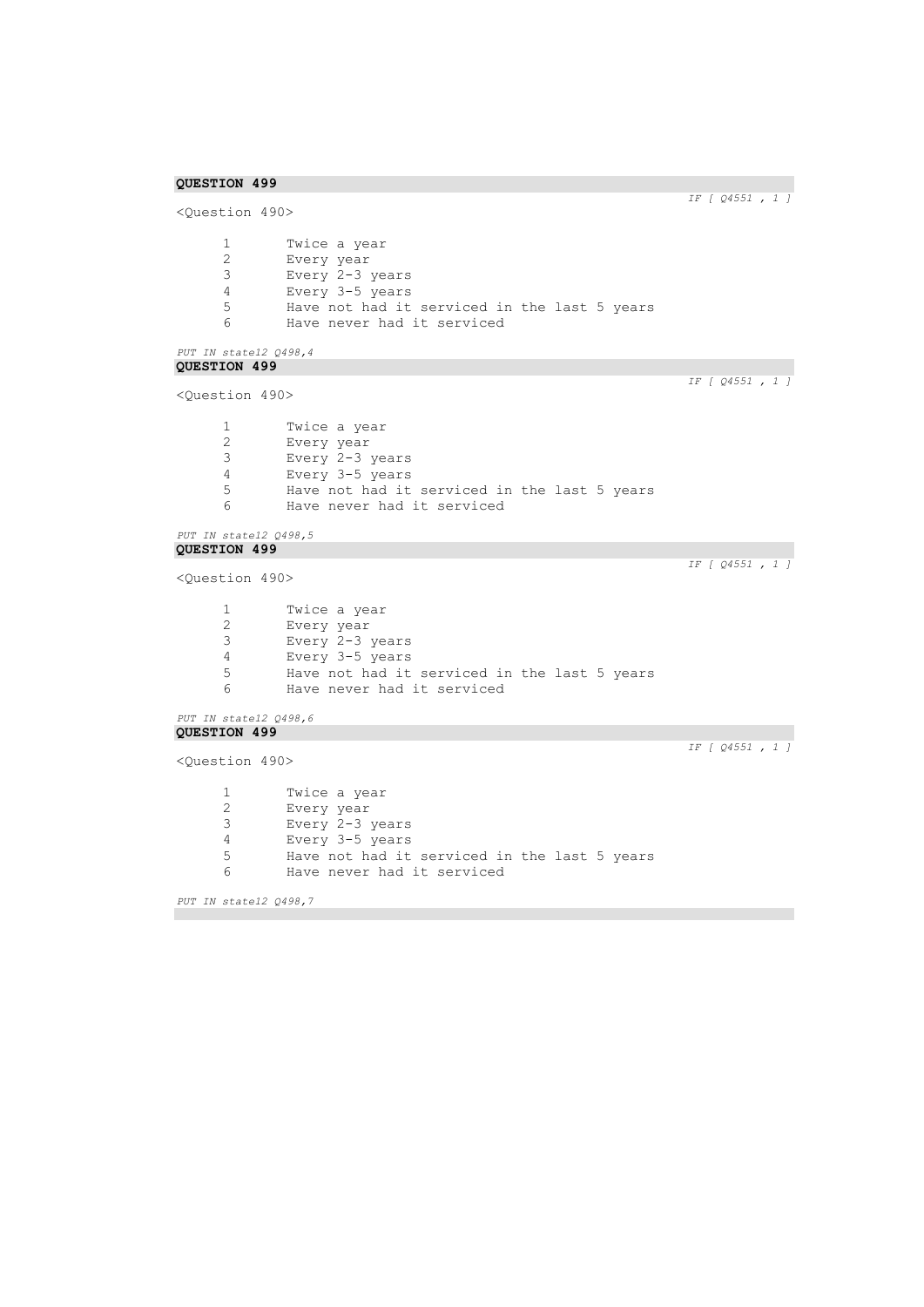<Question 490>

*IF [ Q4551 , 1 ]* 

| $\mathbf{1}$ | Twice a year                                 |
|--------------|----------------------------------------------|
| 2.           | Every year                                   |
| 3.           | Every 2-3 years                              |
| 4            | Every 3-5 years                              |
| 5            | Have not had it serviced in the last 5 years |
| 6            | Have never had it serviced                   |

## **QUESTION 500**

*IF [ Q4551 , 1 ]*  Do you use alternative fuels (e.g. oil, gas, solar) to run any of the cooling equipment

1 Yes, please specify<br>2 No 2 No

### **QUESTION 2490 MULTIPLE MULTIPLE**

*IF [ Q4551 , 2 ]*  In the case of the HEATING equipment please list the main types of appliances used in your premises. Heating - includes space heating, boiler equipment, small ovens, water heating, shelf lighting INT:ENTER ONE APPLIANCE TYPE INTO EACH CODE

1 appliance 1<br>2 appliance 2 2 appliance 2<br>3 appliance 3 3 appliance 3 4 appliance 4 5 appliance 5<br>6 appliance 6 6 appliance 6<br>7 appliance 7 7 appliance 7

## **QUESTION 2491**

How many of each do you have

#### **QUESTION 2492**

| 1             | <ouestion 2490=""></ouestion> |  |
|---------------|-------------------------------|--|
| $\mathcal{D}$ | <ouestion 2490=""></ouestion> |  |
| 3             | <ouestion 2490=""></ouestion> |  |
| 4             | <ouestion 2490=""></ouestion> |  |
| 5             | <ouestion 2490=""></ouestion> |  |
| 6             | <question 2490=""></question> |  |
| 7             | <question 2490=""></question> |  |

*PUT IN state10 Q2492,1* 

*DUMMY QUESTION* 

*IF [ Q4551 , 2 ]*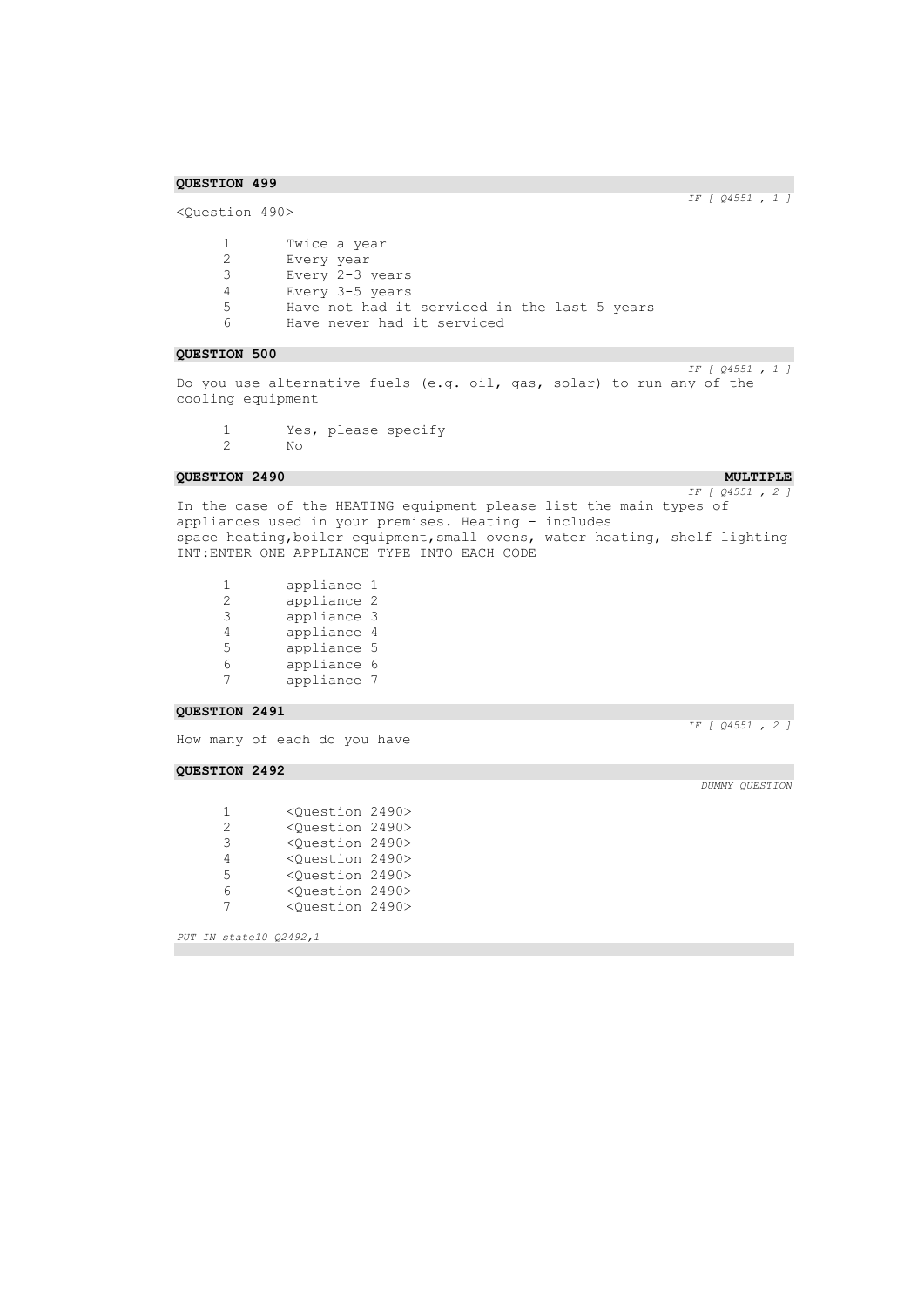| <question 2490=""></question>           |                           |             | IF [ Q4551 , 2 ] |
|-----------------------------------------|---------------------------|-------------|------------------|
|                                         |                           |             |                  |
| 1                                       | 1                         |             |                  |
| $\overline{2}$                          | 2                         |             |                  |
| $\mathsf 3$                             | 3                         |             |                  |
| $\overline{4}$                          | $\overline{4}$            |             |                  |
| 5                                       | 5                         |             |                  |
| $\epsilon$                              | 6                         |             |                  |
| 7                                       |                           | More than 6 |                  |
| PUT IN state10 Q2492,2                  |                           |             |                  |
| QUESTION 2493                           |                           |             | IF [ 04551, 2 ]  |
| <question 2490=""></question>           |                           |             |                  |
| $\mathbf{1}$                            | 1                         |             |                  |
| $\overline{2}$                          | 2                         |             |                  |
| 3                                       | 3                         |             |                  |
| $\overline{4}$                          | $\overline{4}$            |             |                  |
| 5                                       | 5                         |             |                  |
| 6                                       | 6                         |             |                  |
| $\overline{7}$                          |                           | More than 6 |                  |
|                                         |                           |             |                  |
| PUT IN state10 Q2492,3                  |                           |             |                  |
| QUESTION 2493                           |                           |             | IF [ Q4551 , 2 ] |
| <question 2490=""></question>           |                           |             |                  |
| $\mathbf{1}$                            | 1                         |             |                  |
| 2                                       | 2                         |             |                  |
| 3                                       | $\mathcal{E}$             |             |                  |
| 4                                       | $\overline{4}$            |             |                  |
|                                         |                           |             |                  |
| $\mathsf S$                             | $\mathsf S$               |             |                  |
| 6                                       | 6                         |             |                  |
| 7                                       |                           | More than 6 |                  |
| PUT IN state10 Q2492,4<br>QUESTION 2493 |                           |             |                  |
|                                         |                           |             | IF [ Q4551 , 2 ] |
| <question 2490=""></question>           |                           |             |                  |
| 1                                       | 1                         |             |                  |
| $\overline{c}$                          | $\overline{c}$            |             |                  |
| 3                                       | $\ensuremath{\mathsf{3}}$ |             |                  |
| $\overline{4}$                          | $\sqrt{4}$                |             |                  |
| 5                                       | $\mathsf S$               |             |                  |
| $\epsilon$                              | 6                         |             |                  |
|                                         |                           | More than 6 |                  |
| 7                                       |                           |             |                  |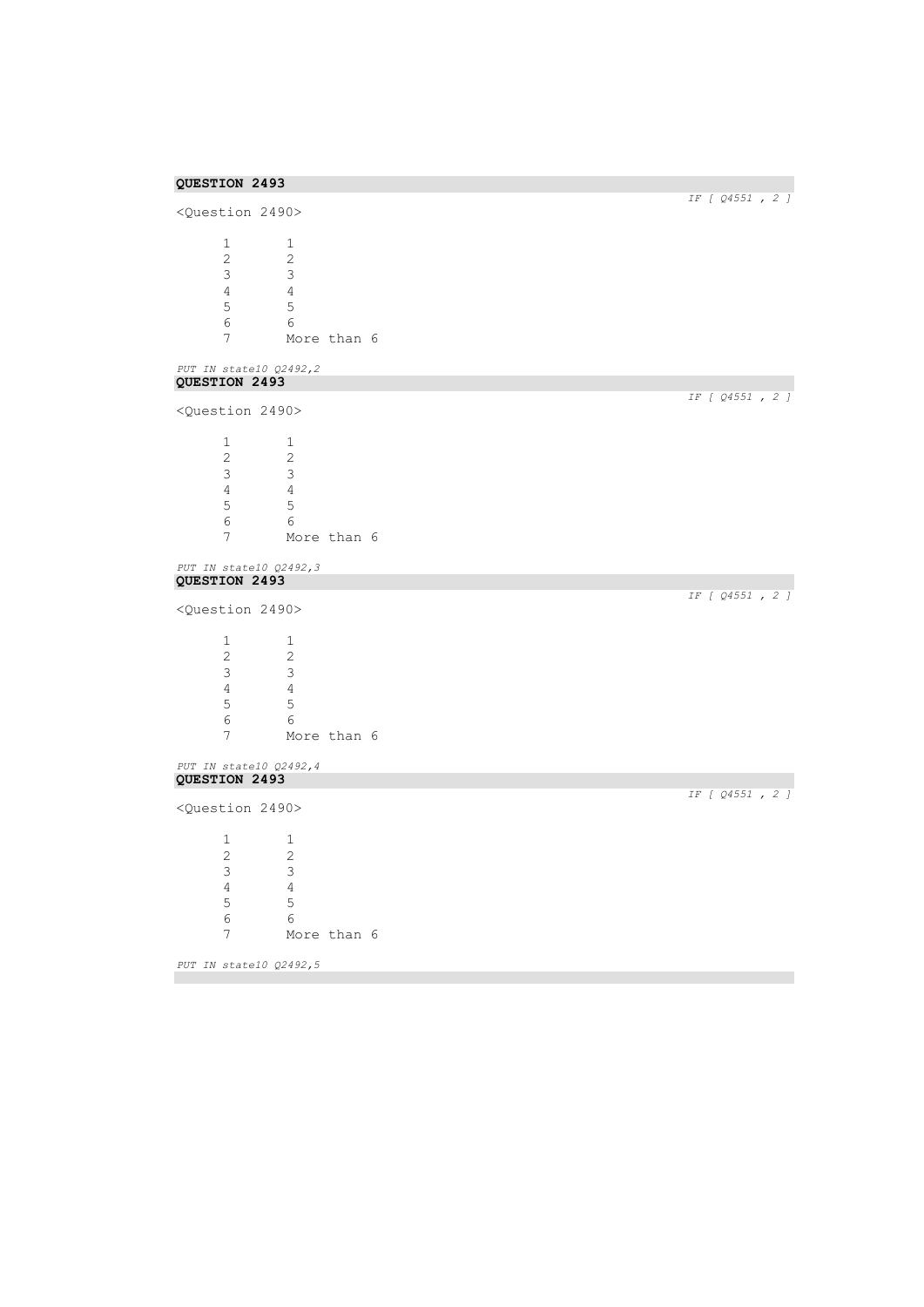| QUESTION 2493                                                                                         |                                                                                                                                     |                  |  |
|-------------------------------------------------------------------------------------------------------|-------------------------------------------------------------------------------------------------------------------------------------|------------------|--|
| <question 2490=""></question>                                                                         |                                                                                                                                     | IF [ Q4551, 2 ]  |  |
| $\mathbf{1}$<br>$\mathbf{2}^{\prime}$<br>3<br>$\overline{4}$<br>5<br>6<br>7<br>PUT IN state10 Q2492,6 | $\mathbf 1$<br>$\overline{2}$<br>3<br>$\overline{4}$<br>5<br>6<br>More than 6                                                       |                  |  |
| QUESTION 2493                                                                                         |                                                                                                                                     |                  |  |
| <question 2490=""></question>                                                                         |                                                                                                                                     | IF [ Q4551, 2 ]  |  |
| 1<br>2<br>3<br>$\overline{4}$<br>5<br>$6\,$<br>7                                                      | 1<br>2<br>3<br>$\overline{4}$<br>5<br>6<br>More than 6                                                                              |                  |  |
| PUT IN state10 Q2492,7                                                                                |                                                                                                                                     |                  |  |
| QUESTION 2493                                                                                         |                                                                                                                                     | IF [ Q4551 , 2 ] |  |
| <question 2490=""></question>                                                                         |                                                                                                                                     |                  |  |
| $\mathbf{1}$<br>$\mathbf{2}$<br>3<br>4<br>5<br>$\epsilon$<br>7                                        | $\mathbf 1$<br>2<br>$\mathcal{E}$<br>$\overline{4}$<br>5<br>6<br>More than 6                                                        |                  |  |
| QUESTION 2494                                                                                         |                                                                                                                                     |                  |  |
|                                                                                                       | In a typical day, on average, how long do you use each appliance for                                                                | IF [ Q4551 , 2 ] |  |
| QUESTION 2495                                                                                         |                                                                                                                                     |                  |  |
| 1<br>2<br>3<br>$\overline{4}$                                                                         | <question 2490=""><br/><question 2490=""><br/><question 2490=""><br/><question 2490=""></question></question></question></question> | DUMMY QUESTION   |  |

*PUT IN state11 Q2495,1* 

 <Question 2490> <Question 2490> <Question 2490>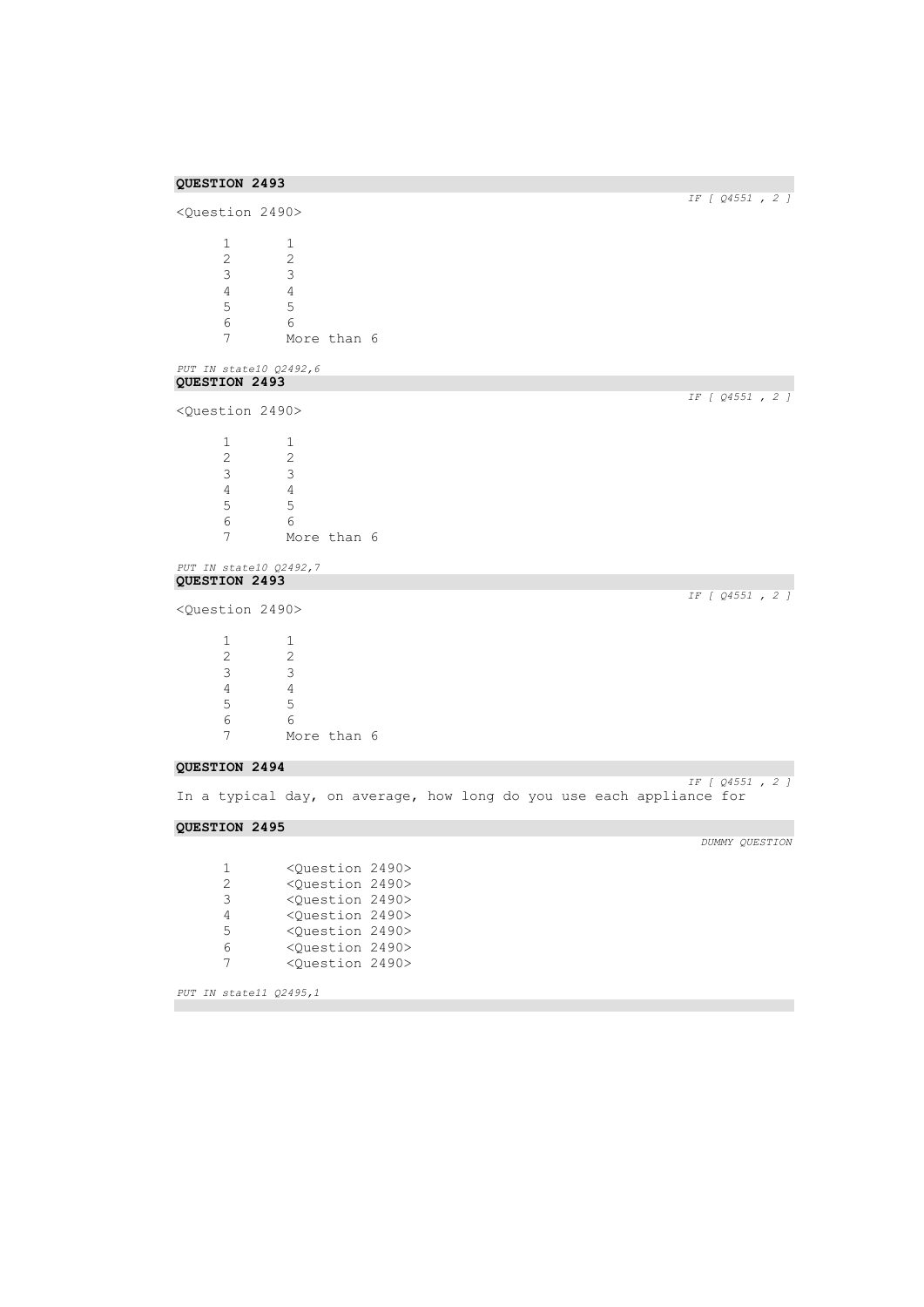<Question 2490> 1 Less than 2 hours<br>2 2 to 5 hours 2 2 to 5 hours<br>3 6 to 12 hours 3 6 to 12 hours 4 More than 12 hours

## *PUT IN state11 Q2495,2*  **QUESTION 2496**

<Question 2490>

|   | Less than 2 hours  |
|---|--------------------|
| 2 | 2 to 5 hours       |
| 3 | 6 to 12 hours      |
| Δ | More than 12 hours |

#### *PUT IN state11 Q2495,3*  **QUESTION 2496**

<Question 2490>

1 Less than 2 hours 2 2 to 5 hours<br>3 6 to 12 hours 3 6 to 12 hours More than 12 hours

#### *PUT IN state11 Q2495,4*  **QUESTION 2496**

<Question 2490>

 Less than 2 hours 2 2 to 5 hours<br>3 6 to 12 hours 6 to 12 hours More than 12 hours

## *PUT IN state11 Q2495,5*  **QUESTION 2496**

<Question 2490>

1 Less than 2 hours<br>2 2 to 5 hours 2 2 to 5 hours<br>3 6 to 12 hours 3 6 to 12 hours 4 More than 12 hours

*PUT IN state11 Q2495,6* 

*IF [ Q4551 , 2 ]* 

*IF [ Q4551 , 2 ]* 

*IF [ Q4551 , 2 ]* 

*IF [ Q4551 , 2 ]* 

*IF [ Q4551 , 2 ]*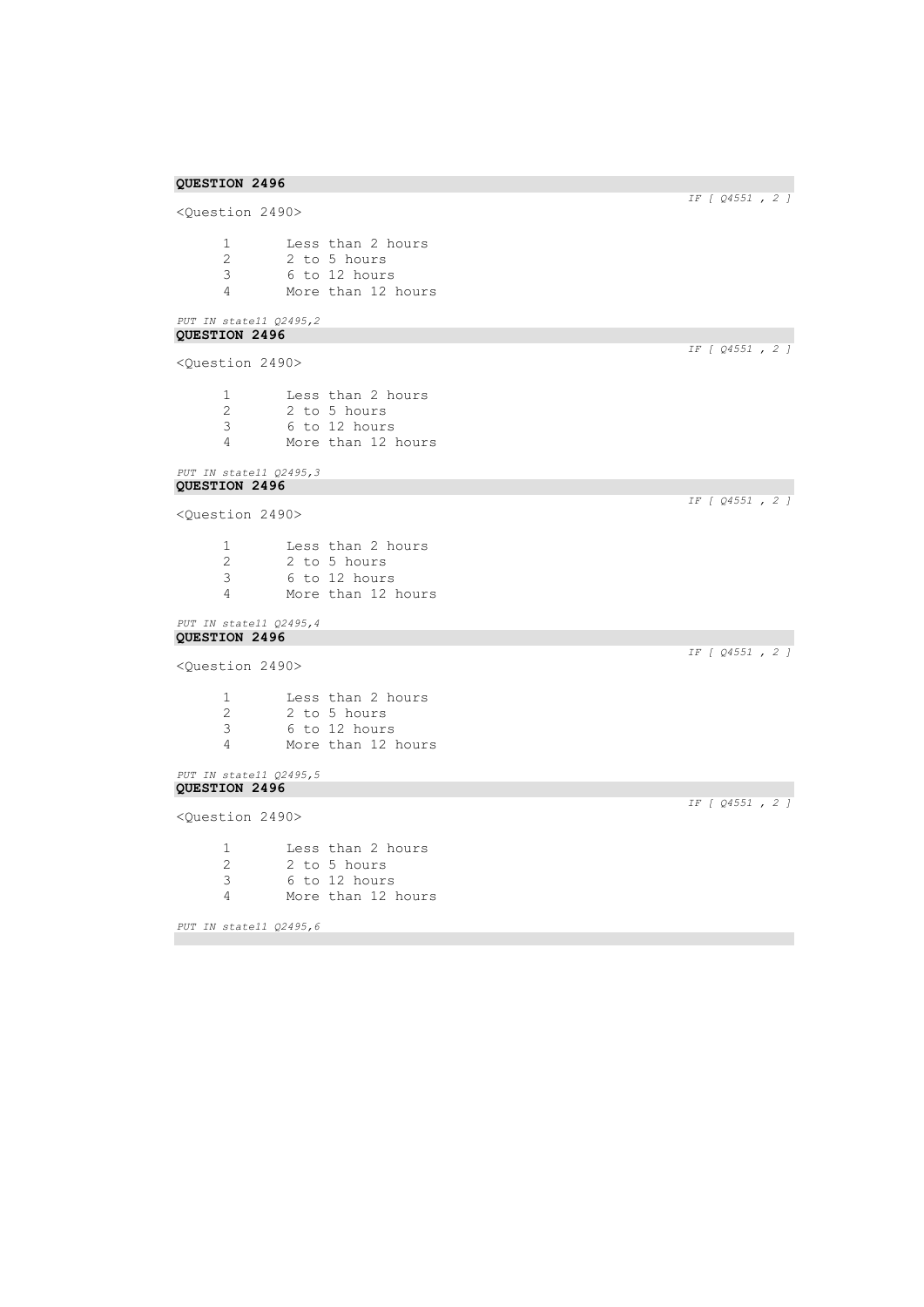<Question 2490>

1 Less than 2 hours<br>2 2 to 5 hours 2 2 to 5 hours<br>3 6 to 12 hours 3 6 to 12 hours 4 More than 12 hours

## *PUT IN state11 Q2495,7*  **QUESTION 2496**

<Question 2490>

| -1 | Less than 2 hours  |
|----|--------------------|
| -2 | 2 to 5 hours       |
| 3  | 6 to 12 hours      |
| Δ  | More than 12 hours |

## **QUESTION 2497**

How often do you have each heating appliance or Heating equipment serviced?

## **QUESTION 2498**

| 1             | <ouestion 2490=""></ouestion> |  |
|---------------|-------------------------------|--|
| $\mathcal{L}$ | <ouestion 2490=""></ouestion> |  |
| 3             | <ouestion 2490=""></ouestion> |  |
| 4             | <ouestion 2490=""></ouestion> |  |
| 5.            | <ouestion 2490=""></ouestion> |  |
| 6             | <ouestion 2490=""></ouestion> |  |
| 7             | <ouestion 2490=""></ouestion> |  |

*PUT IN state12 Q2498,1*  **QUESTION 2499** 

<Question 2490>

*IF [ Q4551 , 2 ]* 

1 Twice a year<br>2 Every year Every year Every 2-3 years Every 3-5 years Have not had it serviced in the last 5 years Have never had it serviced

*PUT IN state12 Q2498,2* 

*IF [ Q4551 , 2 ]*

*IF [ Q4551 , 2 ]* 

*IF [ Q4551 , 2 ]*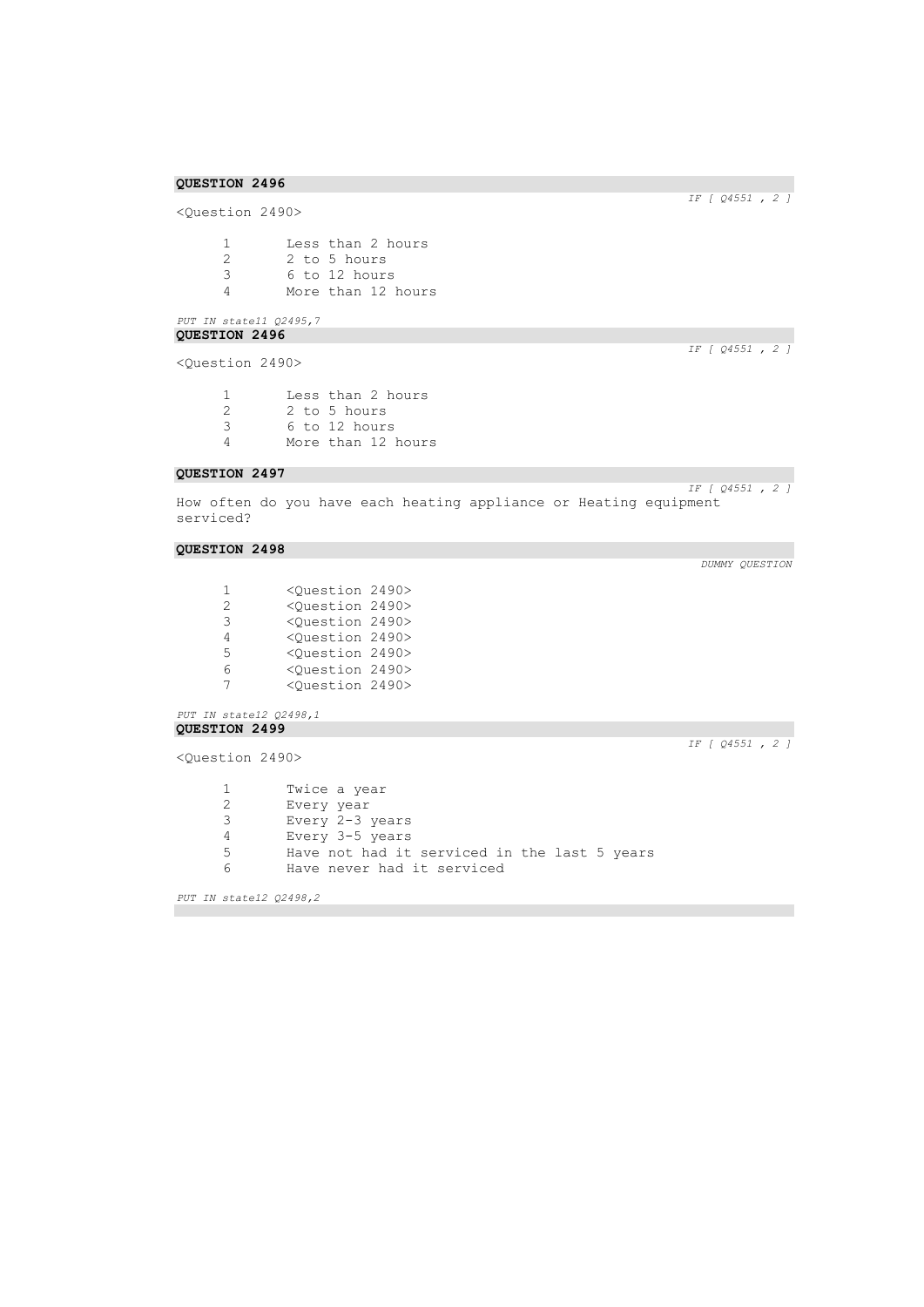```
IF [ Q4551 , 2 ] 
<Question 2490>
      1 Twice a year<br>2 Every year
       2 Every year
       3 Every 2-3 years
      4 Every 3-5 years<br>5 Have not had it
      5 Have not had it serviced in the last 5 years<br>6 Have never had it serviced
               Have never had it serviced
PUT IN state12 Q2498,3 
QUESTION 2499 
                                                                         IF [ Q4551 , 2 ] 
<Question 2490>
      1 Twice a year<br>2 Every year
       2 Every year
       3 Every 2-3 years
      4 Every 3-5 years
      5 Have not had it serviced in the last 5 years<br>6 Have never had it serviced
               Have never had it serviced
PUT IN state12 Q2498,4 
QUESTION 2499 
                                                                         IF [ Q4551 , 2 ] 
<Question 2490>
      1 Twice a year<br>2 Every year
               Every year
      3 Every 2-3 years
      4 Every 3-5 years
      5 Have not had it serviced in the last 5 years<br>6 Have never had it serviced
               Have never had it serviced
PUT IN state12 Q2498,5 
QUESTION 2499 
                                                                         IF [ Q4551 , 2 ] 
<Question 2490>
      1 Twice a year<br>2 Every year
      2 Every year<br>3 Every 2-3
               Every 2-3 years
      4 Every 3-5 years<br>5 Have not had it
               Have not had it serviced in the last 5 years
      6 Have never had it serviced
```
*PUT IN state12 Q2498,6*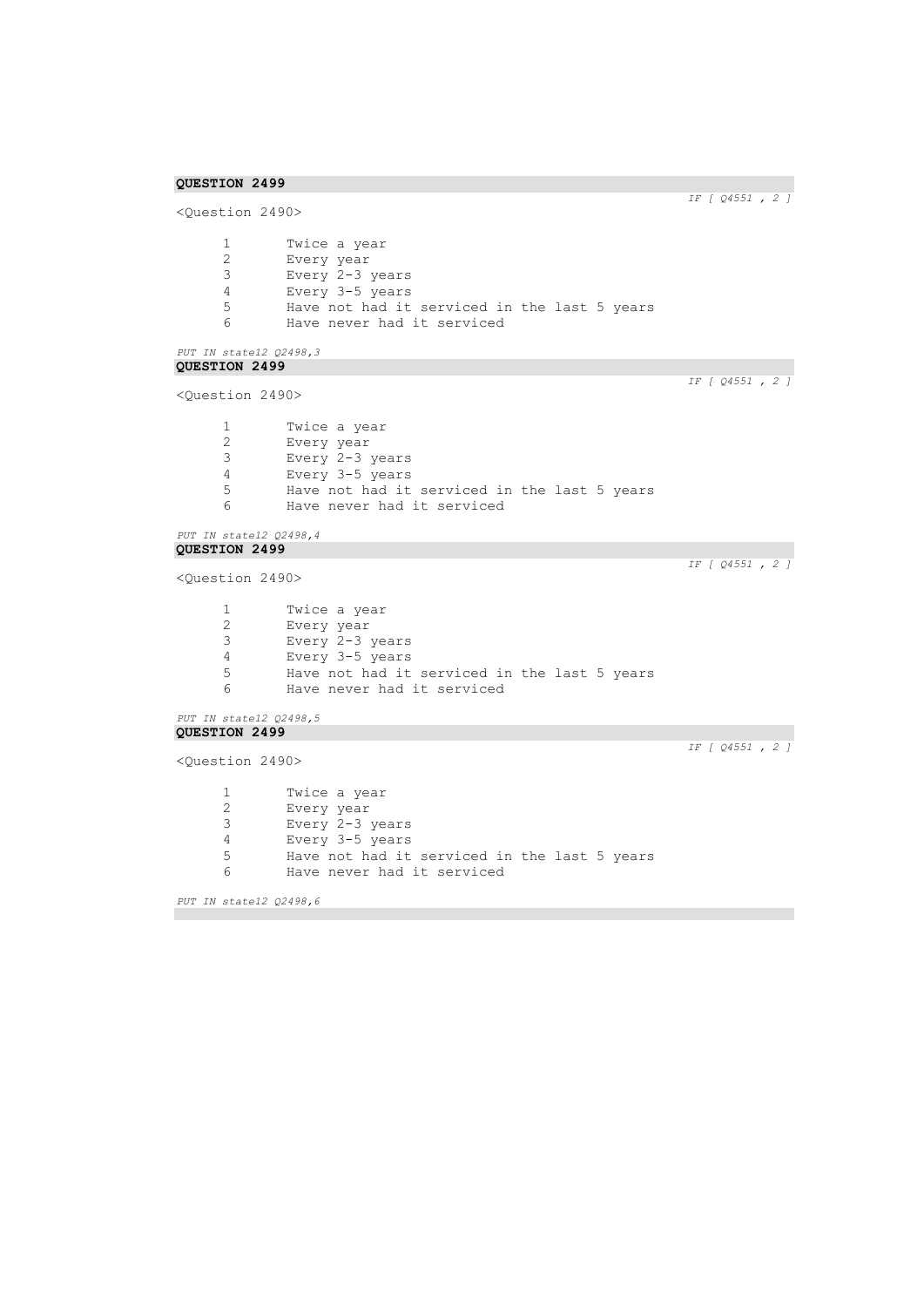*IF [ Q4551 , 2 ]* 

```
<Question 2490>
       1 Twice a year<br>2 Every year
       2 Every year
       3 Every 2-3 years
       4 Every 3-5 years<br>5 Have not had it
       5 Have not had it serviced in the last 5 years<br>6 Have never had it serviced
                Have never had it serviced
PUT IN state12 Q2498,7 
QUESTION 2499 
                                                                             IF [ Q4551 , 2 ] 
<Question 2490>
       1 Twice a year<br>2 Every year
```
2 Every year 3 Every 2-3 years 4 Every 3-5 years 5 Have not had it serviced in the last 5 years<br>6 Have never had it serviced Have never had it serviced

## **QUESTION 2500**

*IF [ Q4551 , 2 ]*  Do you use alternative fuels (e.g. oil, gas, solar) to run any of the heating equipment

1 Yes, please specify<br>2 No 2 No

## **QUESTION 3490 MULTIPLE MULTIPLE**

*IF [ Q4551 , 3 ]*  In the case of the LIGHTING equipment (includes room lighting, security lighting) please list the main lighting types used in your premises. INT:ENTER ONE APPLIANCE TYPE INTO EACH CODE

| 1 | appliance 1 |   |
|---|-------------|---|
| 2 | appliance 2 |   |
| 3 | appliance 3 |   |
| 4 | appliance 4 |   |
| 5 | appliance 5 |   |
| 6 | appliance   | 6 |
| 7 | appliance 7 |   |

**QUESTION 3491** 

How many of each do you have

*IF [ Q4551 , 3 ]*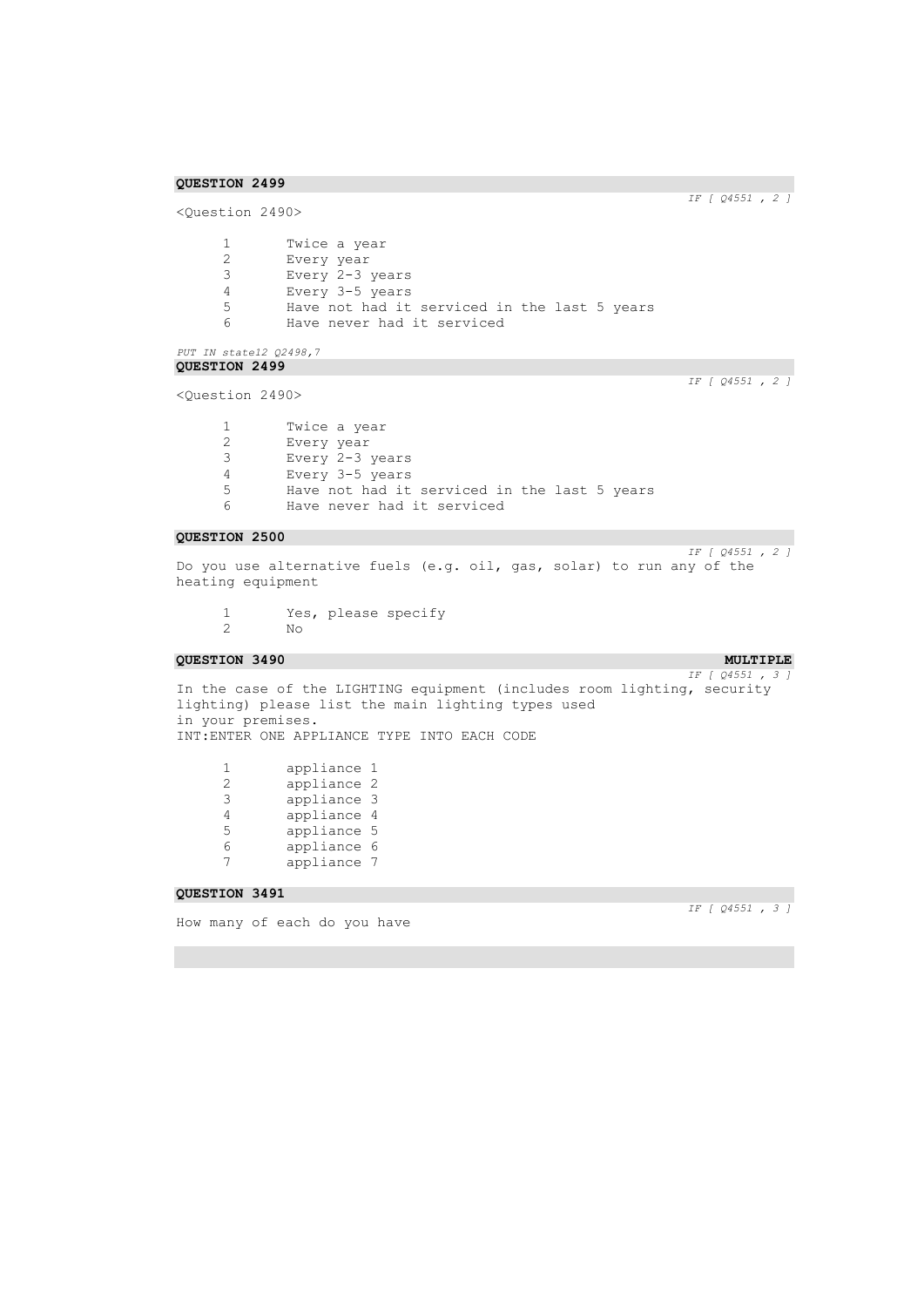| 1 | <ouestion 3490=""></ouestion> |  |
|---|-------------------------------|--|
| 2 | <ouestion 3490=""></ouestion> |  |
| 3 | <ouestion 3490=""></ouestion> |  |
| 4 | <ouestion 3490=""></ouestion> |  |
| 5 | <ouestion 3490=""></ouestion> |  |
| 6 | <ouestion 3490=""></ouestion> |  |
| 7 | <ouestion 3490=""></ouestion> |  |

# *PUT IN state10 Q3492,1*  **QUESTION 3493**

<Question 3490>

1 <5 2 5-10 3 10-20 4 20-30 5 30-50 7 More than 50

#### *PUT IN state10 Q3492,2*  **QUESTION 3493**

<Question 3490>

| 1. | $\leq 5$     |  |
|----|--------------|--|
| 2  | $5 - 10$     |  |
| 3  | $10 - 20$    |  |
| 4  | $20 - 30$    |  |
| 5  | $30 - 50$    |  |
|    | More than 50 |  |
|    |              |  |

#### *PUT IN state10 Q3492,3*  **QUESTION 3493**

<Question 3490>

 $\begin{array}{ccc} 1 & & \leq 5 \\ 2 & & \end{array}$  $2 5-10$ <br>3  $10-20$ 3 10-20 4 20-30 5 30-50 7 More than 50

*PUT IN state10 Q3492,4* 

*IF [ Q4551 , 3 ]* 

*DUMMY QUESTION* 

*IF [ Q4551 , 3 ]* 

*IF [ Q4551 , 3 ]*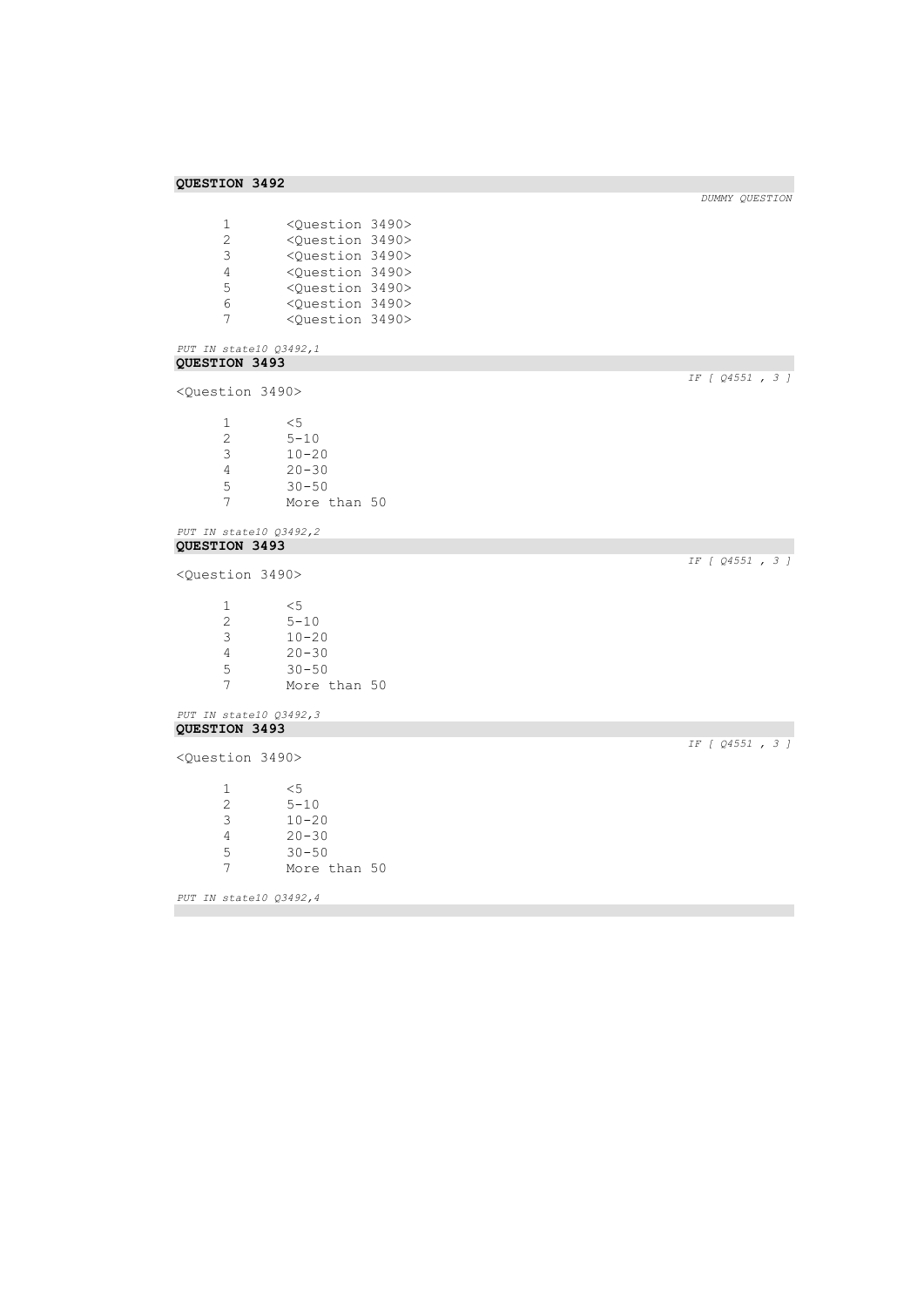```
QUESTION 3493 
                                                                                                       IF [ Q4551 , 3 ] 
<Question 3490>
         \begin{array}{ccc} 1 & & \leq 5 \\ 2 & & 5 - 2 \end{array}\begin{array}{ccc} 2 & 5-10 \\ 3 & 10-2 \end{array}10 - 20\begin{array}{cc} 4 & 20 - 30 \\ 5 & 30 - 50 \end{array}5 30-50<br>7 More
                     More than 50
PUT IN state10 Q3492,5 
QUESTION 3493 
                                                                                                       IF [ Q4551 , 3 ] 
<Question 3490>
         \begin{array}{ccc} 1 & & \leq 5 \\ 2 & & 5-1 \end{array}\frac{2}{3} 5-10<br>3 10-20
                     10 - 204 20-30<br>5 30-50
         5 30-50<br>7 More t
                     More than 50
PUT IN state10 Q3492,6 
QUESTION 3493 
                                                                                                       IF [ Q4551 , 3 ] 
<Question 3490>
         \frac{1}{2} <5<br>5-1
         \begin{array}{ccc} 2 & 5-10 \\ 3 & 10-2 \end{array}10 - 204 20-30<br>5 30-50
         5 30-50<br>7 More
                     More than 50
PUT IN state10 Q3492,7 
QUESTION 3493 
                                                                                                       IF [ Q4551 , 3 ] 
<Question 3490>
         \begin{array}{ccc} 1 & & \leq 5 \\ 2 & & 5-1 \end{array}\frac{2}{3} 5-10<br>3 10-20
         3 10-20<br>4 20-30
         4 20-30<br>5 30-50
                      30 - 507 More than 50
QUESTION 3494 
                                                                                                       IF [ Q4551 , 3 ] 
In a typical day, on average, how long do you use each appliance for
```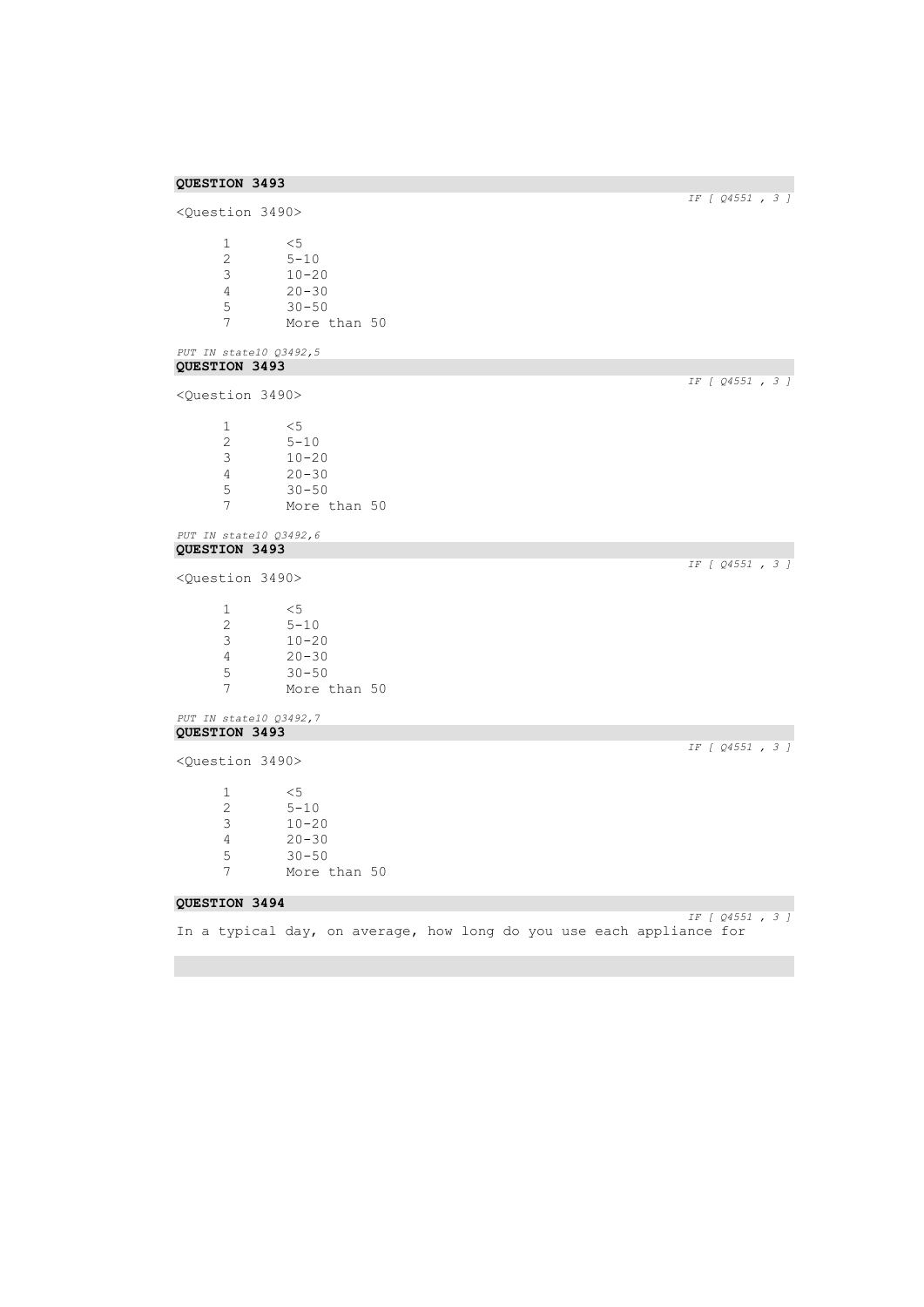1 <Question 3490><br>2 <Question 3490> 2 <Question 3490><br>3 <Question 3490> 3 <Question 3490> 4 < Question 3490><br>5 < Question 3490> 5 <Question 3490> 6 <Question 3490> 7 <Question 3490>

#### *PUT IN state11 Q3495,1*  **QUESTION 3496**

```
<Question 3490>
```

| -1 | Less than 2 hours  |
|----|--------------------|
| -2 | 2 to 5 hours       |
| -3 | 6 to 12 hours      |
| Δ  | More than 12 hours |

```
PUT IN state11 Q3495,2 
QUESTION 3496
```

```
<Question 3490>
```
- 1 Less than 2 hours<br>2 2 to 5 hours 2 2 to 5 hours<br>3 6 to 12 hours 3 6 to 12 hours More than 12 hours
- *PUT IN state11 Q3495,3*  **QUESTION 3496**

```
<Question 3490>
```

|    | Less than 2 hours  |
|----|--------------------|
| -2 | 2 to 5 hours       |
| -3 | 6 to 12 hours      |
|    | More than 12 hours |

```
PUT IN state11 Q3495,4 
QUESTION 3496
```
<Question 3490>

1 Less than 2 hours 2 2 to 5 hours<br>3 6 to 12 hours 3 6 to 12 hours More than 12 hours

```
PUT IN state11 Q3495,5
```
*IF [ Q4551 , 3 ]* 

*IF [ Q4551 , 3 ]* 

*DUMMY QUESTION* 

*IF [ Q4551 , 3 ]* 

*IF [ Q4551 , 3 ]*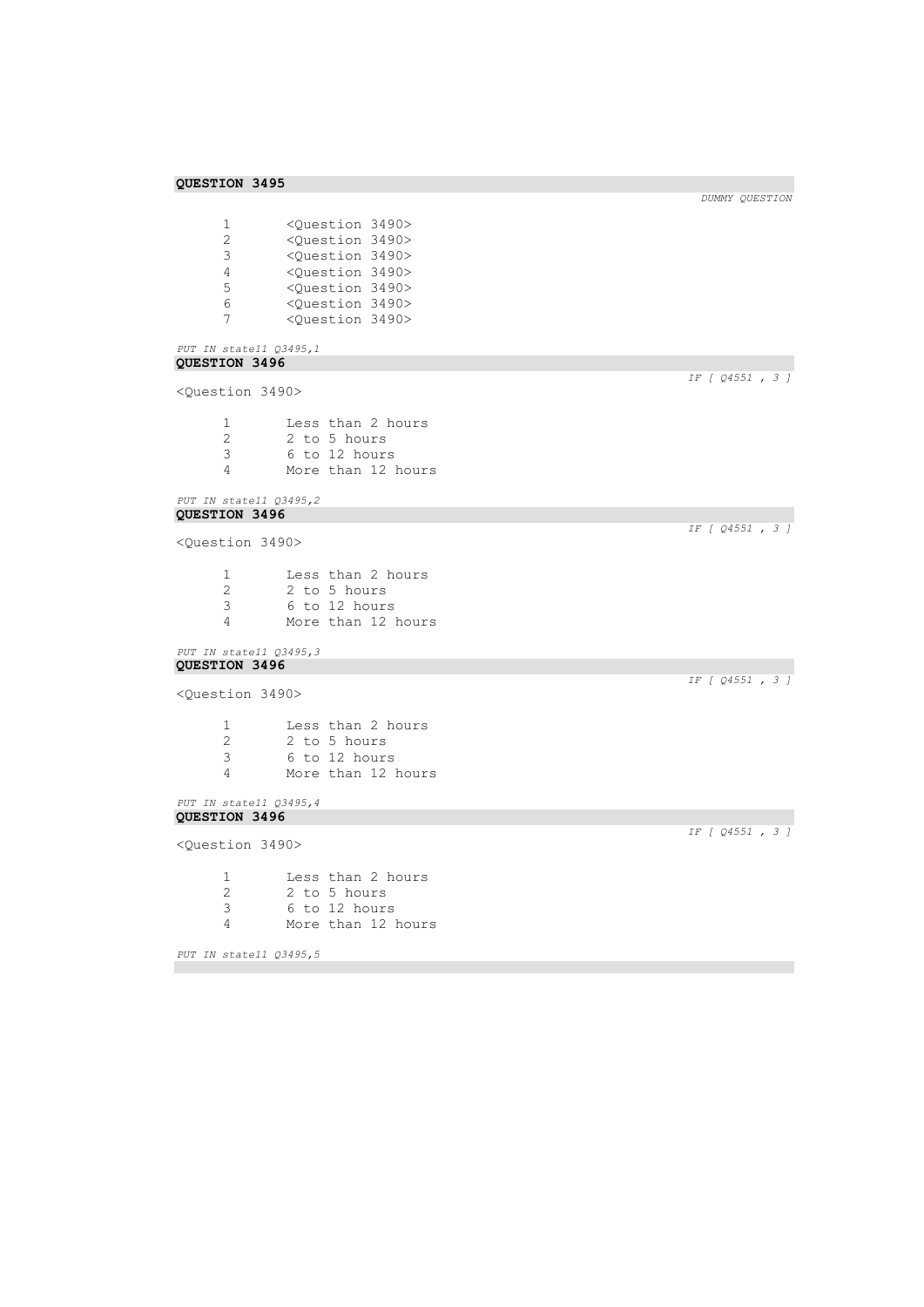<Question 3490> 1 Less than 2 hours<br>2 2 to 5 hours 2 2 to 5 hours<br>3 6 to 12 hours 3 6 to 12 hours More than 12 hours

## *PUT IN state11 Q3495,6*  **QUESTION 3496**

<Question 3490>

| -1 | Less than 2 hours  |
|----|--------------------|
| 2  | 2 to 5 hours       |
| 3  | 6 to 12 hours      |
| Δ  | More than 12 hours |
|    |                    |

#### *PUT IN state11 Q3495,7*  **QUESTION 3496**

<Question 3490>

| 1 | Less than 2 hours  |
|---|--------------------|
| 2 | 2 to 5 hours       |
| 3 | 6 to 12 hours      |
| 4 | More than 12 hours |

### **QUESTION 3497**

*IF [ Q4551 , 3 ]*  How often do you have each lighting appliance or equipment serviced?

### **QUESTION 3498**

| 1  | <ouestion 3490=""></ouestion> |  |
|----|-------------------------------|--|
| 2. | <ouestion 3490=""></ouestion> |  |
| 3  | <ouestion 3490=""></ouestion> |  |
| 4  | <question 3490=""></question> |  |
| 5. | <ouestion 3490=""></ouestion> |  |
| 6  | <ouestion 3490=""></ouestion> |  |
| 7  | <ouestion 3490=""></ouestion> |  |

*PUT IN state12 Q3498,1*  **QUESTION 3499** 

<Question 3490>

*IF [ Q4551 , 3 ]* 

| 1  | Twice a year                                 |
|----|----------------------------------------------|
| 2. | Every year                                   |
| 3  | Every 2-3 years                              |
| 4  | Every 3-5 years                              |
| 5. | Have not had it serviced in the last 5 years |
| 6  | Have never had it serviced                   |

*IF [ Q4551 , 3 ]* 

*IF [ Q4551 , 3 ]* 

*IF [ Q4551 , 3 ]*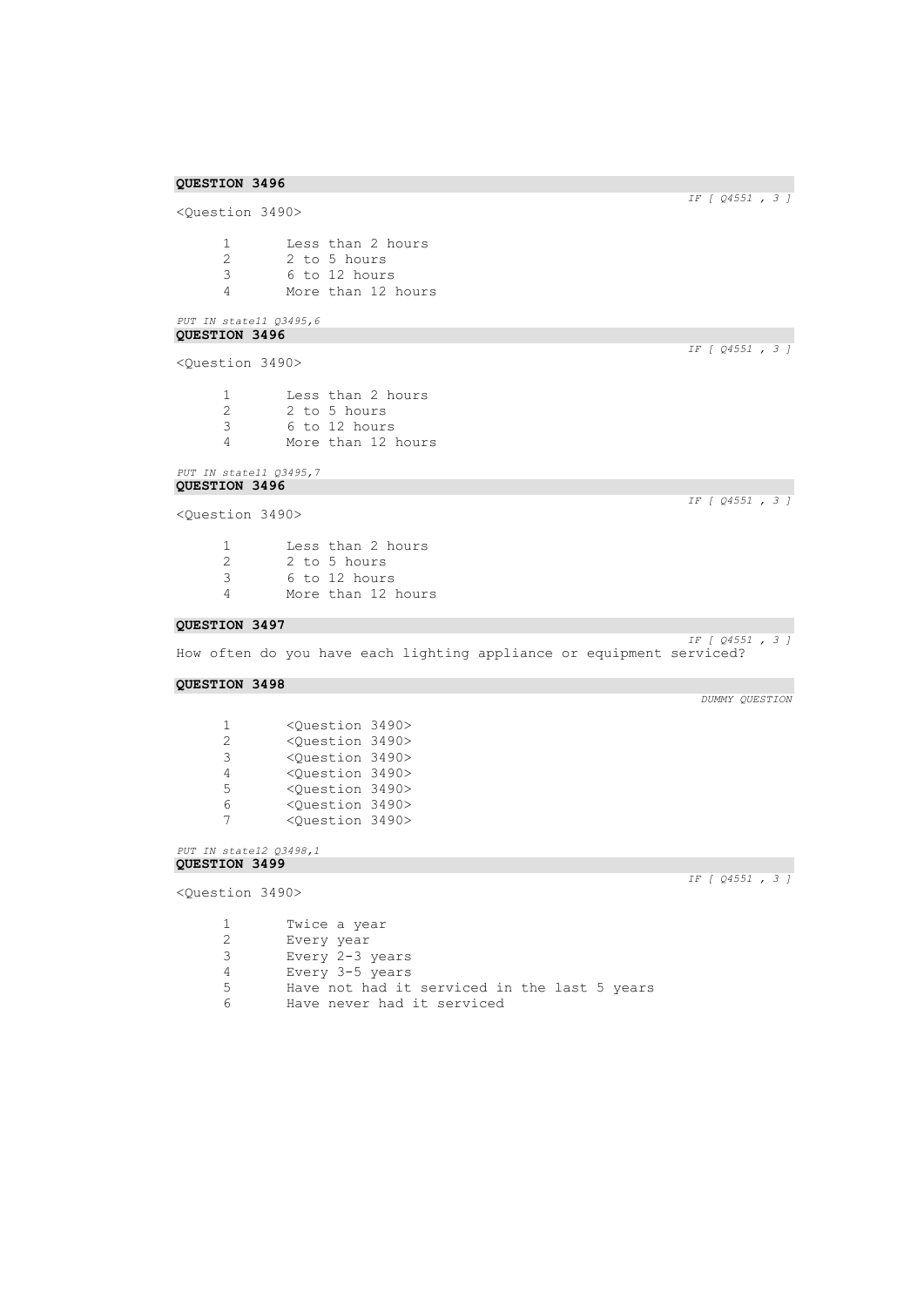```
PUT IN state12 Q3498,2 
QUESTION 3499 
                                                                    IF [ Q4551 , 3 ] 
<Question 3490>
      1 Twice a year<br>2 Every year
      2 Every year<br>3 Every 2-3
      3 Every 2-3 years
      4 Every 3-5 years
      5 Have not had it serviced in the last 5 years<br>6 Have never had it serviced
              Have never had it serviced
PUT IN state12 Q3498,3 
QUESTION 3499 
                                                                    IF [ Q4551 , 3 ] 
<Question 3490>
      1 Twice a year<br>2 Every year
      2 Every year<br>3 Every 2-3
      3 Every 2-3 years
      4 Every 3-5 years
      5 Have not had it serviced in the last 5 years<br>6 Have never had it serviced
              Have never had it serviced
PUT IN state12 Q3498,4 
QUESTION 3499 
                                                                    IF [ Q4551 , 3 ] 
<Question 3490>
      1 Twice a year<br>2 Every year
      2 Every year
      3 Every 2-3 years
      4 Every 3-5 years
      5 Have not had it serviced in the last 5 years
      6 Have never had it serviced
PUT IN state12 Q3498,5 
QUESTION 3499 
                                                                    IF [ Q4551 , 3 ] 
<Question 3490>
      1 Twice a year
      2 Every year
      3 Every 2-3 years
      4 Every 3-5 years
      5 Have not had it serviced in the last 5 years
      6 Have never had it serviced
PUT IN state12 Q3498,6
```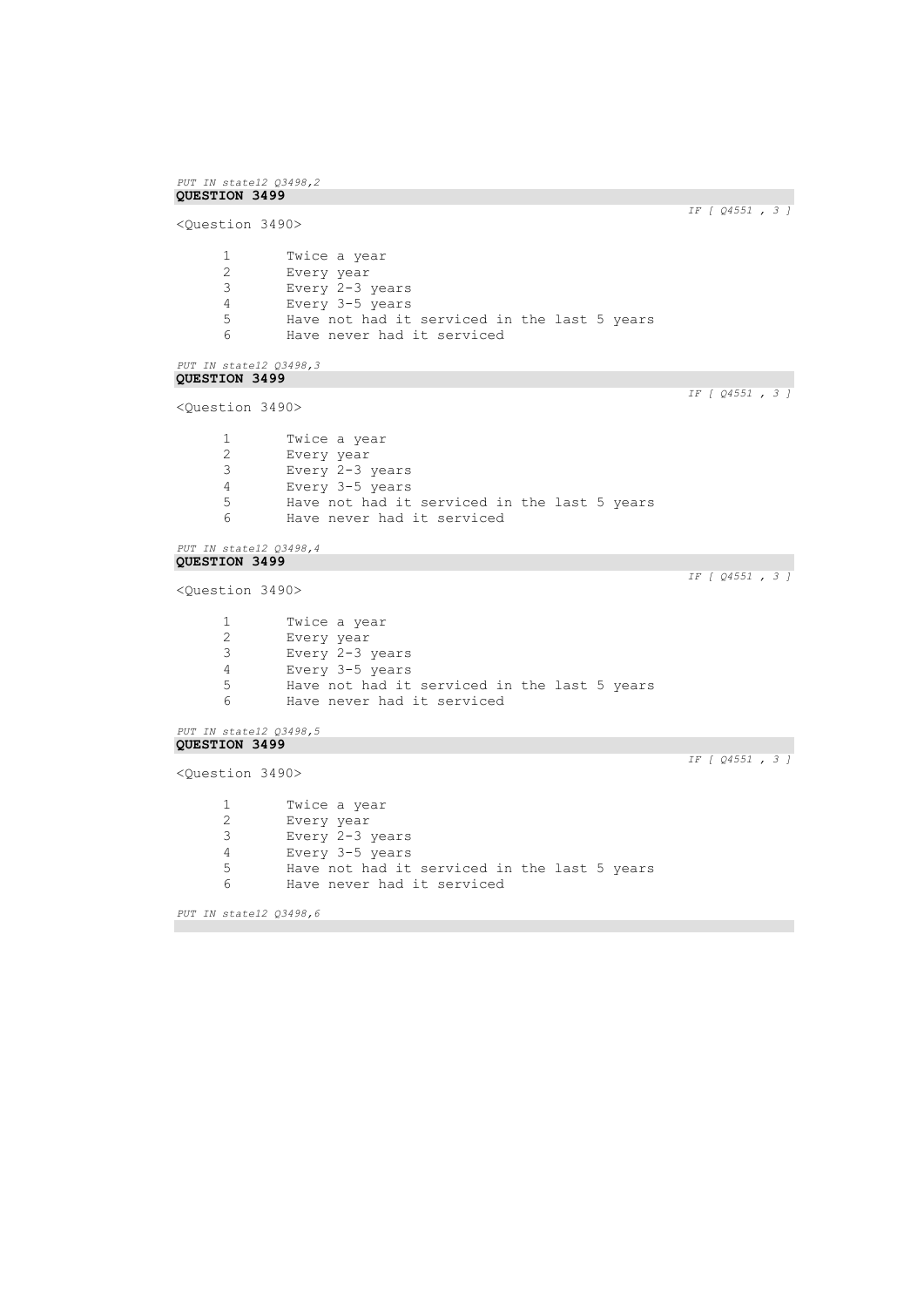*IF [ Q4551 , 3 ]* 

```
<Question 3490>
      1 Twice a year<br>2 Every year
       2 Every year
       3 Every 2-3 years
      4 Every 3-5 years<br>5 Have not had it
      5 Have not had it serviced in the last 5 years<br>6 Have never had it serviced
               Have never had it serviced
```

```
PUT IN state12 Q3498,7 
QUESTION 3499
```
<Question 3490>

*IF [ Q4551 , 3 ]* 

| 1  | Twice a year                                 |
|----|----------------------------------------------|
| 2  | Every year                                   |
| 3. | Every 2-3 years                              |
| 4  | Every 3-5 years                              |
| 5  | Have not had it serviced in the last 5 years |
| 6  | Have never had it serviced                   |
|    |                                              |

## **QUESTION 4490 MULTIPLE MULTIPLE**

*IF [ Q4551 , 4 ]*  In the case of the ADMINISTRATIVE/OFFICE equipment (includes computers, office printers, televisions) please list the main appliances used in your premises INT:ENTER ONE APPLIANCE TYPE INTO EACH CODE

| 1 | appliance 1 |   |
|---|-------------|---|
| 2 | appliance 2 |   |
| 3 | appliance 3 |   |
| 4 | appliance 4 |   |
| 5 | appliance 5 |   |
| 6 | appliance   | 6 |
|   | appliance 7 |   |

#### **QUESTION 4491**

How many of each do you have

## **QUESTION 4492**

| 1.            | <ouestion 4490=""></ouestion> |  |
|---------------|-------------------------------|--|
| $\mathcal{L}$ | <ouestion 4490=""></ouestion> |  |
| 3             | <ouestion 4490=""></ouestion> |  |
| 4             | <ouestion 4490=""></ouestion> |  |
| 5             | <ouestion 4490=""></ouestion> |  |
| ี             | <ouestion 4490=""></ouestion> |  |
| 7             | <ouestion 4490=""></ouestion> |  |

*PUT IN state10 Q4492,1* 

*IF [ Q4551 , 4 ]*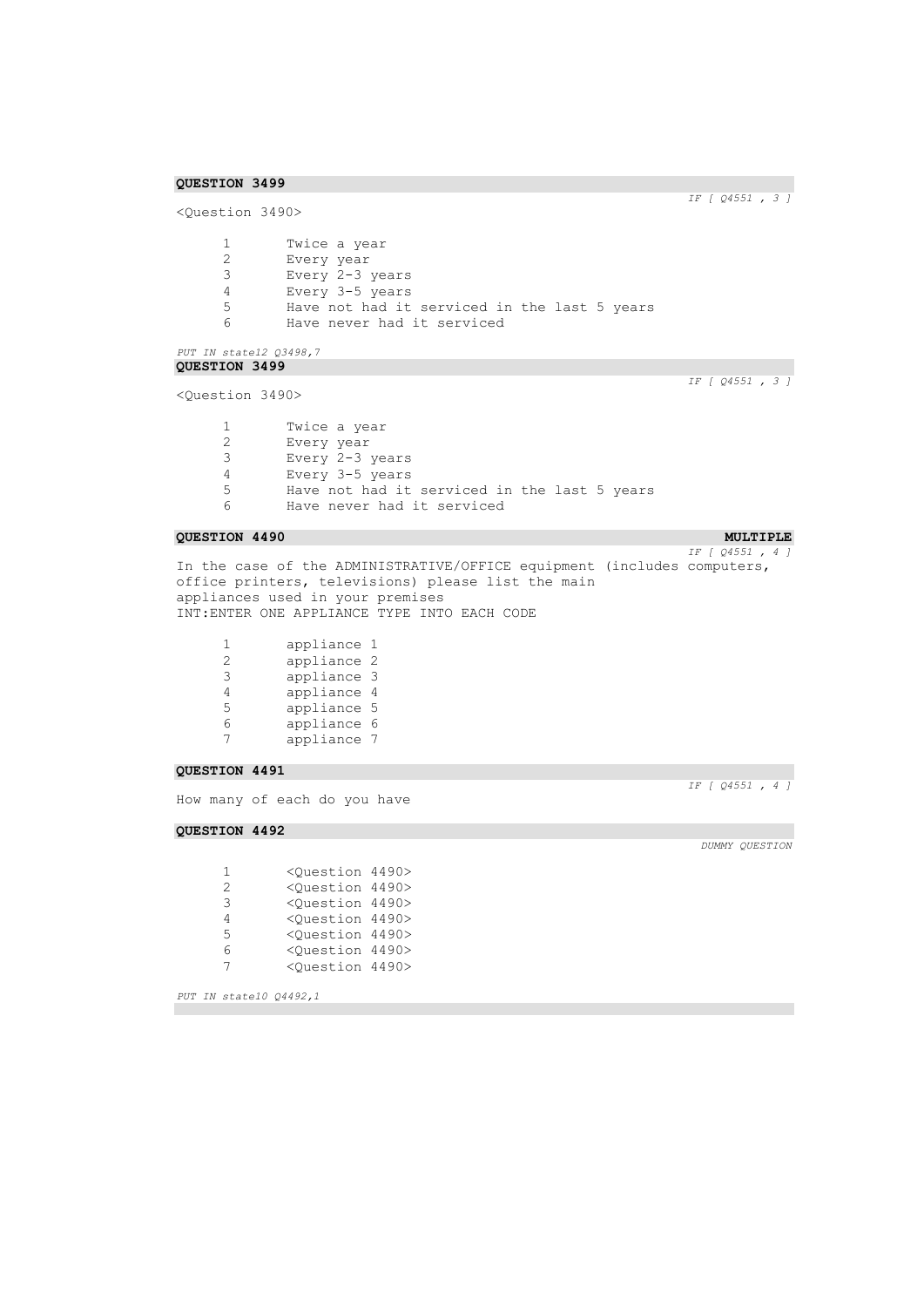| <question 4490=""></question> |                           |             |                 |
|-------------------------------|---------------------------|-------------|-----------------|
|                               |                           |             |                 |
| $\mathbf{1}$                  | 1                         |             |                 |
| 2                             | 2                         |             |                 |
| $\mathfrak{Z}$                | 3                         |             |                 |
| $\overline{4}$                | $\overline{4}$            |             |                 |
| 5                             | $\overline{5}$            |             |                 |
| $\epsilon$                    | 6                         |             |                 |
| 7                             |                           | More than 6 |                 |
| PUT IN state10 Q4492,2        |                           |             |                 |
| QUESTION 4493                 |                           |             |                 |
| <question 4490=""></question> |                           |             | IF [ 04551, 4 ] |
| $\mathbf{1}$                  | 1                         |             |                 |
| $\mathbf{2}$                  | 2                         |             |                 |
|                               |                           |             |                 |
| 3                             | 3                         |             |                 |
| $\overline{4}$                | $\overline{4}$            |             |                 |
| 5                             | 5                         |             |                 |
| 6                             | 6                         |             |                 |
| $\overline{7}$                |                           | More than 6 |                 |
| PUT IN state10 Q4492,3        |                           |             |                 |
| QUESTION 4493                 |                           |             | IF [ Q4551, 4 ] |
| <question 4490=""></question> |                           |             |                 |
| $\mathbf{1}$                  | 1                         |             |                 |
| $\overline{2}$                | 2                         |             |                 |
| 3                             | $\mathcal{S}$             |             |                 |
| $\overline{4}$                | $\overline{4}$            |             |                 |
|                               |                           |             |                 |
| $\mathsf S$                   | $\mathsf S$               |             |                 |
| 6                             | 6                         |             |                 |
| 7                             |                           | More than 6 |                 |
| PUT IN state10 Q4492,4        |                           |             |                 |
| QUESTION 4493                 |                           |             | IF [ Q4551, 4 ] |
| <question 4490=""></question> |                           |             |                 |
| $\mathbf 1$                   | $\mathbf{1}$              |             |                 |
| 2                             | $\mathbf{2}$              |             |                 |
| 3                             | $\ensuremath{\mathsf{3}}$ |             |                 |
| $\overline{4}$                | $\sqrt{4}$                |             |                 |
| 5                             | $\mathsf S$               |             |                 |
| $\epsilon$                    | $\sqrt{6}$                |             |                 |
|                               |                           | More than 6 |                 |
| $7\overline{ }$               |                           |             |                 |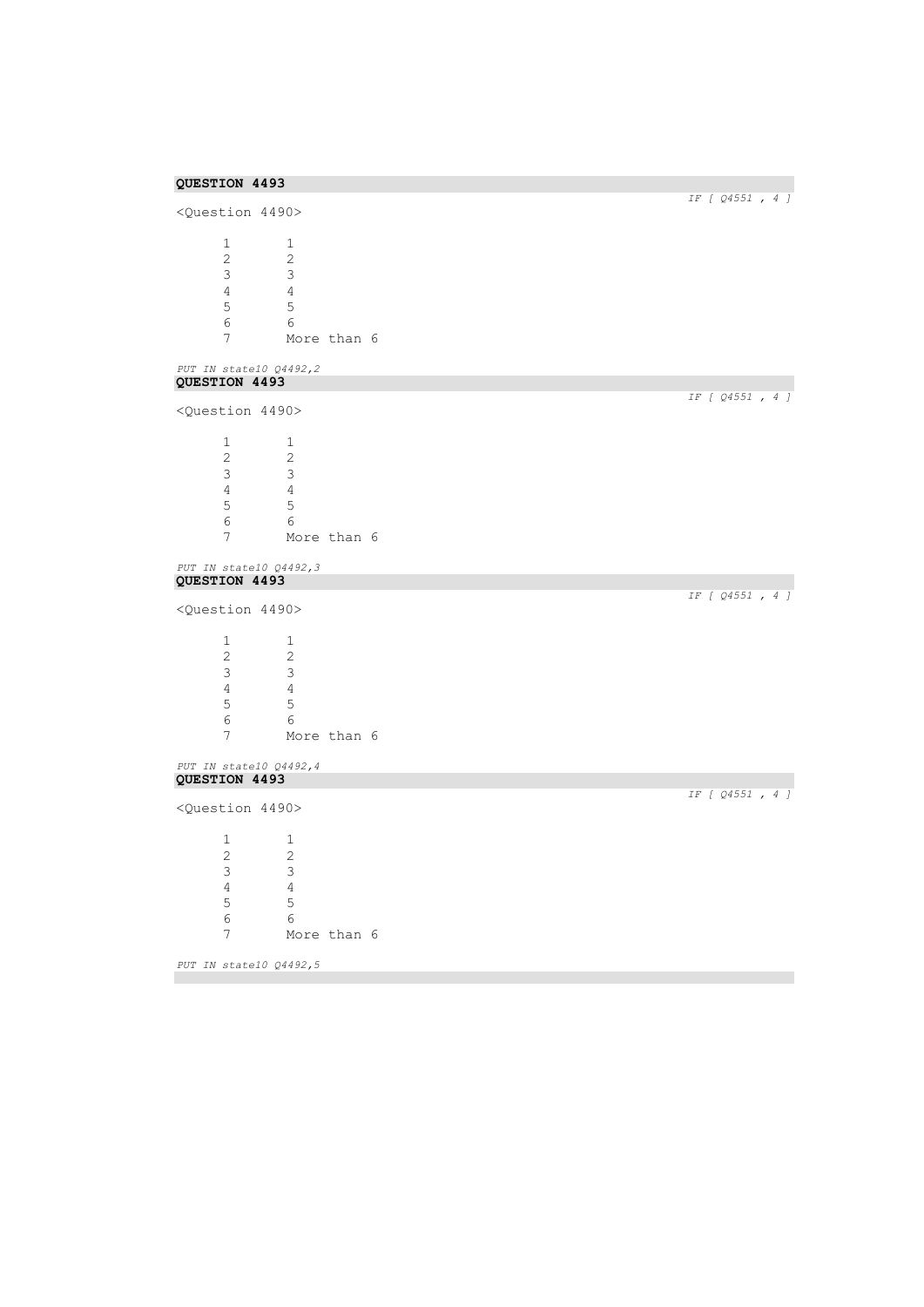| QUESTION 4493                                                                     |                                                                  |                                                                                                   |  |                                                                      |
|-----------------------------------------------------------------------------------|------------------------------------------------------------------|---------------------------------------------------------------------------------------------------|--|----------------------------------------------------------------------|
| <question 4490=""></question>                                                     |                                                                  |                                                                                                   |  | $IF$ [ $Q4551$ , 4 ]                                                 |
| 1<br>$\overline{c}$<br>3<br>4<br>5<br>6<br>7<br>PUT IN state10 Q4492,6            | 1<br>2<br>3<br>$\overline{4}$<br>5<br>6<br>More than 6           |                                                                                                   |  |                                                                      |
| QUESTION 4493                                                                     |                                                                  |                                                                                                   |  |                                                                      |
| <question 4490=""></question>                                                     |                                                                  |                                                                                                   |  | IF [ Q4551, 4 ]                                                      |
| $\mathbf{1}$<br>$\overline{2}$<br>$\mathfrak{Z}$<br>$\overline{4}$<br>5<br>6<br>7 | 1<br>2<br>$\mathsf 3$<br>$\overline{4}$<br>5<br>6<br>More than 6 |                                                                                                   |  |                                                                      |
| PUT IN state10 Q4492,7                                                            |                                                                  |                                                                                                   |  |                                                                      |
| QUESTION 4493                                                                     |                                                                  |                                                                                                   |  |                                                                      |
| <question 4490=""></question>                                                     |                                                                  |                                                                                                   |  | IF [ Q4551, 4 ]                                                      |
| $\mathbf{1}$<br>$\mathbf{2}$<br>3<br>$\overline{4}$<br>5<br>6<br>7                | 1<br>2<br>3<br>$\overline{4}$<br>5<br>6<br>More than 6           |                                                                                                   |  |                                                                      |
| QUESTION 4494                                                                     |                                                                  |                                                                                                   |  | IF [ Q4551, 4 ]                                                      |
|                                                                                   |                                                                  |                                                                                                   |  | In a typical day, on average, how long do you use each appliance for |
| QUESTION 4495                                                                     |                                                                  |                                                                                                   |  |                                                                      |
|                                                                                   |                                                                  |                                                                                                   |  | DUMMY QUESTION                                                       |
| 1<br>2<br>3                                                                       |                                                                  | <question 4490=""><br/><question 4490=""><br/><question 4490=""></question></question></question> |  |                                                                      |

<Question 4490>

 <Question 4490> <Question 4490> <Question 4490>

*PUT IN state11 Q4495,1*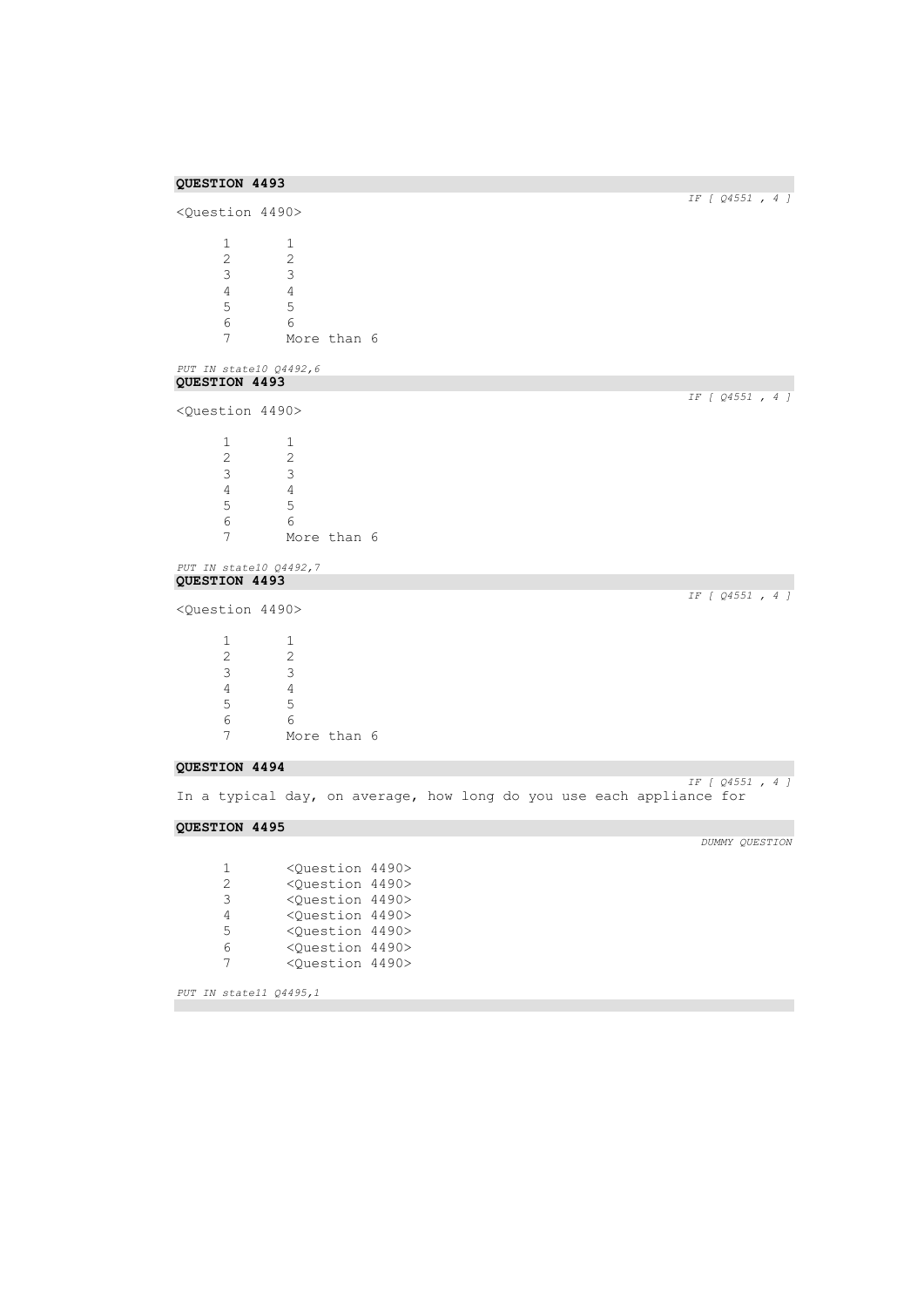<Question 4490> 1 Less than 2 hours<br>2 2 to 5 hours 2 2 to 5 hours<br>3 6 to 12 hours 3 6 to 12 hours 4 More than 12 hours

## *PUT IN state11 Q4495,2*  **QUESTION 4496**

<Question 4490>

| Less than 2 hours  |
|--------------------|
| 2 to 5 hours       |
| 6 to 12 hours      |
| More than 12 hours |
|                    |

#### *PUT IN state11 Q4495,3*  **QUESTION 4496**

<Question 4490>

1 Less than 2 hours 2 2 to 5 hours<br>3 6 to 12 hours 3 6 to 12 hours More than 12 hours

#### *PUT IN state11 Q4495,4*  **QUESTION 4496**

```
<Question 4490>
```
 Less than 2 hours 2 2 to 5 hours<br>3 6 to 12 hours 6 to 12 hours More than 12 hours

```
PUT IN state11 Q4495,5 
QUESTION 4496
```
<Question 4490>

1 Less than 2 hours<br>2 2 to 5 hours 2 2 to 5 hours<br>3 6 to 12 hours 3 6 to 12 hours 4 More than 12 hours

*PUT IN state11 Q4495,6* 

## *IF [ Q4551 , 4 ]*

*IF [ Q4551 , 4 ]* 

*IF [ Q4551 , 4 ]* 

*IF [ Q4551 , 4 ]* 

*IF [ Q4551 , 4 ]*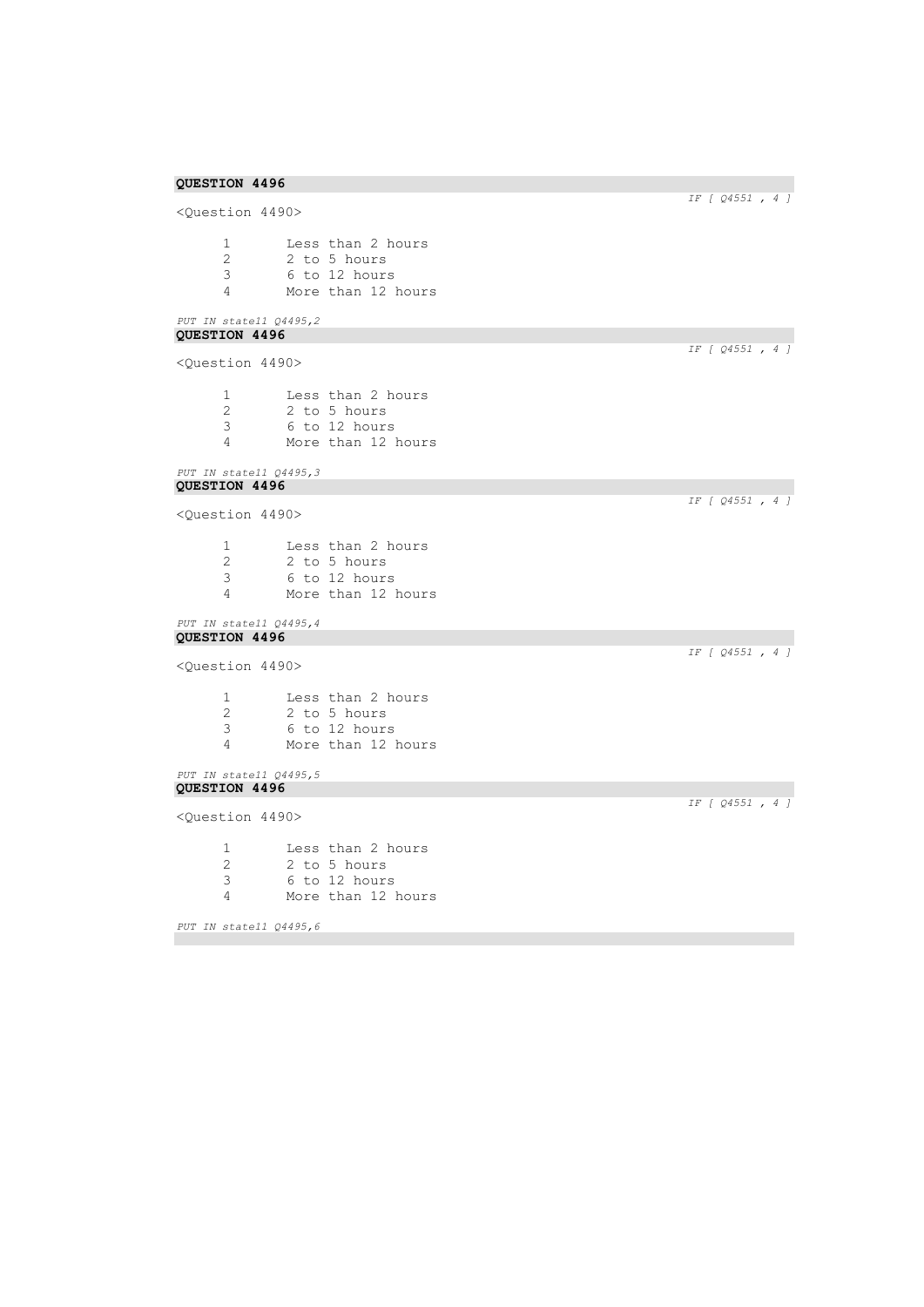<Question 4490> 1 Less than 2 hours<br>2 2 to 5 hours 2 2 to 5 hours<br>3 6 to 12 hours 3 6 to 12 hours

4 More than 12 hours

## *PUT IN state11 Q4495,7*  **QUESTION 4496**

<Question 4490>

| -1 | Less than 2 hours  |
|----|--------------------|
| -2 | 2 to 5 hours       |
| 3  | 6 to 12 hours      |
| Δ  | More than 12 hours |

## **QUESTION 4497**

*IF [ Q4551 , 4 ]*  How often do you have each Administrative/Office appliance or equipment serviced?

### **QUESTION 4498**

| 1             | <ouestion 4490=""></ouestion> |  |
|---------------|-------------------------------|--|
| $\mathcal{L}$ | <ouestion 4490=""></ouestion> |  |
| २             | <ouestion 4490=""></ouestion> |  |
| 4             | <ouestion 4490=""></ouestion> |  |
| 5.            | <ouestion 4490=""></ouestion> |  |
| 6             | <ouestion 4490=""></ouestion> |  |
| 7             | <ouestion 4490=""></ouestion> |  |

*PUT IN state12 Q4498,1*  **QUESTION 4499** 

<Question 4490>

*IF [ Q4551 , 4 ]* 

```
1 Twice a year<br>2 Every year
     Every year
3 Every 2-3 years
4 Every 3-5 years
5 Have not had it serviced in the last 5 years
6 Have never had it serviced
```
*PUT IN state12 Q4498,2* 

*IF [ Q4551 , 4 ]* 

*IF [ Q4551 , 4 ]*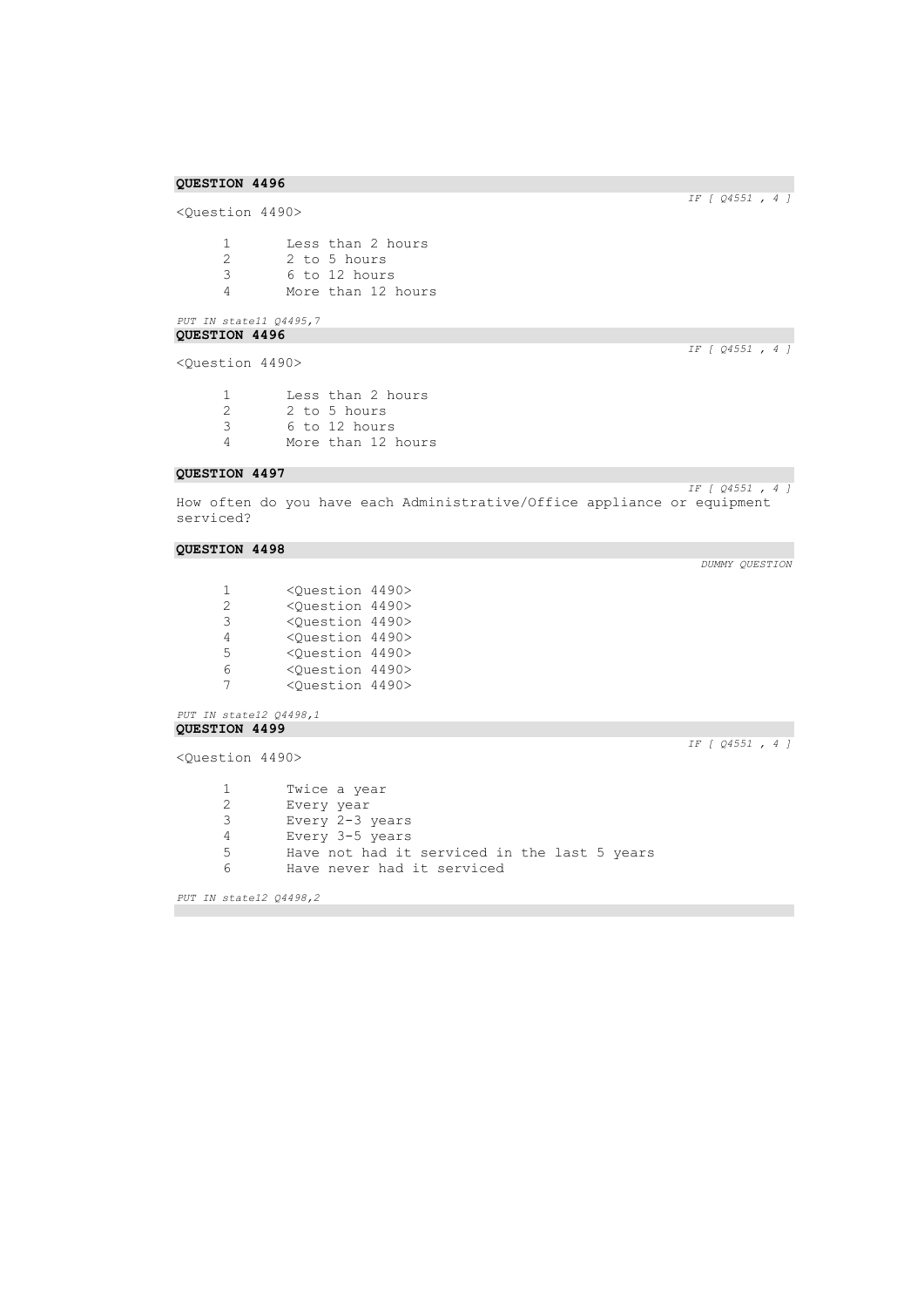```
IF [ Q4551 , 4 ] 
<Question 4490>
      1 Twice a year<br>2 Every year
       2 Every year
       3 Every 2-3 years
      4 Every 3-5 years<br>5 Have not had it
      5 Have not had it serviced in the last 5 years<br>6 Have never had it serviced
               Have never had it serviced
PUT IN state12 Q4498,3 
QUESTION 4499 
                                                                         IF [ Q4551 , 4 ] 
<Question 4490>
      1 Twice a year<br>2 Every year
       2 Every year
       3 Every 2-3 years
      4 Every 3-5 years
      5 Have not had it serviced in the last 5 years<br>6 Have never had it serviced
               Have never had it serviced
PUT IN state12 Q4498,4 
QUESTION 4499 
                                                                         IF [ Q4551 , 4 ] 
<Question 4490>
      1 Twice a year<br>2 Every year
               Every year
      3 Every 2-3 years
      4 Every 3-5 years
      5 Have not had it serviced in the last 5 years<br>6 Have never had it serviced
               Have never had it serviced
PUT IN state12 Q4498,5 
QUESTION 4499 
                                                                         IF [ Q4551 , 4 ] 
<Question 4490>
      1 Twice a year<br>2 Every year
      2 Every year<br>3 Every 2-3
               Every 2-3 years
      4 Every 3-5 years<br>5 Have not had it
               Have not had it serviced in the last 5 years
      6 Have never had it serviced
```
*PUT IN state12 Q4498,6*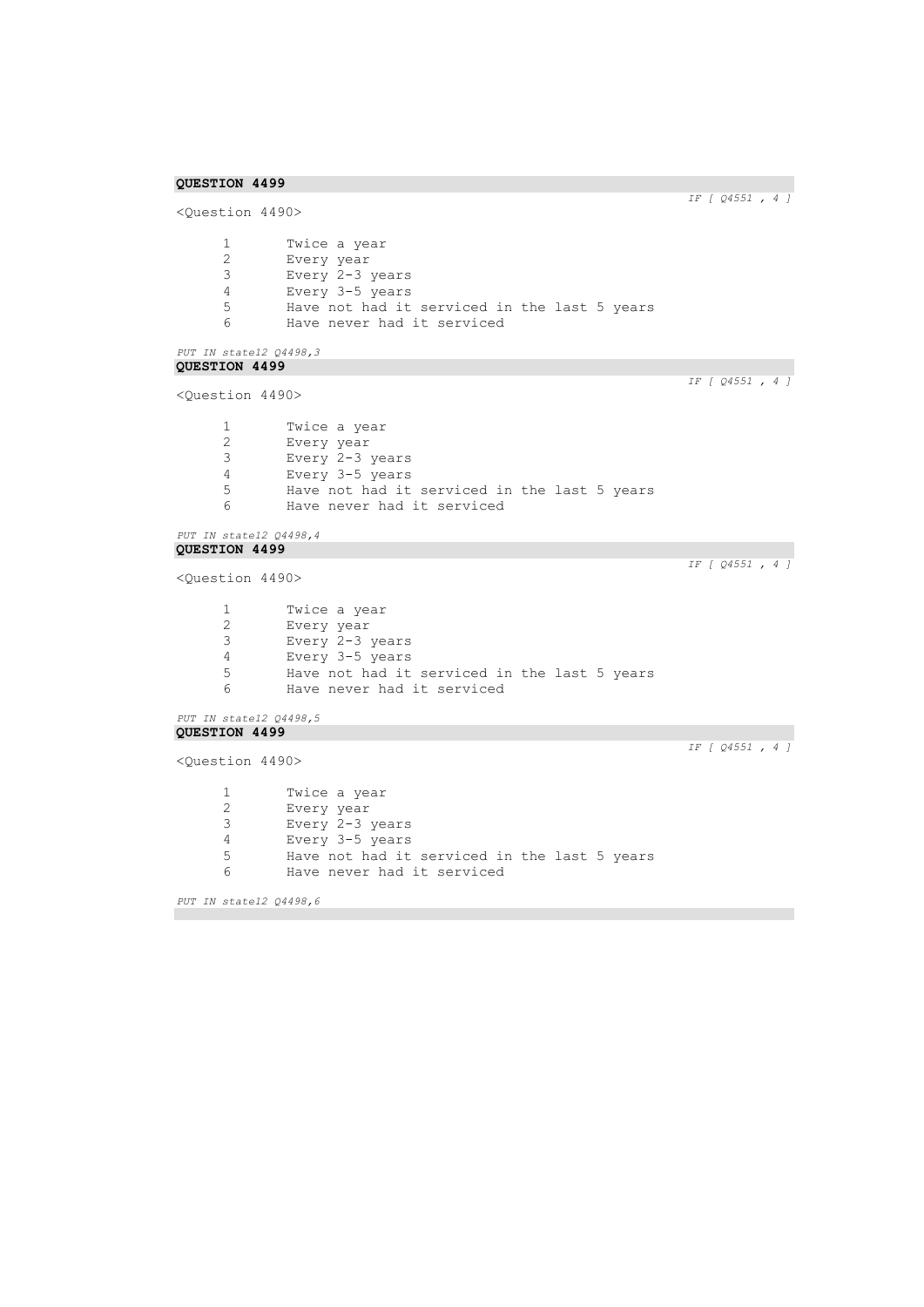*IF [ Q4551 , 4 ]* 

```
<Question 4490>
      1 Twice a year<br>2 Every year
       2 Every year
       3 Every 2-3 years
      4 Every 3-5 years<br>5 Have not had it
      5 Have not had it serviced in the last 5 years<br>6 Have never had it serviced
                Have never had it serviced
```
*PUT IN state12 Q4498,7*  **QUESTION 4499** 

<Question 4490>

*IF [ Q4551 , 4 ]* 

1 Twice a year<br>2 Every year Every year Every 2-3 years Every 3-5 years Have not had it serviced in the last 5 years Have never had it serviced

#### **QUESTION 5490** MULTIPLE **MULTIPLE**

*IF [ Q4551 , 5 ]*  In the case of the MANUFACTURING/PROCESSING equipment (includes mains powered engineering and manufacturing machinary, commercial ovens and cooking equipment, commercial printing equipment) please list the main appliances used in your premises INT:ENTER ONE APPLIANCE TYPE INTO EACH CODE

| 1             | appliance 1 |   |
|---------------|-------------|---|
| $\mathcal{D}$ | appliance 2 |   |
| 3             | appliance 3 |   |
| 4             | appliance 4 |   |
| 5             | appliance 5 |   |
| 6             | appliance   | 6 |
| 7             | appliance 7 |   |

#### **QUESTION 5491**

How many of each do you have

**QUESTION 5492** 

*IF [ Q4551 , 5 ]* 

 <Question 5490> <Question 5490> <Question 5490> <Question 5490> <Question 5490> <Question 5490> <Question 5490>

*PUT IN state10 Q5492,1*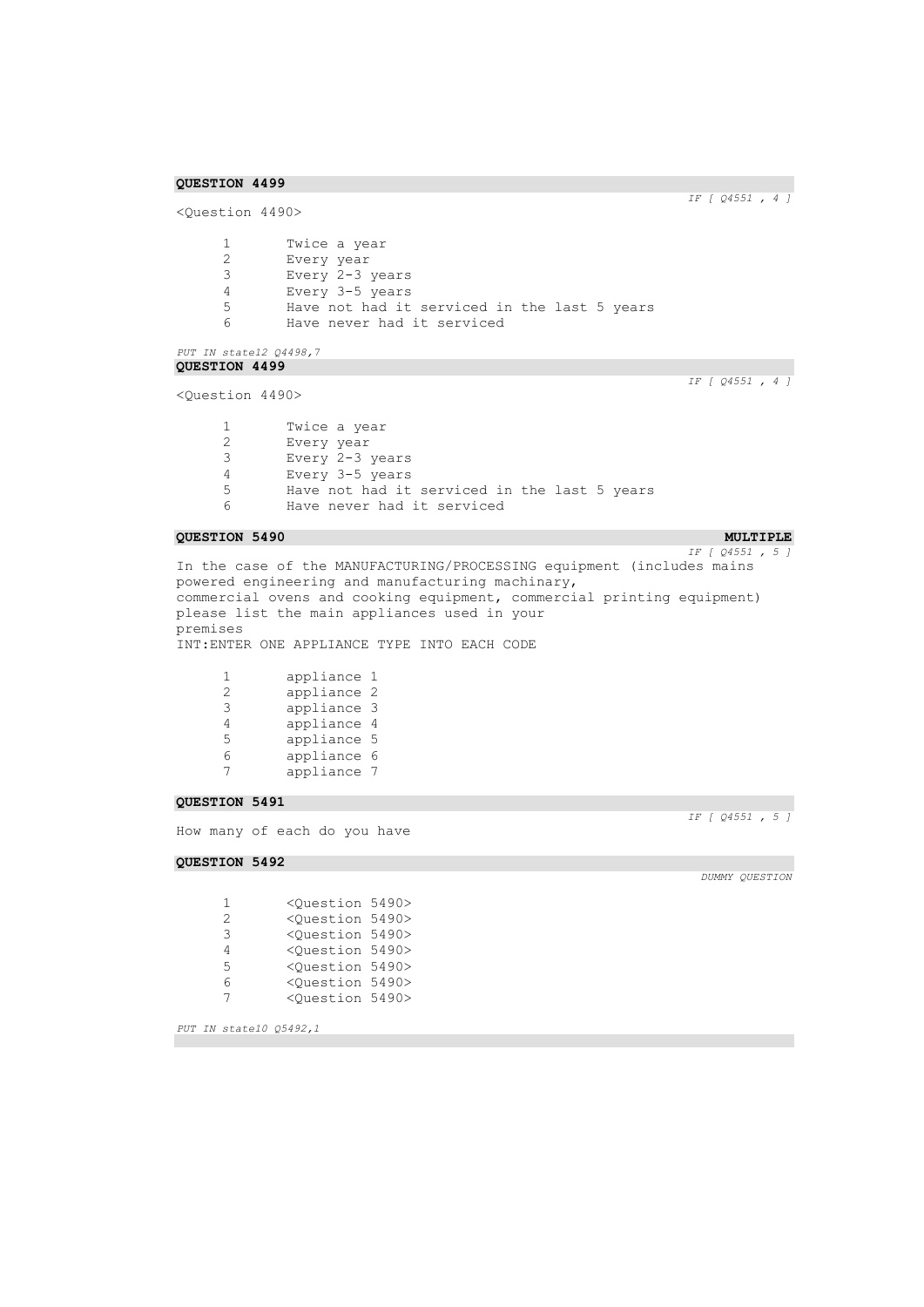|                               | <question 5490=""></question> |             | IF [ Q4551, 5 ]  |
|-------------------------------|-------------------------------|-------------|------------------|
|                               |                               |             |                  |
| $\mathbf{1}$                  | 1                             |             |                  |
| $\mathbf{2}$                  | 2                             |             |                  |
| $\mathsf 3$                   | 3                             |             |                  |
| $\overline{4}$                | $\overline{4}$                |             |                  |
| 5                             | $\mathsf S$                   |             |                  |
| $\epsilon$                    | $\sqrt{6}$                    |             |                  |
| 7                             |                               | More than 6 |                  |
|                               | PUT IN state10 Q5492,2        |             |                  |
| QUESTION 5493                 |                               |             |                  |
|                               | <question 5490=""></question> |             | IF [ 04551, 5 ]  |
| $\mathbf{1}$                  | 1                             |             |                  |
| $\mathbf{2}$                  | 2                             |             |                  |
| 3                             | 3                             |             |                  |
| $\overline{4}$                | $\overline{4}$                |             |                  |
| 5                             | 5                             |             |                  |
| 6                             | 6                             |             |                  |
| $\boldsymbol{7}$              |                               | More than 6 |                  |
|                               |                               |             |                  |
|                               | PUT IN state10 Q5492,3        |             |                  |
| QUESTION 5493                 |                               |             | IF [ Q4551 , 5 ] |
|                               | <question 5490=""></question> |             |                  |
| $\mathbf{1}$                  | 1                             |             |                  |
| 2                             | 2                             |             |                  |
| 3                             | 3                             |             |                  |
| $\overline{4}$                | $\overline{4}$                |             |                  |
| $\mathsf S$                   |                               |             |                  |
|                               | $\mathsf S$<br>6              |             |                  |
| 6<br>7                        |                               |             |                  |
|                               |                               | More than 6 |                  |
|                               | PUT IN state10 Q5492,4        |             |                  |
|                               |                               |             |                  |
| QUESTION 5493                 |                               |             |                  |
|                               | <question 5490=""></question> |             |                  |
| 1                             | $\mathbf{1}$                  |             |                  |
| $\overline{c}$                | $\mathbf{2}$                  |             |                  |
|                               |                               |             |                  |
| $\mathsf 3$                   | $\ensuremath{\mathsf{3}}$     |             | IF [ Q4551 , 5 ] |
| $\sqrt{4}$                    | $\sqrt{4}$                    |             |                  |
| 5                             | $\mathsf S$                   |             |                  |
| $\epsilon$<br>$7\overline{ }$ | $\sqrt{6}$                    | More than 6 |                  |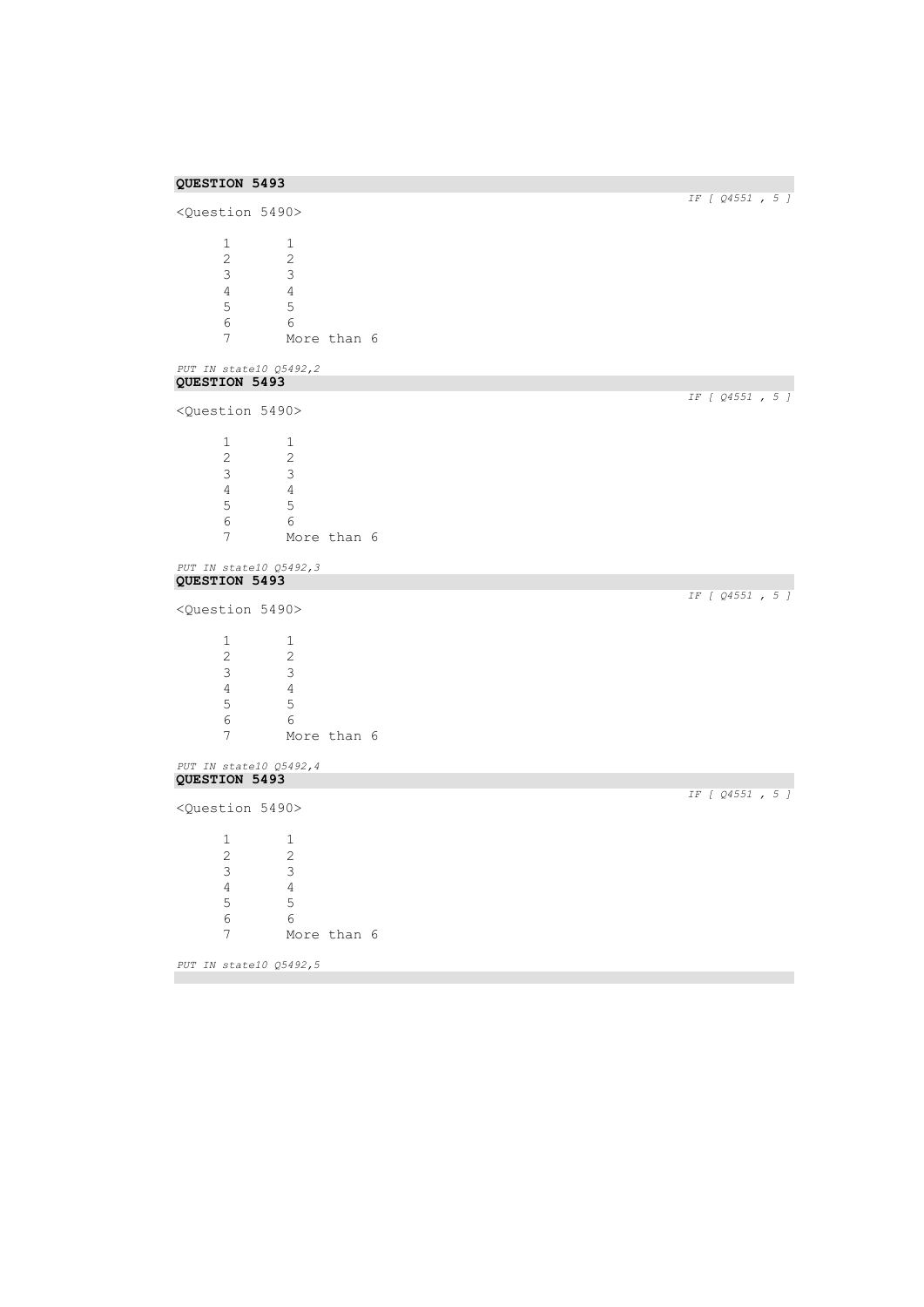| QUESTION 5493                           |                |                               |  |                                                                      |
|-----------------------------------------|----------------|-------------------------------|--|----------------------------------------------------------------------|
|                                         |                |                               |  | IF [ Q4551 , 5 ]                                                     |
| <question 5490=""></question>           |                |                               |  |                                                                      |
| 1                                       | 1              |                               |  |                                                                      |
| $\mathbf{2}$                            | 2              |                               |  |                                                                      |
| 3                                       | 3              |                               |  |                                                                      |
| $\overline{4}$                          | $\overline{4}$ |                               |  |                                                                      |
| 5                                       | $\mathsf S$    |                               |  |                                                                      |
| 6                                       | 6              |                               |  |                                                                      |
| 7                                       | More than 6    |                               |  |                                                                      |
| PUT IN state10 Q5492,6                  |                |                               |  |                                                                      |
| QUESTION 5493                           |                |                               |  |                                                                      |
| <question 5490=""></question>           |                |                               |  | IF [ Q4551 , 5 ]                                                     |
| $\mathbf{1}$                            | 1              |                               |  |                                                                      |
| $\mathbf{2}$                            | $\mathbf{2}$   |                               |  |                                                                      |
| 3                                       | 3              |                               |  |                                                                      |
| $\overline{4}$                          | $\overline{4}$ |                               |  |                                                                      |
| 5                                       | 5              |                               |  |                                                                      |
| 6                                       | 6              |                               |  |                                                                      |
| 7                                       | More than 6    |                               |  |                                                                      |
|                                         |                |                               |  |                                                                      |
| PUT IN state10 Q5492,7<br>QUESTION 5493 |                |                               |  |                                                                      |
|                                         |                |                               |  | IF [ Q4551, 5 ]                                                      |
| <question 5490=""></question>           |                |                               |  |                                                                      |
| $\mathbf{1}$                            | 1              |                               |  |                                                                      |
| $\mathbf{2}$                            | 2              |                               |  |                                                                      |
| 3                                       | 3              |                               |  |                                                                      |
| $\overline{4}$                          | $\overline{4}$ |                               |  |                                                                      |
| 5                                       | 5              |                               |  |                                                                      |
| 6                                       | 6              |                               |  |                                                                      |
| 7                                       | More than 6    |                               |  |                                                                      |
| QUESTION 5494                           |                |                               |  | $IF$ [ $Q4551$ , 5 ]                                                 |
|                                         |                |                               |  | In a typical day, on average, how long do you use each appliance for |
| QUESTION 5495                           |                |                               |  |                                                                      |
|                                         |                |                               |  | DUMMY QUESTION                                                       |
| 1                                       |                | <question 5490=""></question> |  |                                                                      |
| 2                                       |                | <question 5490=""></question> |  |                                                                      |
| 3                                       |                | <question 5490=""></question> |  |                                                                      |
| 4                                       |                | <question 5490=""></question> |  |                                                                      |

*PUT IN state11 Q5495,1* 

 <Question 5490> <Question 5490> <Question 5490>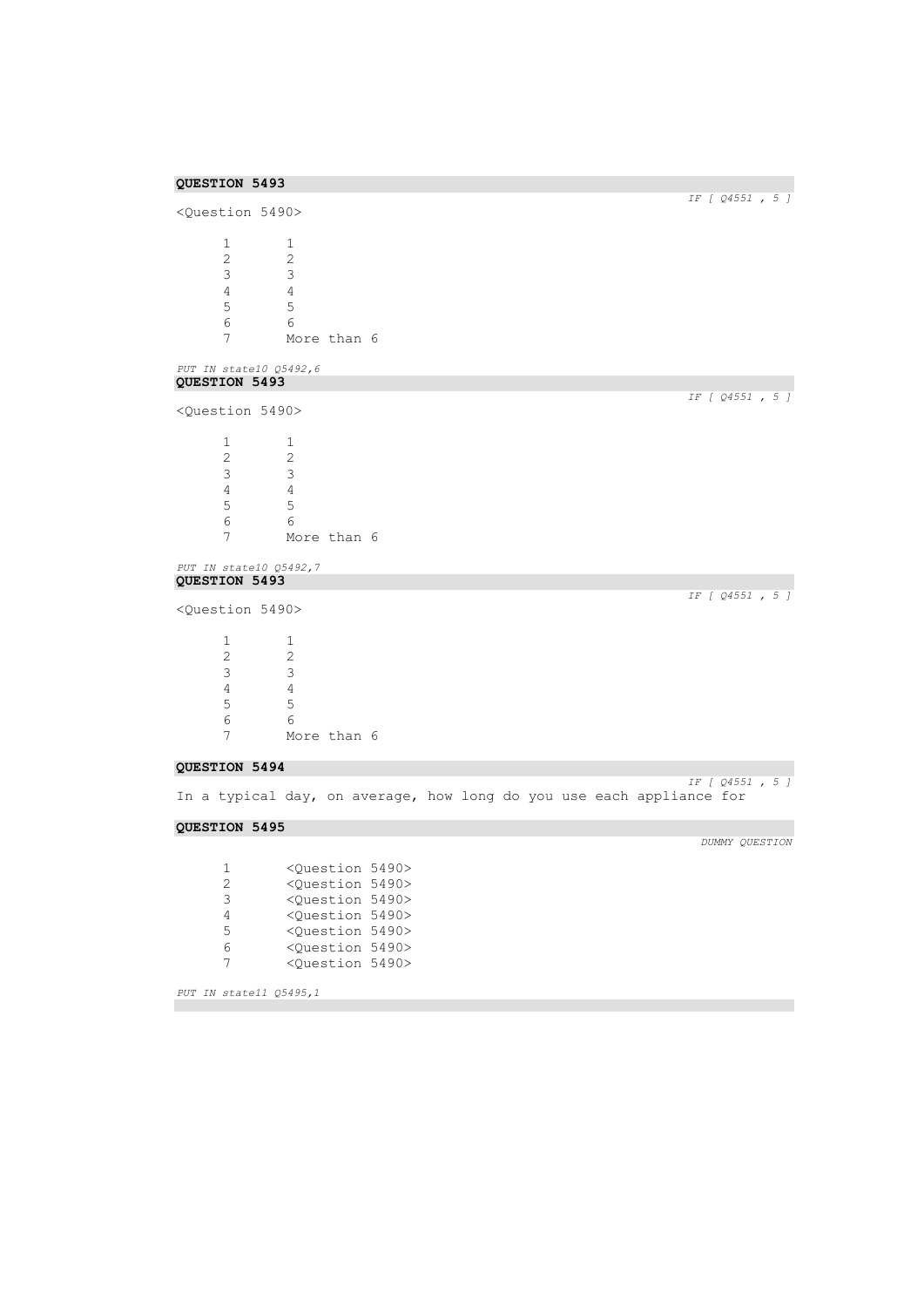<Question 5490> 1 Less than 2 hours<br>2 2 to 5 hours 2 2 to 5 hours<br>3 6 to 12 hours 3 6 to 12 hours 4 More than 12 hours

## *PUT IN state11 Q5495,2*  **QUESTION 5496**

<Question 5490>

| -1 | Less than 2 hours  |
|----|--------------------|
| 2  | 2 to 5 hours       |
| 3  | 6 to 12 hours      |
| Δ  | More than 12 hours |

#### *PUT IN state11 Q5495,3*  **QUESTION 5496**

<Question 5490>

1 Less than 2 hours 2 2 to 5 hours<br>3 6 to 12 hours 3 6 to 12 hours More than 12 hours

#### *PUT IN state11 Q5495,4*  **QUESTION 5496**

```
<Question 5490>
```

|    | Less than 2 hours  |
|----|--------------------|
| -2 | 2 to 5 hours       |
| -3 | 6 to 12 hours      |
|    | More than 12 hours |

```
PUT IN state11 Q5495,5 
QUESTION 5496
```
<Question 5490>

1 Less than 2 hours<br>2 2 to 5 hours 2 2 to 5 hours<br>3 6 to 12 hours 3 6 to 12 hours 4 More than 12 hours

*PUT IN state11 Q5495,6* 

# *IF [ Q4551 , 5 ]*

*IF [ Q4551 , 5 ]* 

*IF [ Q4551 , 5 ]* 

*IF [ Q4551 , 5 ]* 

*IF [ Q4551 , 5 ]*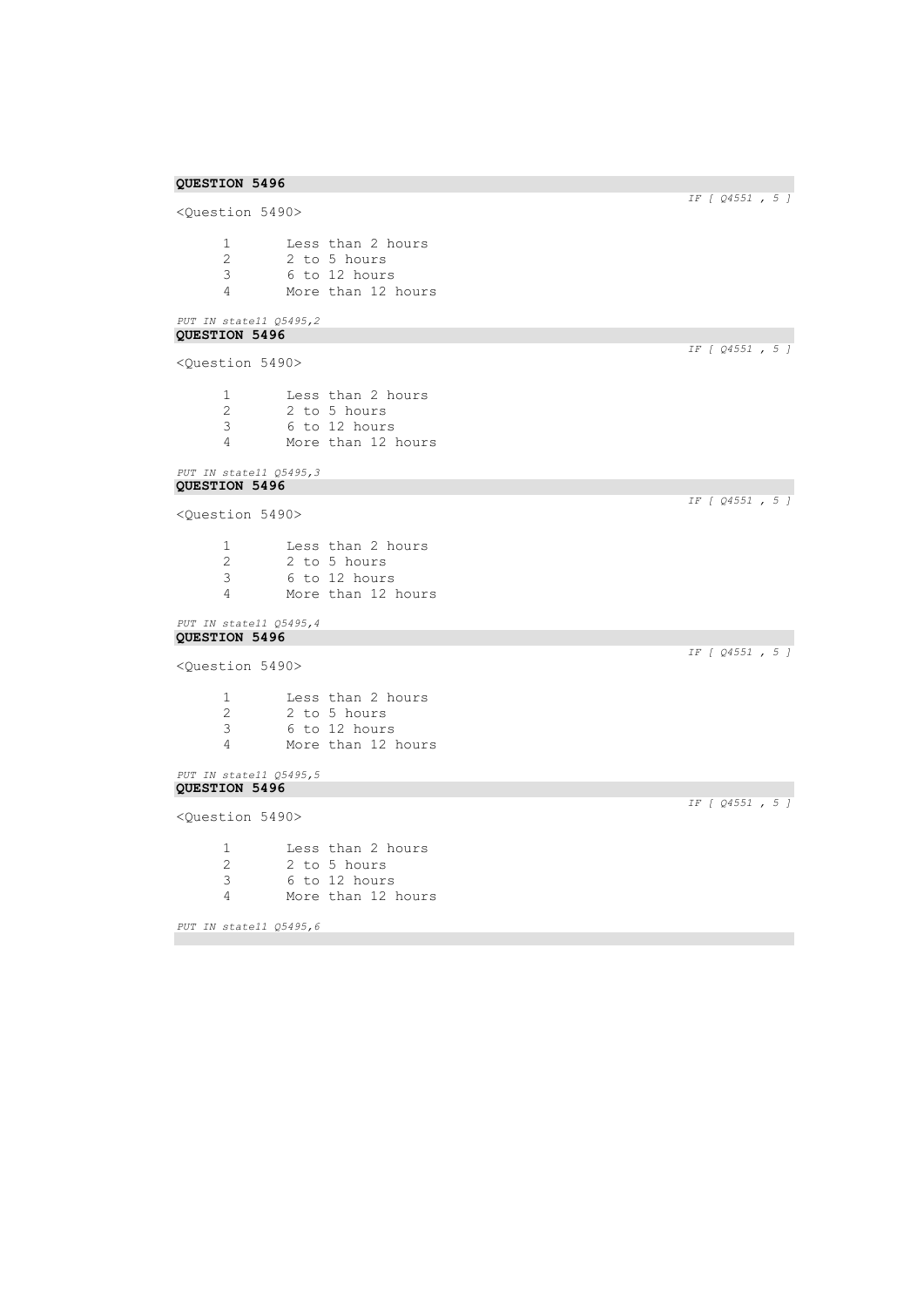<Question 5490>

1 Less than 2 hours<br>2 2 to 5 hours 2 2 to 5 hours<br>3 6 to 12 hours 3 6 to 12 hours 4 More than 12 hours

## *PUT IN state11 Q5495,7*  **QUESTION 5496**

<Question 5490>

| п. | Less than 2 hours  |
|----|--------------------|
| 2  | 2 to 5 hours       |
| -3 | 6 to 12 hours      |
| Δ  | More than 12 hours |

## **QUESTION 5497**

How often do you have each Manufacturing or processing appliances or equipment serviced?

### **QUESTION 5498**

| 1             | <ouestion 5490=""></ouestion> |  |
|---------------|-------------------------------|--|
| $\mathcal{L}$ | <ouestion 5490=""></ouestion> |  |
| २             | <ouestion 5490=""></ouestion> |  |
| 4             | <ouestion 5490=""></ouestion> |  |
| 5.            | <ouestion 5490=""></ouestion> |  |
| 6             | <ouestion 5490=""></ouestion> |  |
| 7             | <question 5490=""></question> |  |

*PUT IN state12 Q5498,1*  **QUESTION 5499** 

<Question 5490>

*IF [ Q4551 , 5 ]* 

1 Twice a year<br>2 Every year Every year Every 2-3 years Every 3-5 years Have not had it serviced in the last 5 years Have never had it serviced

*PUT IN state12 Q5498,2* 

*IF [ Q4551 , 5 ]* 

*IF [ Q4551 , 5 ]* 

*IF [ Q4551 , 5 ]*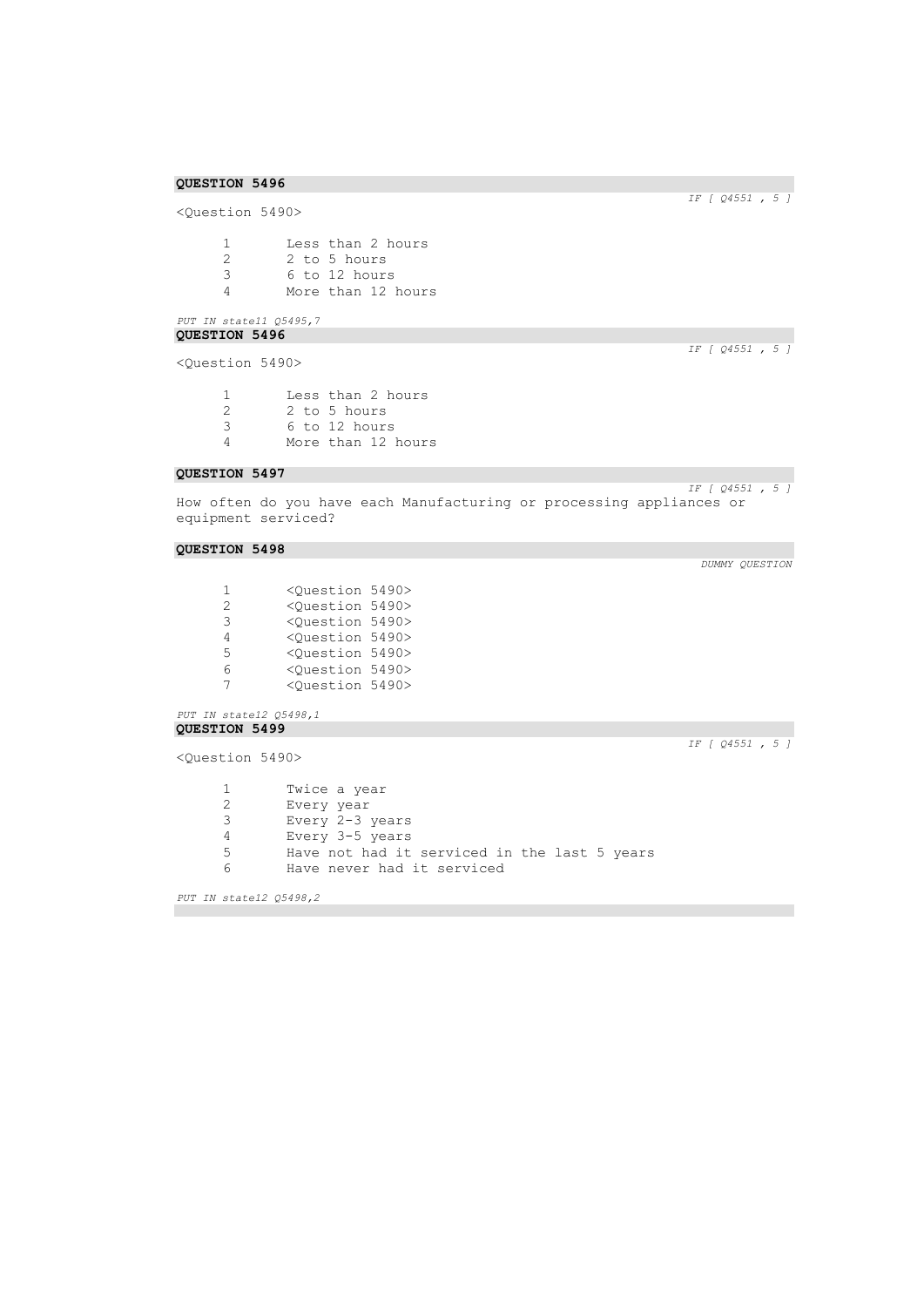```
IF [ Q4551 , 5 ] 
<Question 5490>
      1 Twice a year<br>2 Every year
       2 Every year
       3 Every 2-3 years
      4 Every 3-5 years<br>5 Have not had it
      5 Have not had it serviced in the last 5 years<br>6 Have never had it serviced
               Have never had it serviced
PUT IN state12 Q5498,3 
QUESTION 5499 
                                                                         IF [ Q4551 , 5 ] 
<Question 5490>
      1 Twice a year<br>2 Every year
       2 Every year
       3 Every 2-3 years
      4 Every 3-5 years
      5 Have not had it serviced in the last 5 years<br>6 Have never had it serviced
               Have never had it serviced
PUT IN state12 Q5498,4 
QUESTION 5499 
                                                                         IF [ Q4551 , 5 ] 
<Question 5490>
      1 Twice a year<br>2 Every year
               Every year
      3 Every 2-3 years
      4 Every 3-5 years
      5 Have not had it serviced in the last 5 years<br>6 Have never had it serviced
               Have never had it serviced
PUT IN state12 Q5498,5 
QUESTION 5499 
                                                                         IF [ Q4551 , 5 ] 
<Question 5490>
      1 Twice a year<br>2 Every year
      2 Every year<br>3 Every 2-3
               Every 2-3 years
      4 Every 3-5 years<br>5 Have not had it
               Have not had it serviced in the last 5 years
      6 Have never had it serviced
```
*PUT IN state12 Q5498,6*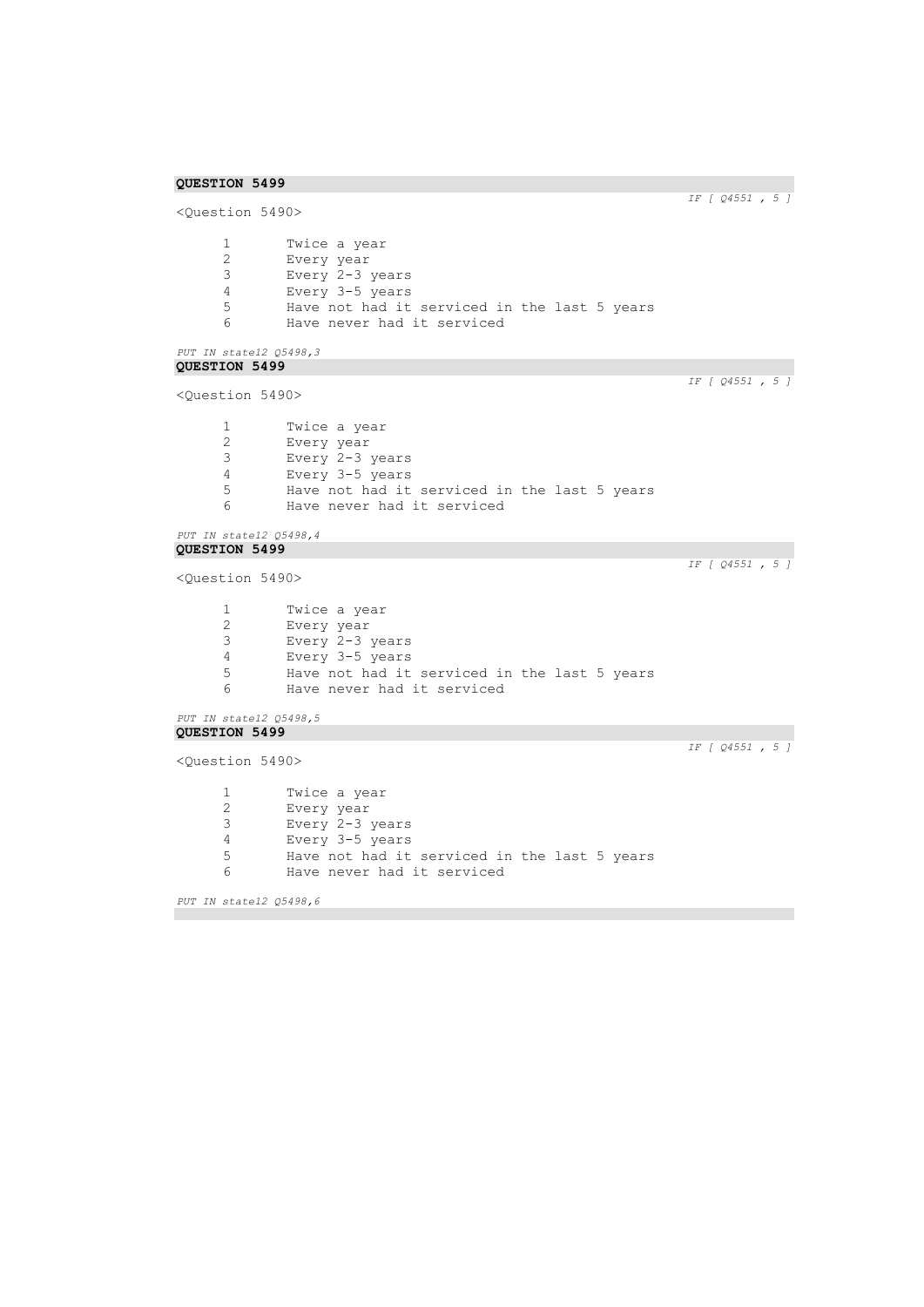*IF [ Q4551 , 5 ]* 

```
<Question 5490>
      1 Twice a year
      2 Every year
      3 Every 2-3 years
      4 Every 3-5 years<br>5 Have not had it
      5 Have not had it serviced in the last 5 years<br>6 Have never had it serviced
              Have never had it serviced
```

```
PUT IN state12 Q5498,7 
QUESTION 5499
```
<Question 5490>

*IF [ Q4551 , 5 ]* 

| 1. | Twice a year                                 |
|----|----------------------------------------------|
| 2. | Every year                                   |
| 3. | Every 2-3 years                              |
| 4  | Every 3-5 years                              |
| 5. | Have not had it serviced in the last 5 years |
| 6  | Have never had it serviced                   |
|    |                                              |

## **QUESTION 20000**

Have you installed timing switches on any of your electrical appliances/equipment?

1 Yes<br>2 No  $N<sub>O</sub>$ 

#### **QUESTION 200001 MULTIPLE**

*IF [ Q20000 , 1 ]* 

Please indicate which of the appliances the timing switched were installed in?

- 1 Cooling includes refrigeration, air-conditioning, cooling equipment, etc
- 2 Heating includes space heating, small ovens, water heating or boilers equipment, etc
- 3 Lighting includes room lighting or shelf lighting or security lighting, etc
- 4 Administrative or office equipment includes computers, office printers, televisions, etc
- 5 Manufacturing or processing includes mains powered engineering and manufacturing machinary, commercial ovens and cooking equipment, commercial printing equipment,etc

#### **QUESTION 200002**

Does your organisation have its own generator?

- 1 Yes 2 No
- 

## **QUESTION 200003**

Has your organisation had an audit of its energy use in the past 3 years?

- 1 Yes
- 2 No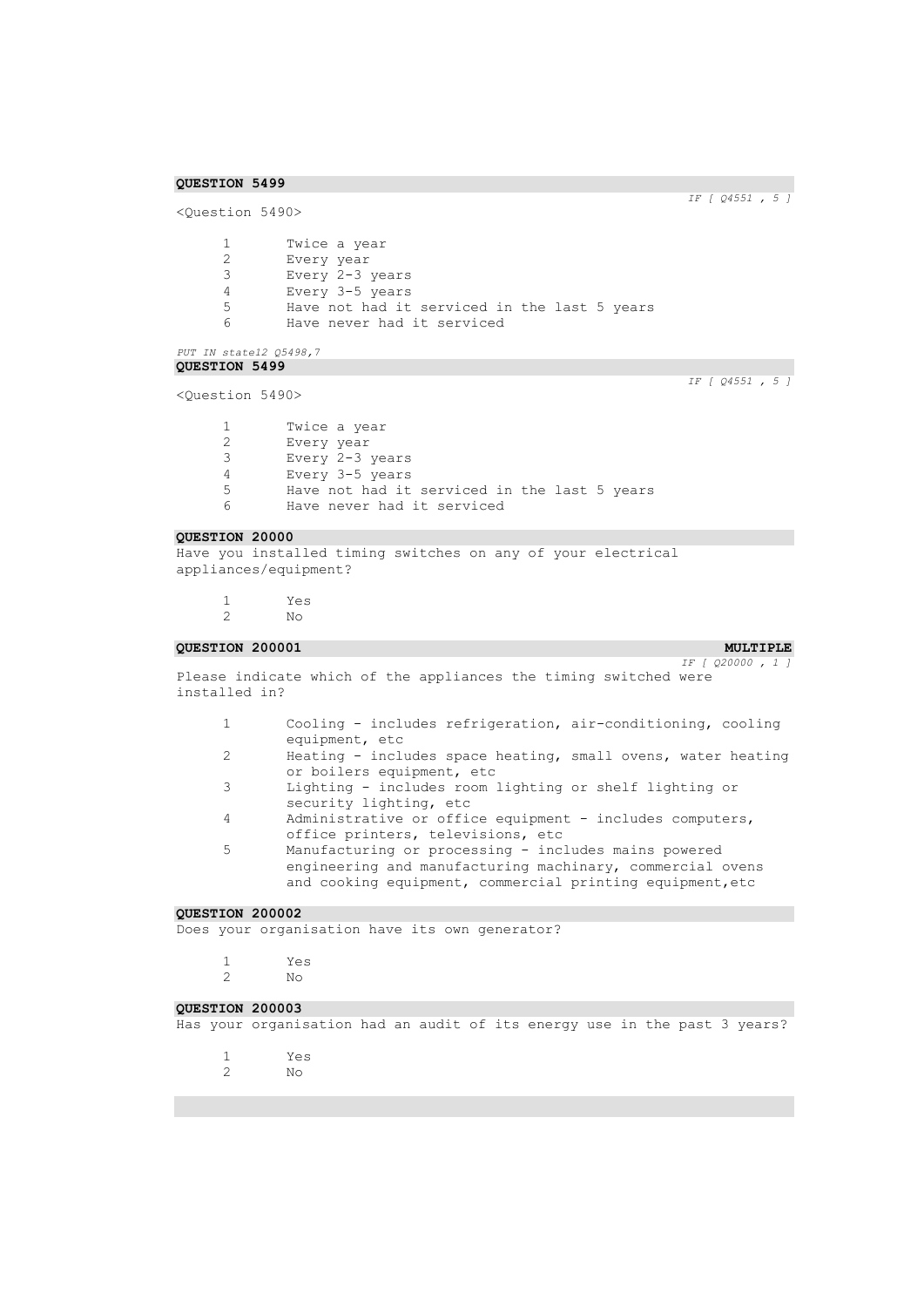```
Was this audit carried out by
```
1 an external consultant<br>2 an internal resource 2 an internal resource<br>3 other other

#### **QUESTION 200005**

Does your organisation have regular monitoring and reporting of trends in its energy use?

1 Yes 2 No

#### **QUESTION 200006**

How regularly is this monitoring and reporting done?

*IF [ Q200005 , 1 ]* 

1 Weekly<br>2 Monthl Monthly 3 Twice a year 4 Annually<br>5 Other Other

## **QUESTION 200007**

Is there a person in your organisation who is responsible for energy usage checking, monitoring and feeding back?

1 Yes 2 No

#### **QUESTION 200008**

Does your organisation engage in generating its own electricity from sources such as solar panels, wind turbines etc?

1 Yes 2 No

#### **QUESTION 200009**

Is your organisation considering engaging in generating its own electricity from sources such as solar panels, wind turbines etc?

1 Yes 2 No

## **QUESTION 200010**

Would your organisation consider engaging in generating its own electricity from sources such as solar panels, wind turbines etc?

1 Yes  $N<sub>O</sub>$ 

#### **QUESTION 200011**

Does your organisation curently have plans to invest in other energy efficiency initiatives in the next year?

- 1 Yes
- 2 No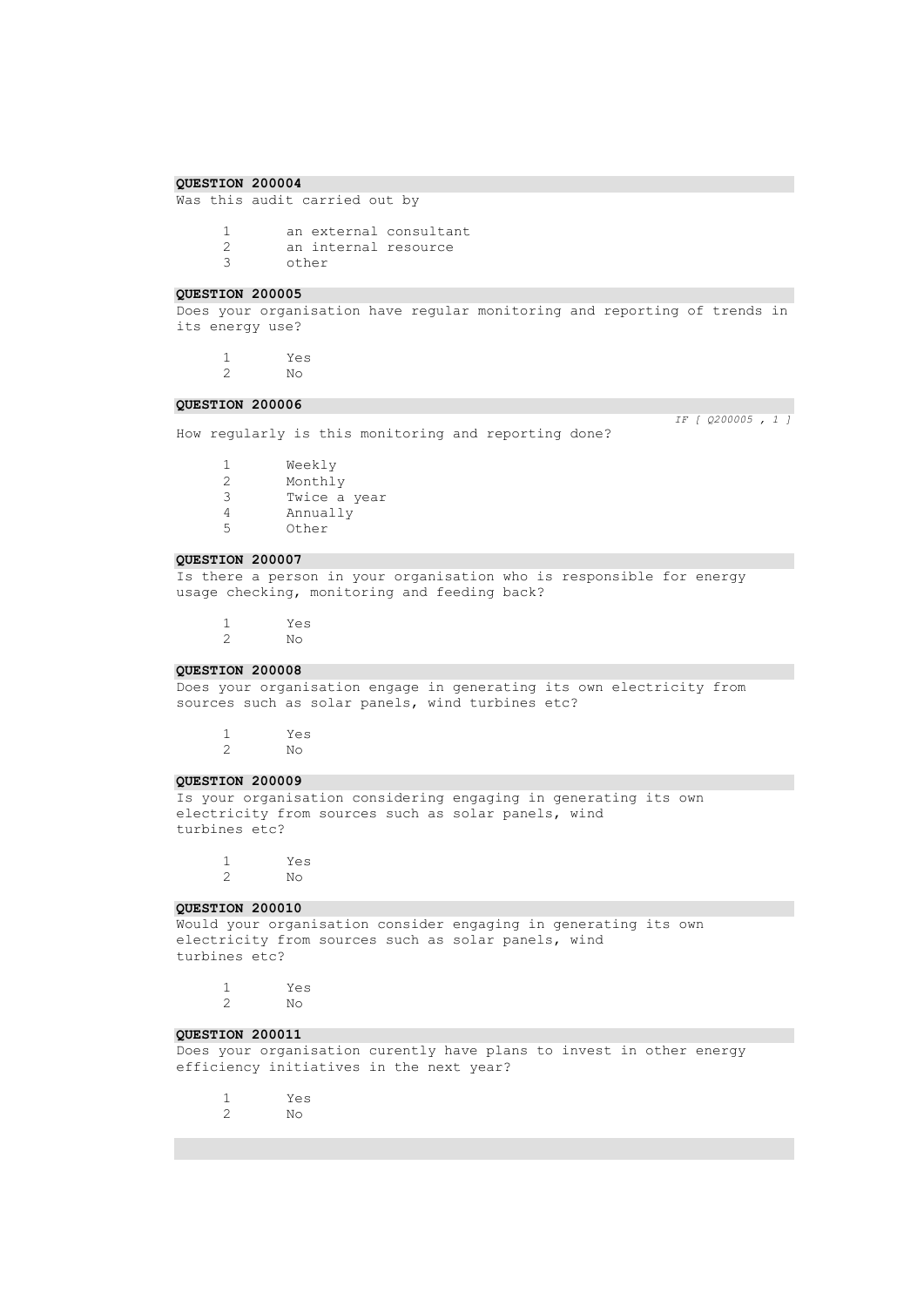ATTITUDES TO THE TRIAL AND INFORMATION SOURCES Prior to receiving the letter of invitation to participate, had you heard about Smart Meters?

1 Yes 2 No

**QUESTION 5420 MULTIPLE MULTIPLE** 

*IF [ Q5000 , 1 ]* 

Where had you heard about them?

1 TV 2 Radio<br>3 Newsp 3 Newspaper<br>4 Televisio Television 5 Websites friends<br>6 Family work coll Family work colleagues 7 Other

#### **QUESTION 5430**

And now, I would like to ask you a few questions about your/your organisations general attitudes towards energy, electricity use and the electricity bill. Please rate each of the following statements on a scale of 1 to 5 where 1 is strongly agree and 5 is strongly disagree

## **QUESTION 5431**

*DUMMY QUESTION* 

- 1 Our society needs to reduce the amount of energy we use<br>2 The people I work with and I need to reduce the amount The people I work with and I need to reduce the amount of energy we use 3 My organisation is interested in changing the way we use electricity if it reduces the electricity bill
- 4 My organisation is interested in changing the way we use electricity if it helps the environment
- 5 By changing the way the people I work with and I use electricity, I can reduce my electricity bill

*PUT IN state3 Q5431,1* 

#### **QUESTION 5432**

Our society needs to reduce the amount of energy we use

1 - strongly agree  $\begin{array}{ccc} 2 & & 2 \\ 3 & & 3 \end{array}$ 3 3 4 4 5 5 - strongly disagree

```
PUT IN state3 Q5431,2 
QUESTION 5432
```

```
The people I work with and I need to reduce the amount of energy we use
     1 1 - strongly agree
     2 2
     3 3
     \frac{4}{5}5 5 - strongly disagree
PUT IN state3 Q5431,3
```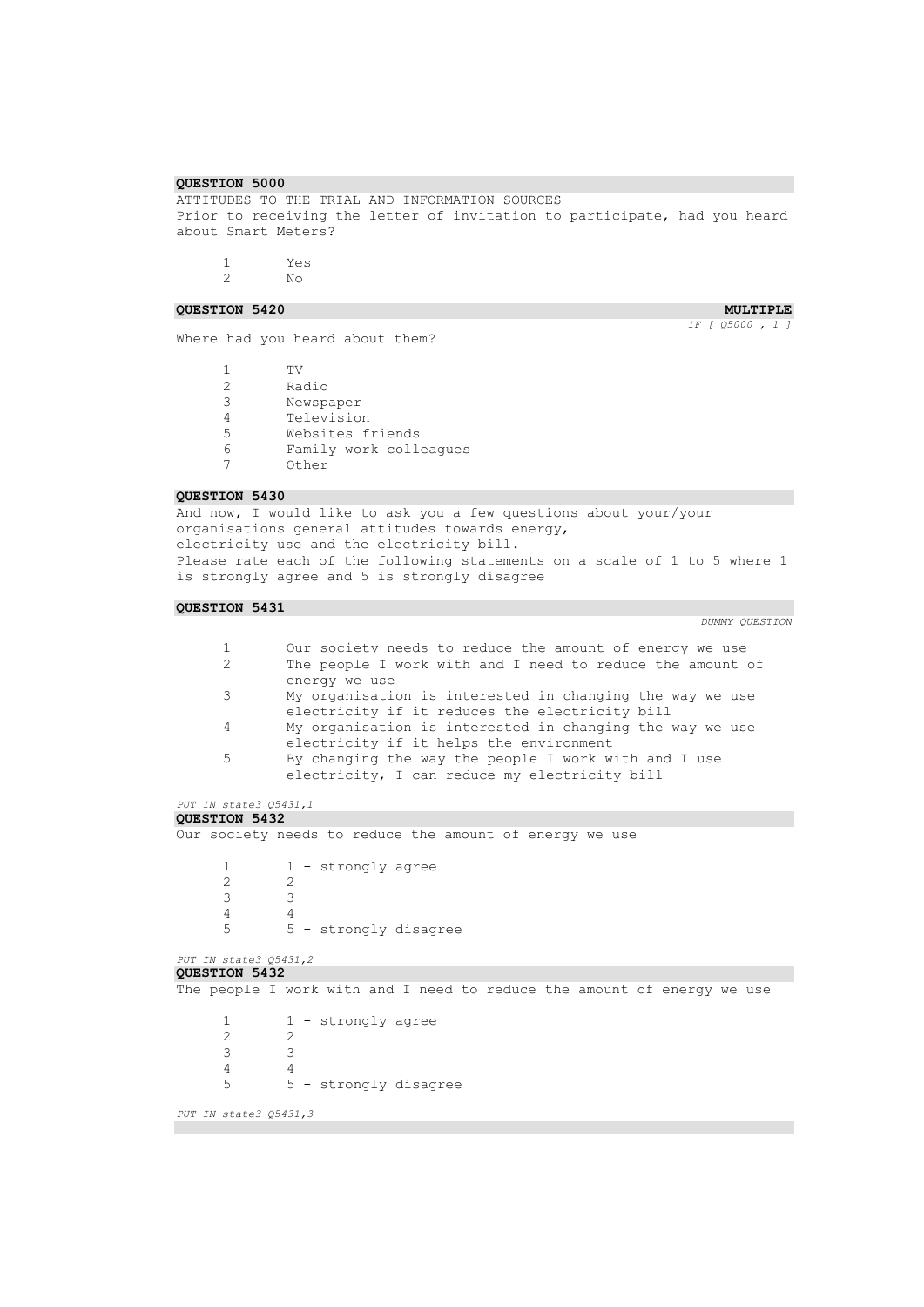```
QUESTION 5432 
My organisation is interested in changing the way we use electricity if 
it reduces the electricity bill
      1 - strongly agree
      \begin{array}{ccc} 2 & & 2 \\ 3 & & 3 \end{array}3 3
      4 4
      5 5 - strongly disagree
PUT IN state3 Q5431,4 
QUESTION 5432 
My organisation is interested in changing the way we use electricity if 
it helps the environment
      \begin{array}{ccc} 1 & 1 - \text{strongly agree} \\ 2 & 2 \end{array}2 2
      3 3
      \begin{array}{ccc} 4 & & 4 \\ 5 & & 5 \end{array}5 5 - strongly disagree
PUT IN state3 Q5431,5 
QUESTION 5432 
By changing the way the people I work with and I use electricity, I can 
reduce my electricity bill
      \begin{array}{ccc} 1 & 1 - \text{strongly agree} \\ 2 & 2 \end{array}\frac{2}{3}3 3
      4 4
      5 5 - strongly disagree
QUESTION 5440 
And now, I would like to ask you a few questions about your own efforts 
to date to reduce your electricity usage.
Please rate each of the following statements on a scale of 1 to 5 where 1 
is strongly agree and 5 is strongly disagree
QUESTION 5441 MULTIPLE MULTIPLE
                                                                        DUMMY QUESTION
```
- 1 My organisation has already done a lot to reduce the amount of electricity it uses
- 2 My organisation has already made changes to the way we work
- in order to reduce the amount of electricity we use. 3 My organisation would like to do more to reduce electricity usage
- 4 My organisation knows what it needs to do in order to reduce electricity usage
- 5 My organisation cannot control how much electricity it uses

```
PUT IN state4 Q5441,1
```
My organisation has already done a lot to reduce the amount of electricity it uses

1 - strongly agree *ADD TO Q5441 [ 1 ]*  2 2 *ADD TO Q5441 [ 1 ]*  3 3 4 4 5 5 - strongly disagree

```
PUT IN state4 Q5441,2
```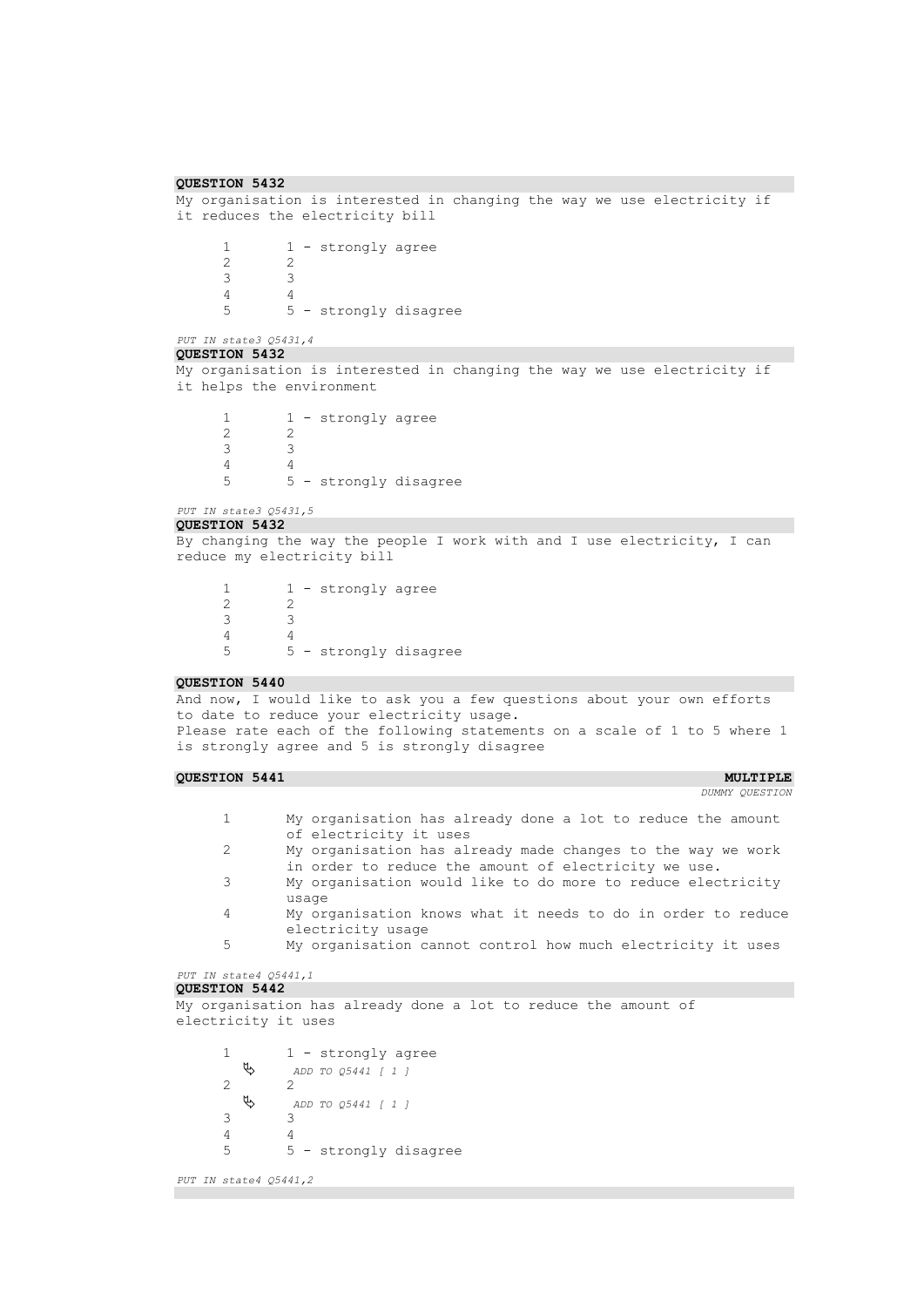```
QUESTION 5442 
My organisation has already made changes to the way we work in order to 
reduce the amount of electricity we use.
      1 1 - strongly agree<br>
\updownarrow \qquad ADD TO 05441 [2]
                 ADD TO Q5441 [ 2 ] 
      2 2\frac{2}{3} ADD TO Q5441 [ 2 ] 
      3 3
       4 4
      5 5 - strongly disagree
PUT IN state4 Q5441,3 
QUESTION 5442 
My organisation would like to do more to reduce electricity usage
      1 - strongly agree
           ADD TO Q5441 [ 3 ] 
      2 \theta 2
                  ADD TO Q5441 [ 3 ] 
      \begin{array}{ccc} 3 & & 3 \\ 4 & & 4 \end{array}\begin{array}{ccc} 4 & & 4 \\ 5 & & 5 \end{array}5 5 - strongly disagree
PUT IN state4 Q5441,4 
QUESTION 5442 
My organisation knows what it needs to do in order to reduce electricity 
usage
      1 - strongly agree
           ADD TO Q5441 [ 4 ] 
      2 2
           ADD TO Q5441 [ 4 ] 
      \begin{array}{ccc} 3 & & 3 \\ 4 & & 4 \end{array}\frac{4}{5}5 5 - strongly disagree
PUT IN state4 Q5441,5 
QUESTION 5442 
My organisation cannot control how much electricity it uses
      1 - strongly agree
           ADD TO Q5441 [ 5 ] 
      2 2
           ADD TO Q5441 [ 5 ] 
      3 3
      \begin{array}{ccc} 4 & & 4 \\ 5 & & 5 \end{array}5 5 - strongly disagree
QUESTION 5411 
                                                                        IF [ Q5441 , 1 , 2 ] 
Thinking about the energy reduction activities undertaken by your
```
1 Yes  $N<sub>O</sub>$ 

organisation, did you achieve savings in your bill?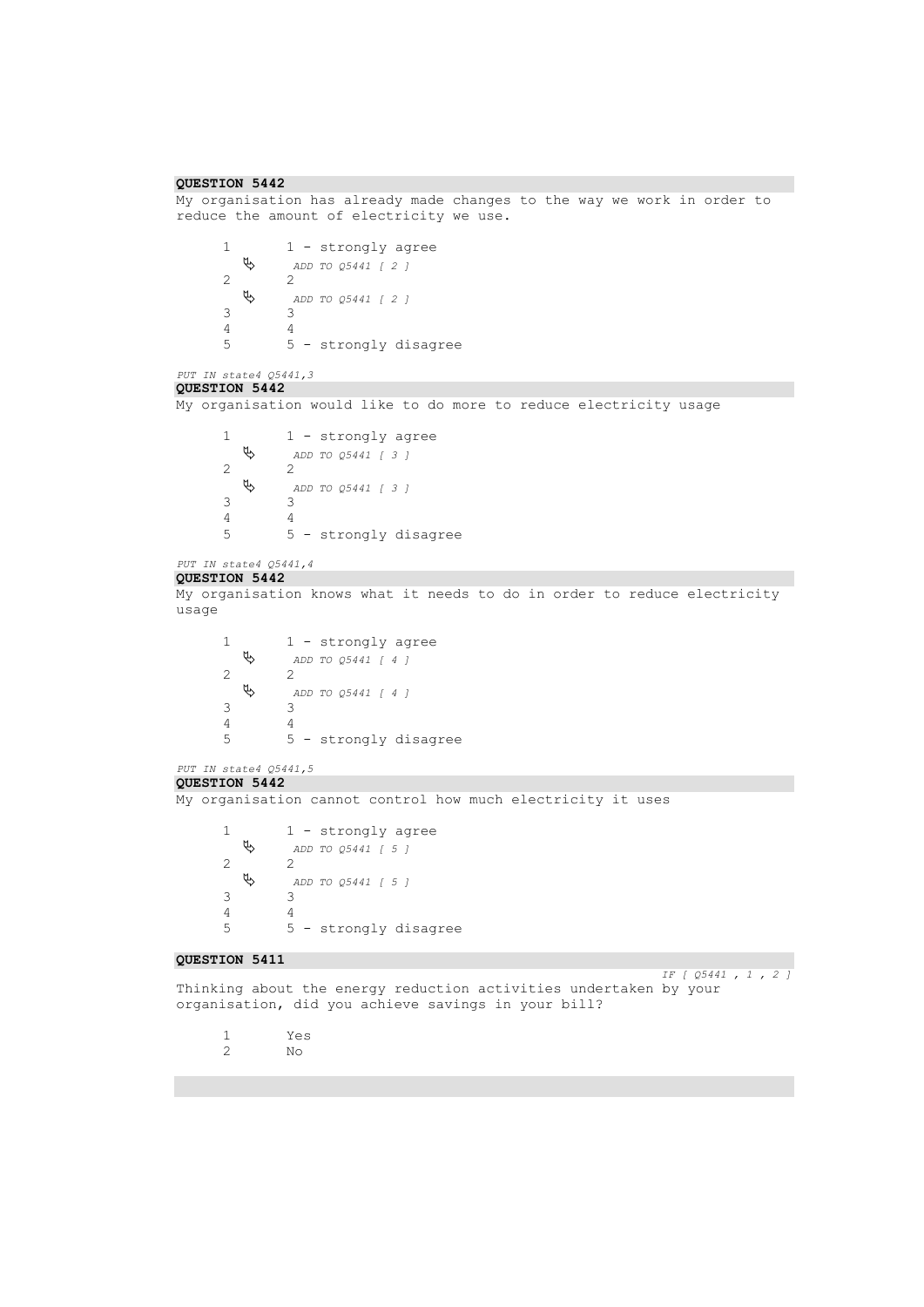### **QUESTION 5422 NUMBER**

*IF [ Q5411 , 1 ]* 

Approximately what % savings on the average bill did you achieve?

### **QUESTION 5500 MULTIPLE**

*MAXIMAL VALUE 3* 

In general, can you identify the top three sources you rely on for information relating to energy efficiency?

|    | TV Radio                                                   |
|----|------------------------------------------------------------|
|    | Newspaper                                                  |
|    | Poster advertising                                         |
|    | Internet friends                                           |
| .5 | Family work colleagues                                     |
| 6  | Electricity Suppliers (e.g. ESB CS, BGES, Airtricity,      |
|    | Energia)                                                   |
|    | Government organisations (SEI, CER, Dept of Energy)        |
| 8  | Industry or business organisations (such as ISME, or other |
|    | organisations specific to your business)                   |
|    | Specific Advertising campaigns (e.g. Power of One)         |
| 10 | Other                                                      |

### **QUESTION 5510**

Thinking about the electricity market in Ireland as you understand it today, please indicate your level of satisfaction with each of the following (1 is very satisfied and 5 is very dissatisfied):

### **QUESTION 5511**

| $\mathbf{1}$<br>$\overline{c}$<br>3<br>4<br>5<br>6<br>7<br>8 | The overall quality of the electricity supply<br>The number of suppliers competing in the market<br>The range of different tariffs available<br>The percentage of electricity being generated from renewable<br>sources<br>The number of estimated bills your organisation receives<br>The level of wastage of electricity in the home or office<br>The overall cost of electricity<br>The environmental damage associated with the amount of |
|--------------------------------------------------------------|-----------------------------------------------------------------------------------------------------------------------------------------------------------------------------------------------------------------------------------------------------------------------------------------------------------------------------------------------------------------------------------------------------------------------------------------------|
|                                                              | electricity used                                                                                                                                                                                                                                                                                                                                                                                                                              |
| PUT IN state5 Q5511,1                                        |                                                                                                                                                                                                                                                                                                                                                                                                                                               |
| <b>QUESTION 5512</b>                                         |                                                                                                                                                                                                                                                                                                                                                                                                                                               |
|                                                              | The overall quality of the electricity supply                                                                                                                                                                                                                                                                                                                                                                                                 |
| $\mathbf{1}$<br>$\overline{c}$<br>3                          | 1-Very Satisfied<br>2<br>3                                                                                                                                                                                                                                                                                                                                                                                                                    |
| $\overline{4}$<br>5                                          | $\overline{4}$<br>5-Very Dissatisfied                                                                                                                                                                                                                                                                                                                                                                                                         |
| PUT IN state5 Q5511,2                                        |                                                                                                                                                                                                                                                                                                                                                                                                                                               |
| QUESTION 5512                                                |                                                                                                                                                                                                                                                                                                                                                                                                                                               |
|                                                              | The number of suppliers competing in the market                                                                                                                                                                                                                                                                                                                                                                                               |
| 1<br>$\overline{c}$<br>3<br>4                                | 1-Very Satisfied<br>2<br>3<br>$\overline{4}$                                                                                                                                                                                                                                                                                                                                                                                                  |
| 5                                                            | 5-Very Dissatisfied                                                                                                                                                                                                                                                                                                                                                                                                                           |
| PUT IN state5 Q5511,3                                        |                                                                                                                                                                                                                                                                                                                                                                                                                                               |
|                                                              |                                                                                                                                                                                                                                                                                                                                                                                                                                               |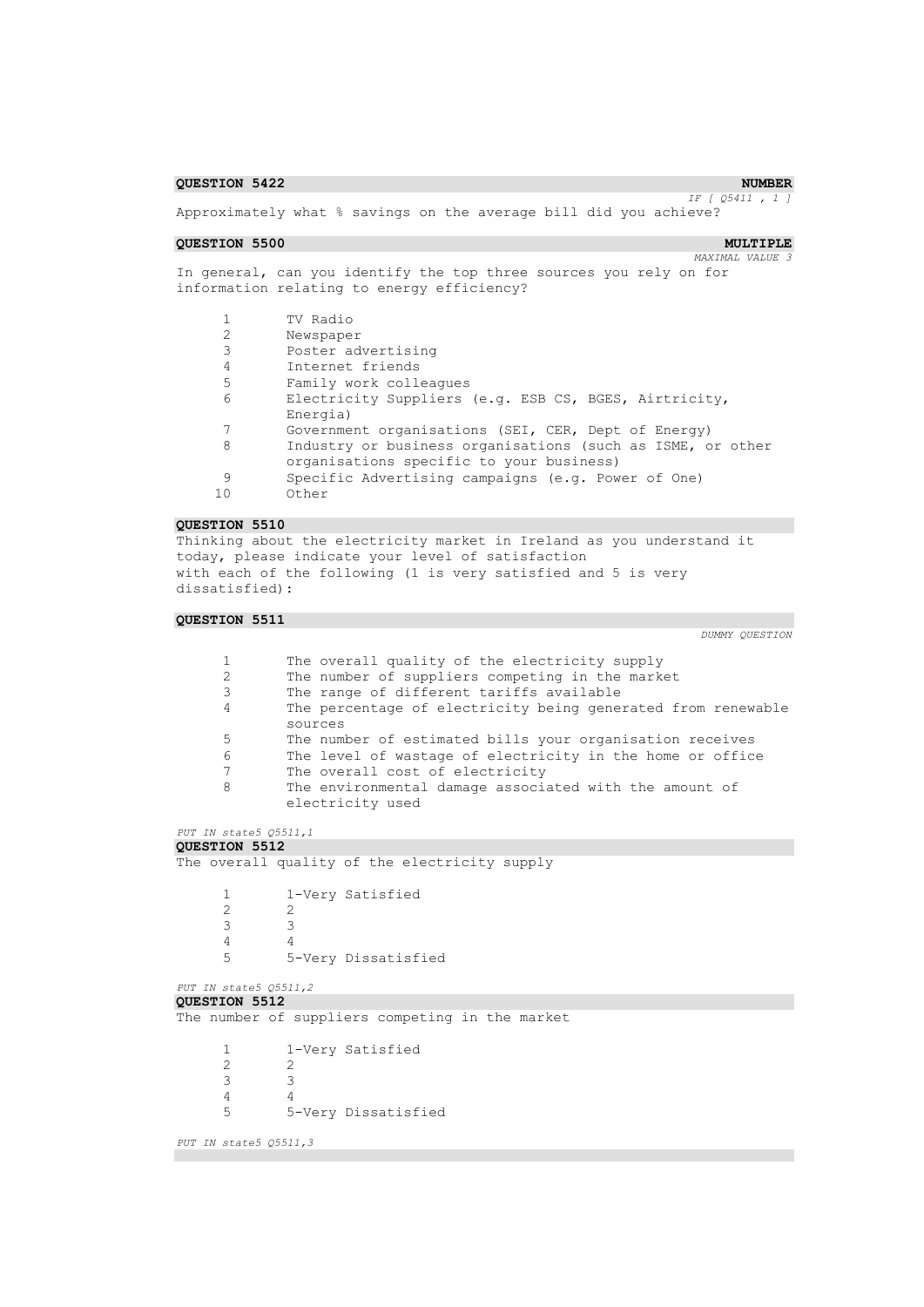```
QUESTION 5512 
The range of different tariffs available
        1 1-Very Satisfied<br>2 2
        \begin{array}{ccc} 2 & & 2 \\ 3 & & 3 \end{array}\begin{array}{ccc} 3 & \hspace{1.5cm} & 3 \\ 4 & \hspace{1.5cm} & 4 \end{array}\frac{4}{5}5 5-Very Dissatisfied
PUT IN state5 Q5511,4 
QUESTION 5512 
The percentage of electricity being generated from renewable sources
        1 1-Very Satisfied<br>2 2
                    2 2
        3 3
        \begin{array}{ccc} 4 & & 4 \\ 5 & & 5 \end{array}5 5-Very Dissatisfied
PUT IN state5 Q5511,5 
QUESTION 5512 
The number of estimated bills your organisation receives
        1 1-Very Satisfied<br>2 2
        \frac{2}{3}\begin{array}{ccc} 3 & & 3 \\ 4 & & 4 \end{array}\begin{array}{cc} 4 & 4 \\ 5 & 5 \end{array}5 5-Very Dissatisfied
PUT IN state5 Q5511,6 
QUESTION 5512 
The level of wastage of electricity in the home or office
        1 1-Very Satisfied<br>2 2
                    2 2
        3 3
        \begin{array}{cc} 4 & 4 \\ 5 & 5 \end{array}5 5-Very Dissatisfied
PUT IN state5 Q5511,7 
QUESTION 5512 
The overall cost of electricity
        1 1-Very Satisfied
        \begin{array}{ccc} 2 & & 2 \\ 3 & & 3 \end{array}3 3
        4 4
        5 5-Very Dissatisfied
PUT IN state5 Q5511,8
```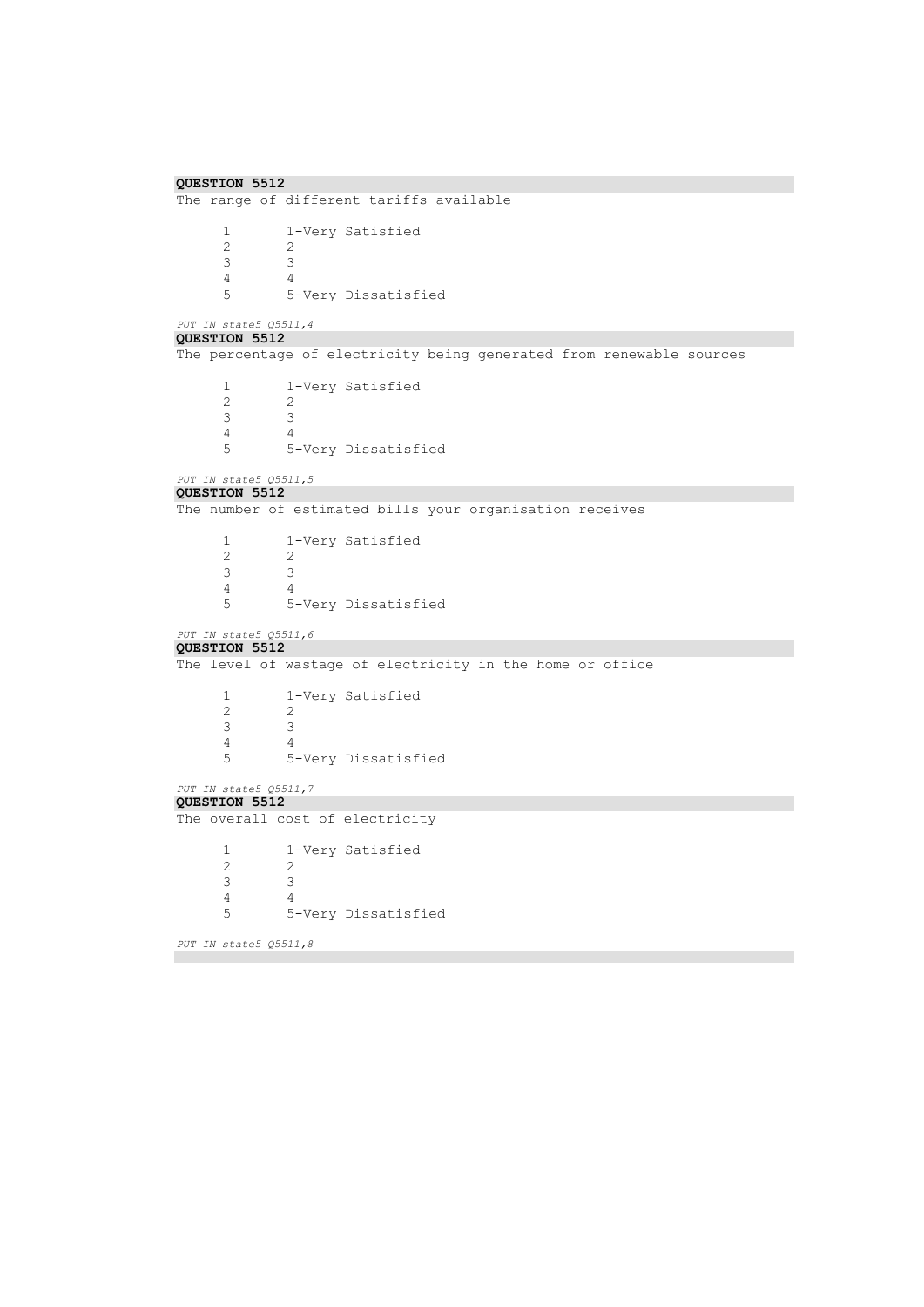```
QUESTION 5512
```
The environmental damage associated with the amount of electricity used

```
1 1-Very Satisfied<br>2 2
2 2
3 3
4 4<br>5 5
       5 5-Very Dissatisfied
```
#### **QUESTION 6000**

And now, I would like to ask some questions about why you chose to participate in the national smart meter trial. Please rate each of the statements on a scale of 1 to 5 where 1 is strongly agree and 5 is strongly disagree.

## **QUESTION 6001**

```
1 More information on the bill about the amount of electricity 
             you use at different times of the day or week
     2 More advice on how to reduce your electricity usage
     3 An opportunity to reduce your bill if you move the time when 
             you use your electricity away from peak hours of 5pm to 7pm
     4 An opportunity to reduce the impact on the environment by 
             reducing the overall amount of electricity you use
     5 An opportunity to reduce the impact on the environment by 
             changing the times when you use most electricity
     6 An opportunity to reduce your bill by changing the times 
             when you use most electricity.
PUT IN state8 Q6001,1 
QUESTION 6011 
More information on the bill about the amount of electricity you use at 
different times of the day or week
     1 1-strongly agree
     2 2
     3 3
     4 4
     5 5-strongly disagree
PUT IN state8 Q6001,2 
QUESTION 6011 
More advice on how to reduce your electricity usage
     1 1-strongly agree<br>2 2
             2 2
     \begin{array}{ccc} 3 & & 3 \\ 4 & & 4 \end{array}4 4
     5 5-strongly disagree
PUT IN state8 Q6001,3 
QUESTION 6011 
An opportunity to reduce your bill if you move the time when you use your 
electricity away from peak hours of 5pm to 7pm
     1 1-strongly agree
     2 2
     3 3
     4 4
     5 5-strongly disagree
PUT IN state8 Q6001,4
```